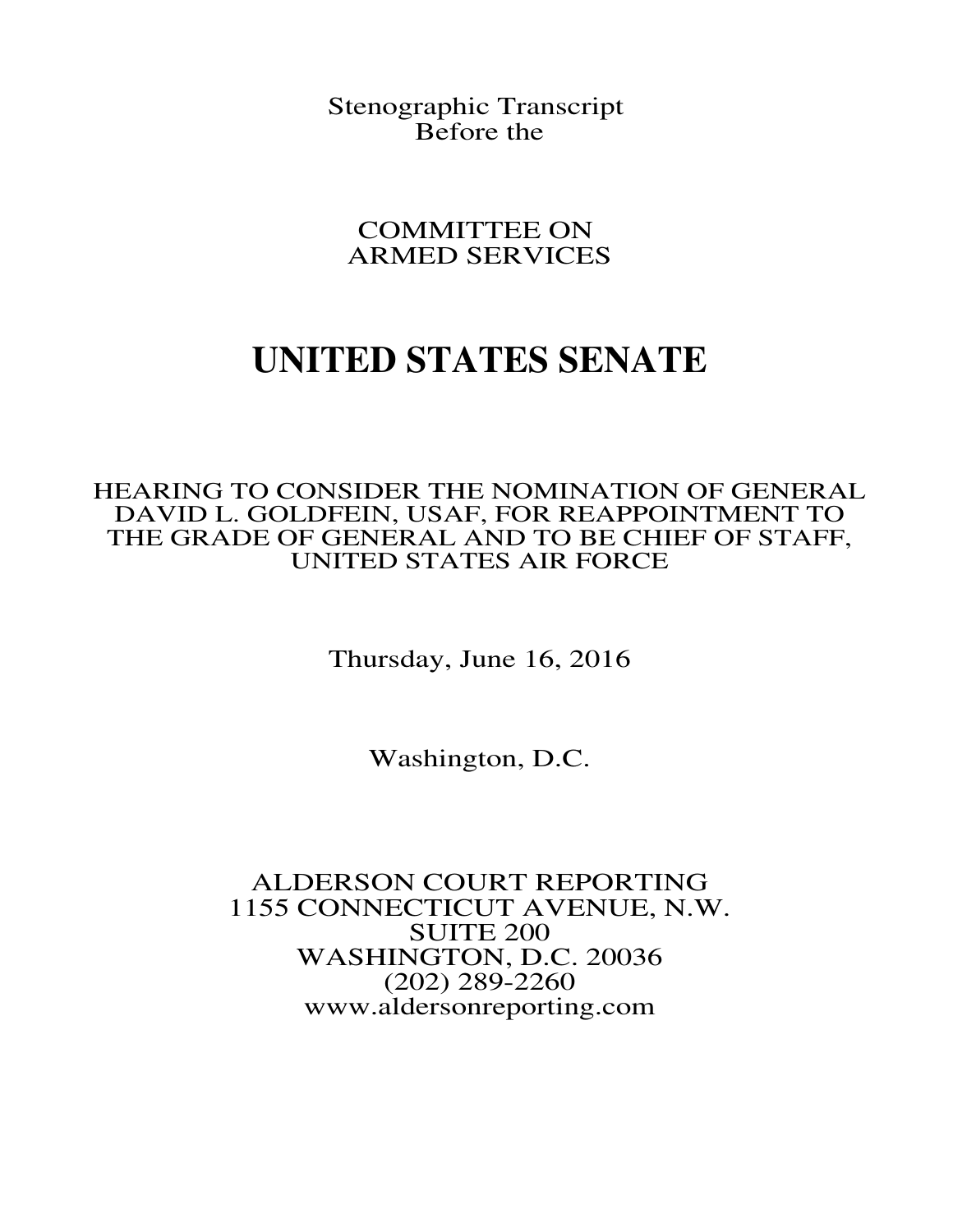| $\mathbf 1$   | HEARING TO CONSIDER THE NOMINATION OF                        |
|---------------|--------------------------------------------------------------|
| $\mathbf{2}$  | GENERAL DAVID L. GOLDFEIN, USAF,                             |
| 3             | FOR REAPPOINTMENT TO THE GRADE OF GENERAL AND                |
| 4             | TO BE CHIEF OF STAFF, UNITED STATES AIR FORCE                |
| 5             |                                                              |
| 6             | Thursday, June 16, 2016                                      |
| 7             |                                                              |
| $8\,$         | U.S. Senate                                                  |
| $\mathcal{G}$ | Committee on Armed Services                                  |
| 10            | Washington, D.C.                                             |
| 11            |                                                              |
| 12            | The committee met, pursuant to notice, at 9:57 a.m. in       |
| 13            | Room SD-G50, Dirksen Senate Office Building, Hon. John       |
| 14            | McCain, chairman of the committee, presiding.                |
| 15            | Committee Members Present: Senators McCain                   |
| 16            | [presiding], Inhofe, Wicker, Ayotte, Fischer, Cotton, Ernst, |
| 17            | Tillis, Sullivan, Reed, McCaskill, Manchin, Gillibrand,      |
| 18            | Blumenthal, Donnelly, Hirono, Kaine, King, and Heinrich.     |
| 19            |                                                              |
| 20            |                                                              |
| 21            |                                                              |
| 22            |                                                              |
| 23            |                                                              |
| 24            |                                                              |
| 25            |                                                              |

 $\bar{\beta}$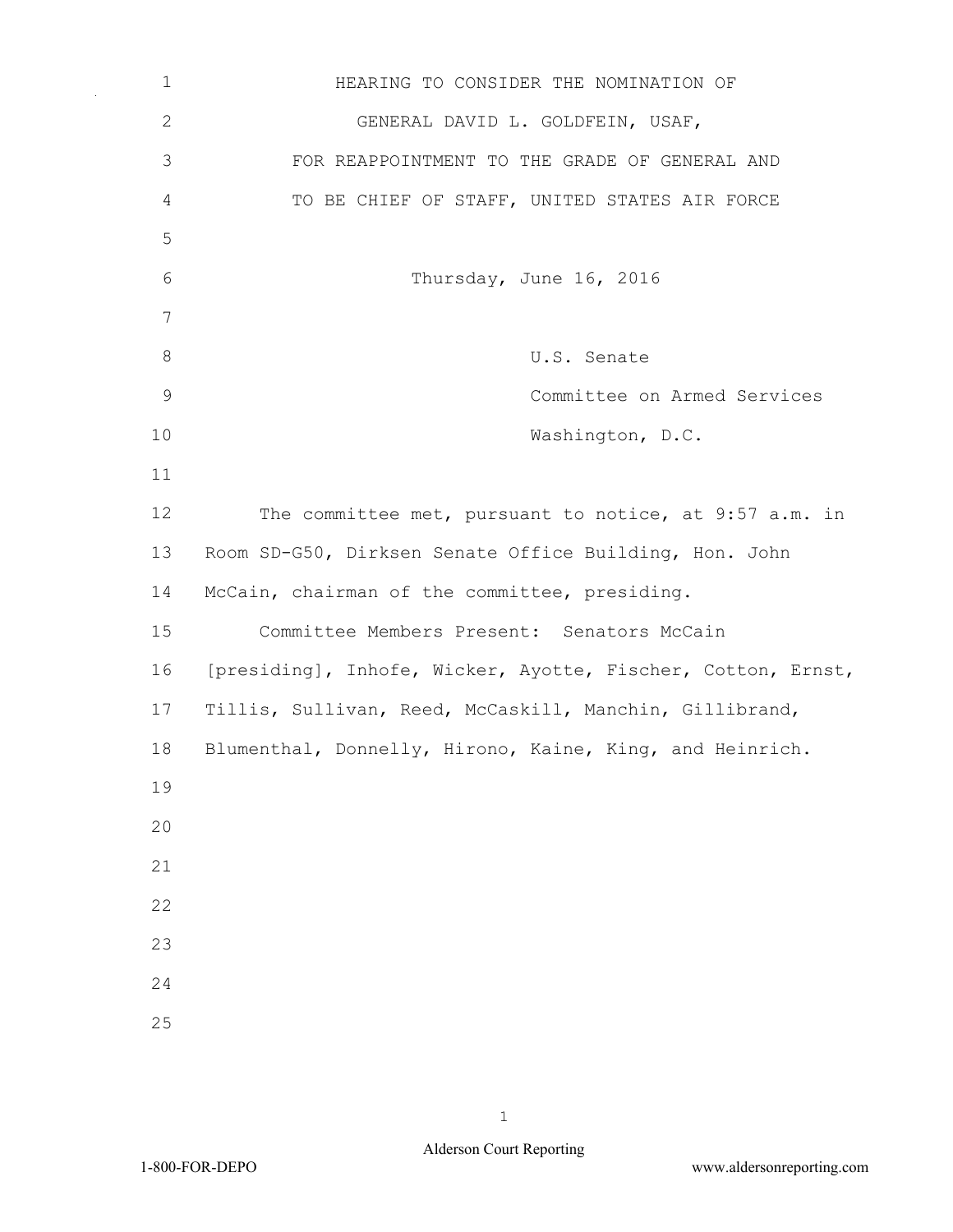OPENING STATEMENT OF HON. JOHN McCAIN, U.S. SENATOR FROM ARIZONA

 Chairman McCain: I would like to apologize to my colleagues for beginning this hearing a little late. There was a meeting called by our Republican leader of the Republican Senators, which is still going on, which I am sure our other colleagues will be joining us soon at the conclusion of those monumental discussions.

 The Senate Armed Services Committee meets today to consider the nomination of General David Goldfein to be the 21st Chief of Staff of the United States Air Force.

 General Goldfein, we thank you for joining us this morning. We are grateful for your many years of distinguished service to our Nation and for you continued willingness to serve. I also recognize that you are a member of the elite group of pilots whose number of landings do not equal the number of takeoffs. Congratulations on that. It is not a club that many choose to be members of. We also welcome members of your family who are joining us this morning and thank them for supporting you and the Nation. As is our tradition, at the beginning of your testimony, we will invite you to introduce any family members that are joining us today.

 Now more than ever, a strong Air Force is central to our Nation's ability to deter our adversaries, assure our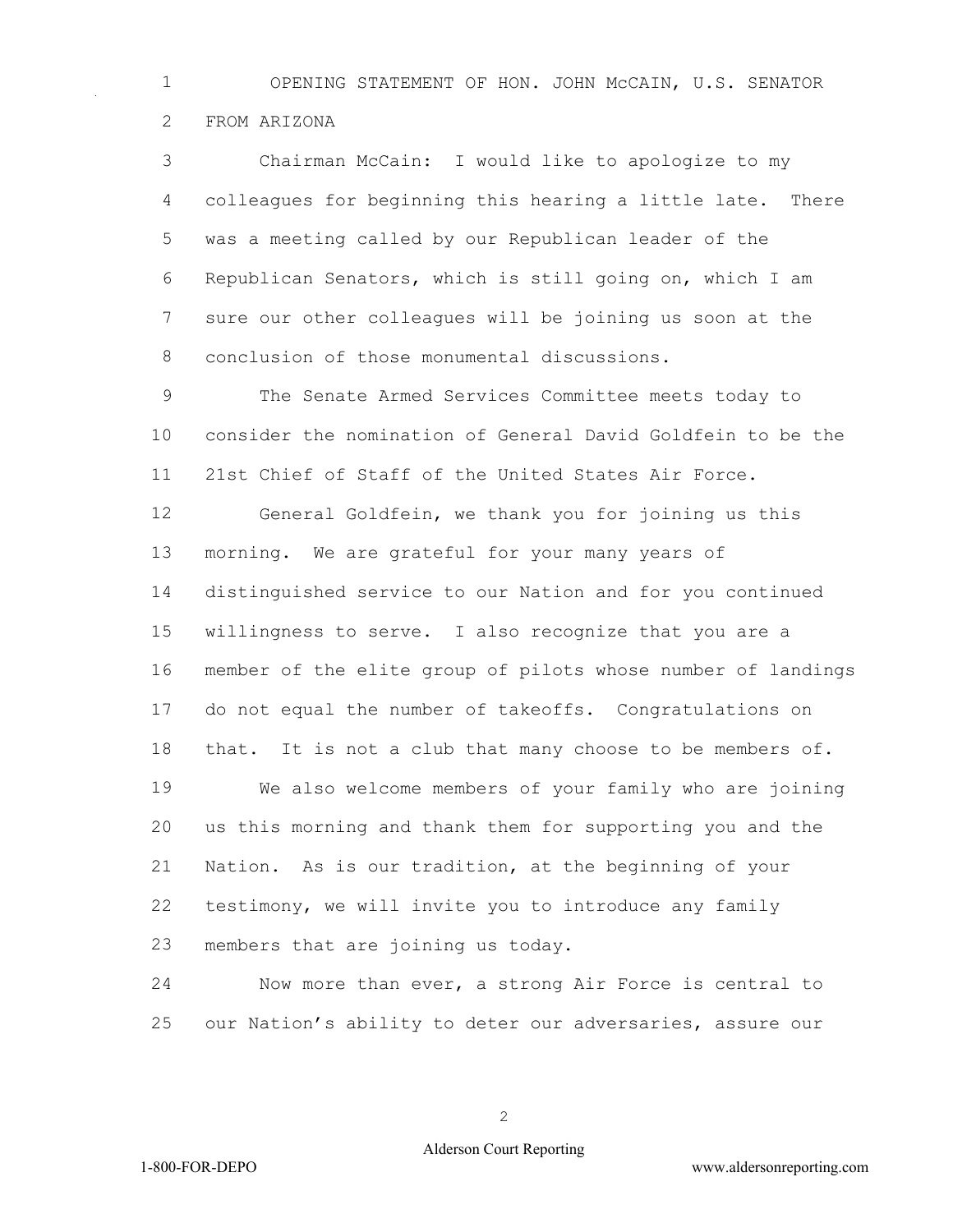allies, and defend our national interests. Global challenges continue to grow, the threat of terrorism from North Africa to the Middle East to South Asia, advanced potential adversaries like Russia and China, and rogue states such as North Korea and Iran.

 Despite these growing threats, today's Air Force is the oldest, smallest, and least ready in its history, no doubt in part because of the arbitrary budget cuts that Congress and the President agreed to 5 years ago and have since failed to reverse. Even under the best of budget conditions, modern airspace and cyber capabilities are much more expensive in absolute terms than their predecessors, 13 that is, if they even have predecessors.

 That is one of the primary reasons the Air Force's inventory of warfighting weapons has steadily decreased over the past decades. In 1960, the United States Air Force had 2,000 bombers and 4,300 fighters. In 1980, that declined to 323 bombers and 3,600 fighters. Today the Air Force has 159 long-range bombers and less than 2,000 fighter aircraft. Today the Air Force is retiring aircraft faster than it procures them and will continue to do so for years to come. While the aircraft we have today are highly capable, our adversaries are shrinking that gap or finding asymmetric ways to negate our advantage. The Air Force's global reach

and global power are being tested as our adversaries invest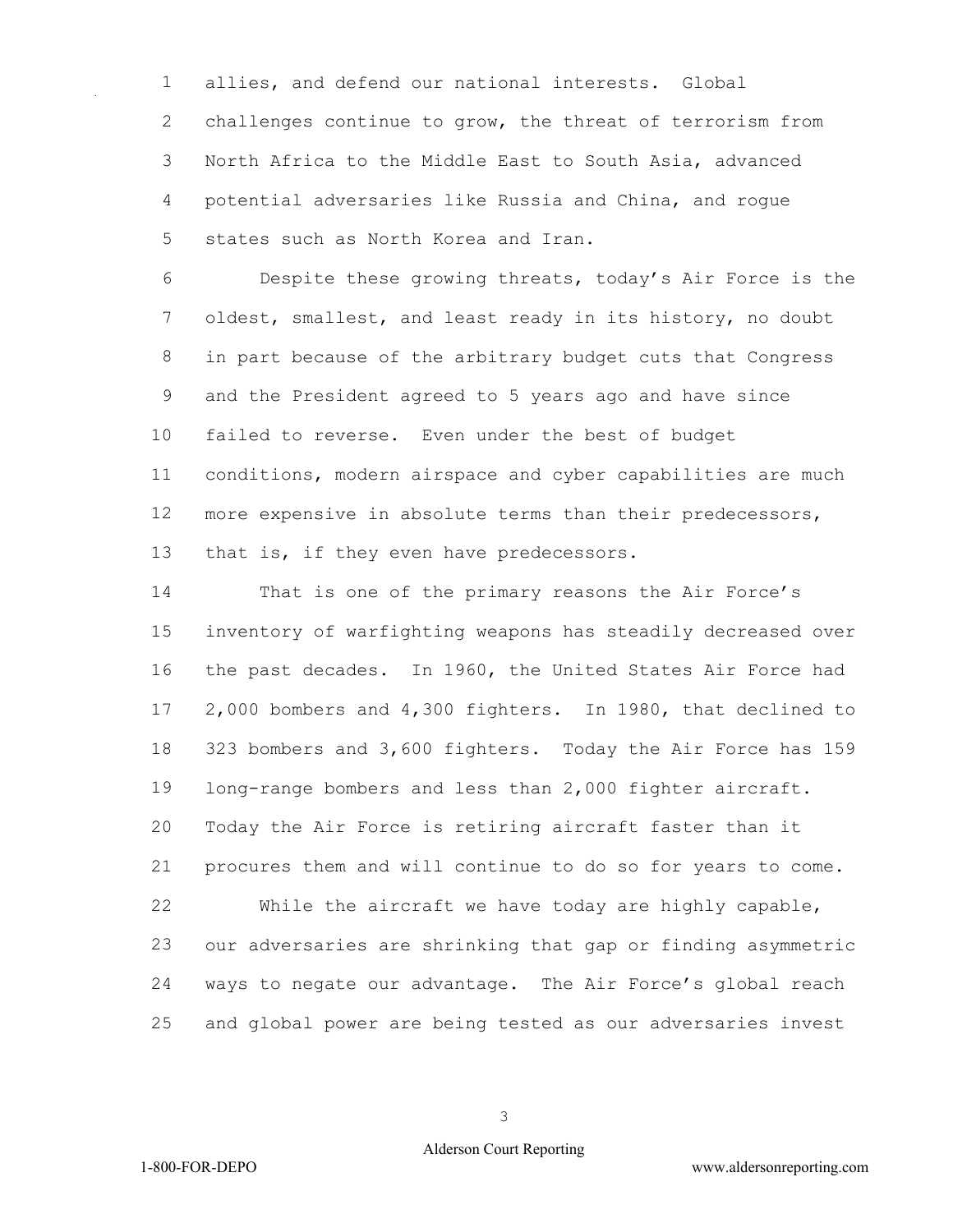heavily in fifth generation fighter aircraft, advanced missiles, and integrated air defense systems that expand contested airspace and exacerbate the tyranny of distance. Meanwhile, as our Air Force shrinks, the combination of relentless operational tempo and misguided reductions in defense spending continues to deplete readiness. The Air Force does not expect to return to full spectrum readiness for more than a decade.

 General Goldfein, addressing these three challenges, capacity, capability, and readiness, will require the next Chief of Staff's strong leadership and personal engagement. One of the principal obstacles you will confront is a huge bow wave of modernization investment programs, costs that are all coming due in the next decade. Just consider the list of Air Force modernization priorities: F-35A fighters, KC-46A tankers, B-21 bombers, JSTARS, Compass Call, AWACS, and a new trainer aircraft, not to mention a modernized nuclear force, including the ground-based strategic deterrent, B-61 gravity bomb, and the long-range standoff weapon. There is simply no way all of these important yet expensive modernization programs will fit into the projected Air Force budget. At this point, it is by no means clear to me that the Air Force has conceived a plausible path through this tremendous budget crunch. With the future of our Air Force on the line, it will be your task, if confirmed, to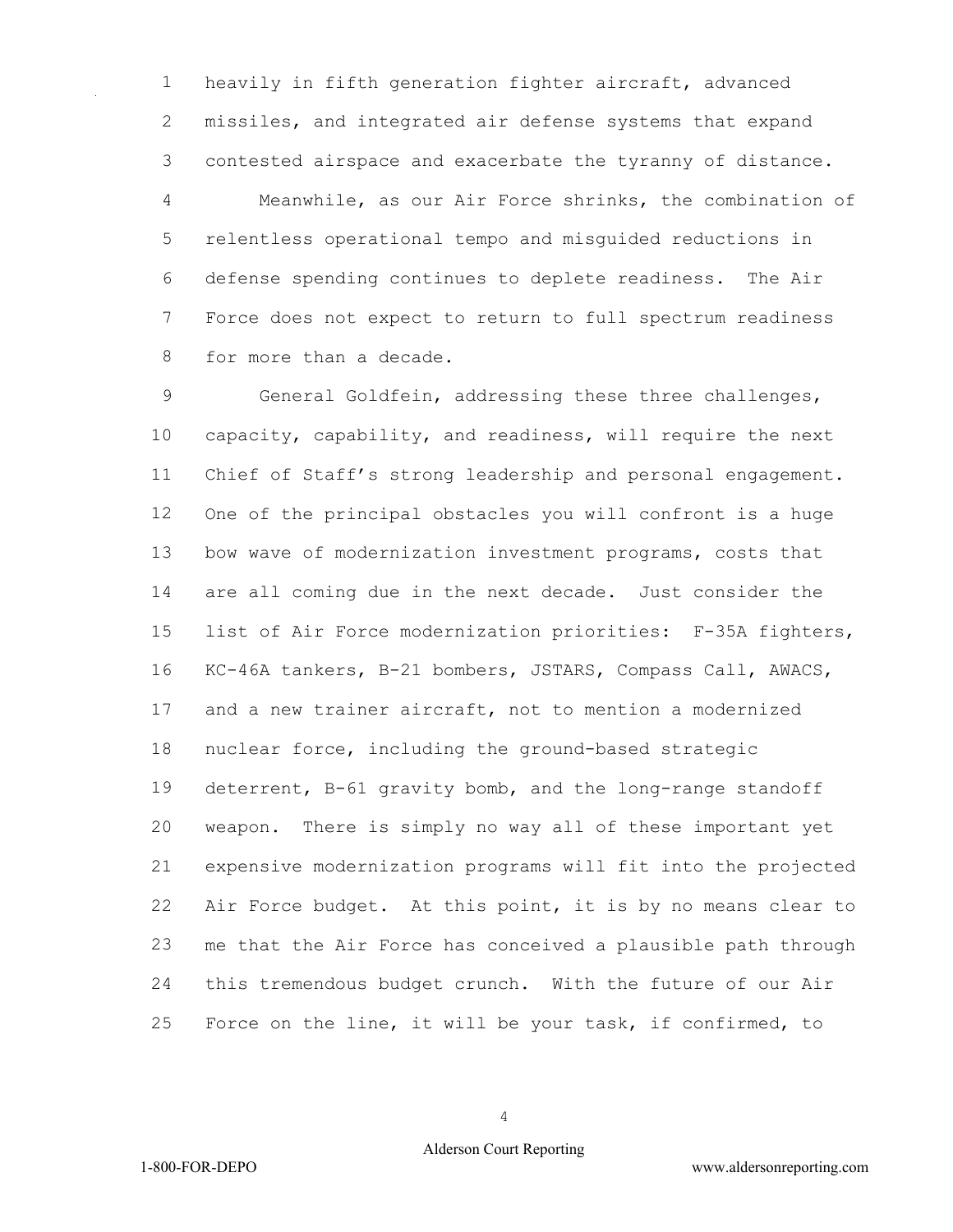chart this course in the coming years.

 In any event, no matter how many dollars we spend, we will not be able to provide our military the equipment they need in a defense acquisition system that takes too long, costs too much, and innovates too little. In the last two defense authorization bills, this committee has embarked on a major effort to reform this system, including ways to empower our service chiefs to manage their own programs and take on greater accountability. I will be keenly interested in hearing how you would employ these new authorities to accelerate and streamline Air Force acquisition programs, ensure our warfighters get the equipment they need when they need it, and act as a responsible steward of American taxpayer dollars.

 Finally, we must acknowledge the service and sacrifice of the outstanding men and women in the United States Air Force. As you mentioned in your opening statement, General Goldfein, the Air Force has been at war for 25 years straight, and we cannot take our airmen for granted. We must recognize that high operational tempo, reduced readiness, and lucrative opportunities outside the Air Force continue to drive some of our best talent to leave the service. I am interested in your plans to recruit and retain the best talent for our Air Force, including how best to provide a competitive and tailored compensation package

## Alderson Court Reporting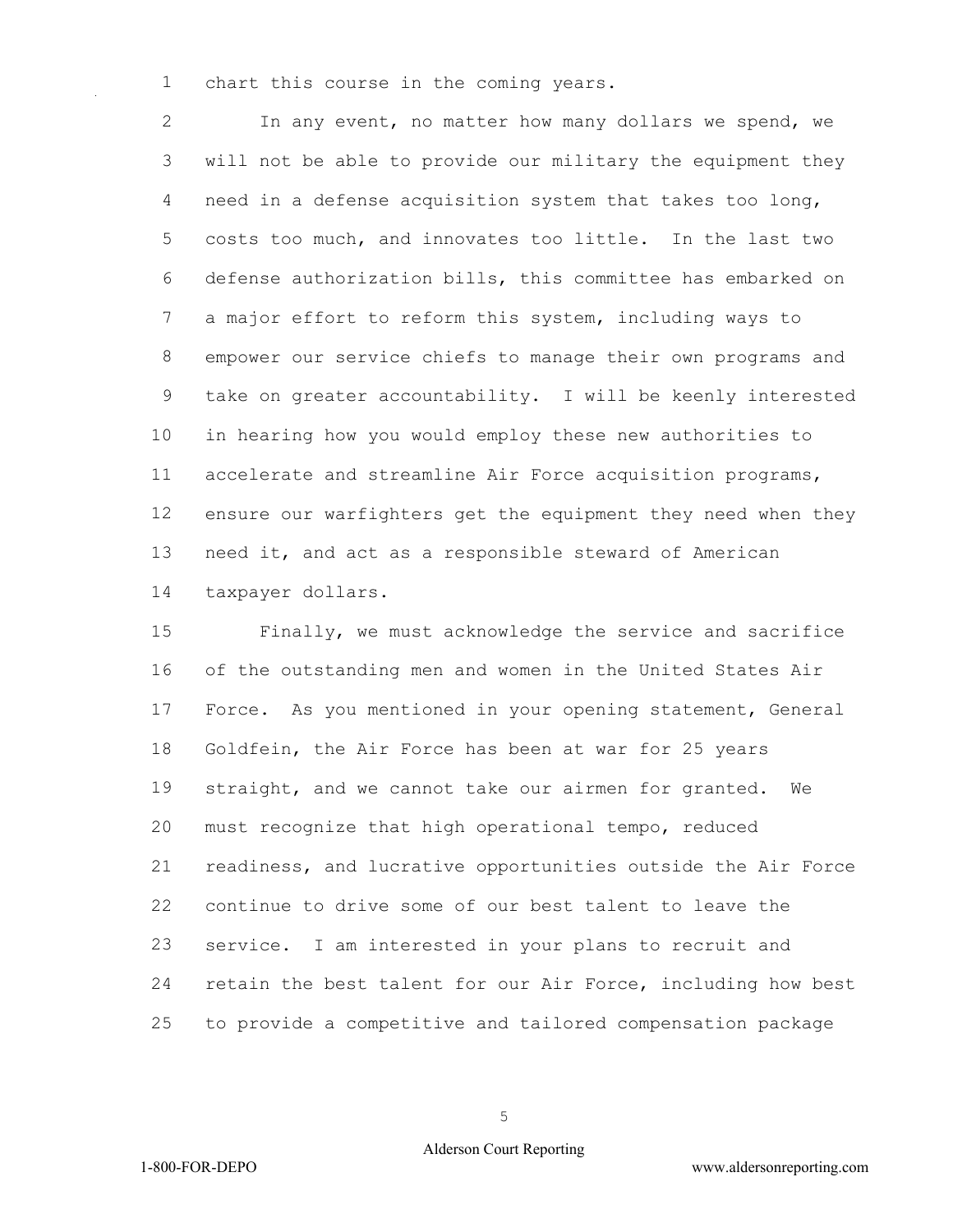| $\mathbf 1$     | that incentivizes retention especially for the United States |  |
|-----------------|--------------------------------------------------------------|--|
| $\mathbf{2}$    | Air Force pilots.                                            |  |
| $\mathfrak{Z}$  | General Goldfein, we look forward to your testimony.         |  |
| $\overline{4}$  | Senator Reed?                                                |  |
| $\mathsf S$     |                                                              |  |
| $\sqrt{6}$      |                                                              |  |
| $7\phantom{.0}$ |                                                              |  |
| $\,8\,$         |                                                              |  |
| $\mathsf 9$     |                                                              |  |
| $1\,0$          |                                                              |  |
| 11              |                                                              |  |
| 12              |                                                              |  |
| 13              |                                                              |  |
| $1\,4$          |                                                              |  |
| $15\,$          |                                                              |  |
| 16              |                                                              |  |
| $17\,$          |                                                              |  |
| $1\,8$          |                                                              |  |
| 19              |                                                              |  |
| 20              |                                                              |  |
| 21              |                                                              |  |
| 22              |                                                              |  |
| 23              |                                                              |  |
| 24              |                                                              |  |
| 25              |                                                              |  |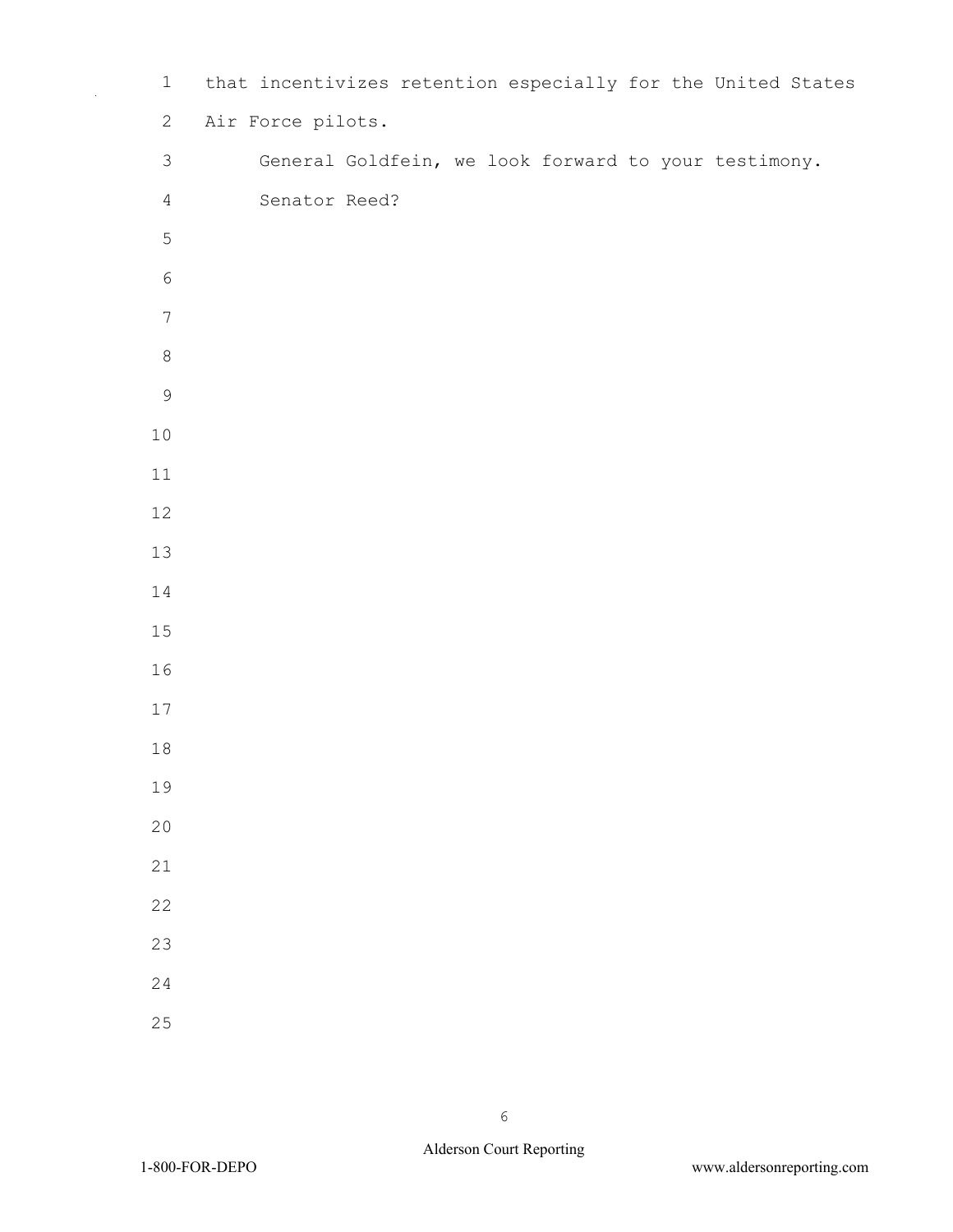STATEMENT OF HON. JACK REED, U.S. SENATOR FROM RHODE ISLAND

 Senator Reed: Well, thank you very much, Mr. Chairman. Let me join you in welcoming General Goldfein to this confirmation hearing regarding his nomination to the Chief of Staff of the United States Air Force.

 And, General Goldfein, welcome to the Armed Services Committee and thank you for your many years of service to our Nation and your willingness to continue to serve.

 We are mindful that families also serve, and so we wanted to extend our thanks to the family as well. And you will have an opportunity to please introduce your family.

 General Goldfein is highly qualified for the position to which he has been nominated. His most recent position is Vice Chief of Staff of the Air Force, which means he is extraordinarily familiar with the challenges facing the Air Force today and into the future. General Goldfein has also had numerous senior positions of responsibility before that, including Director of the Joint Staff. With all this responsibility and all these insights, I think General Goldfein is superbly prepared to serve as Chief of Staff of the Air Force.

 You will be tasked with significant responsibilities: recruiting and retaining a quality force, ensuring the force contains the necessary structure and readiness levels to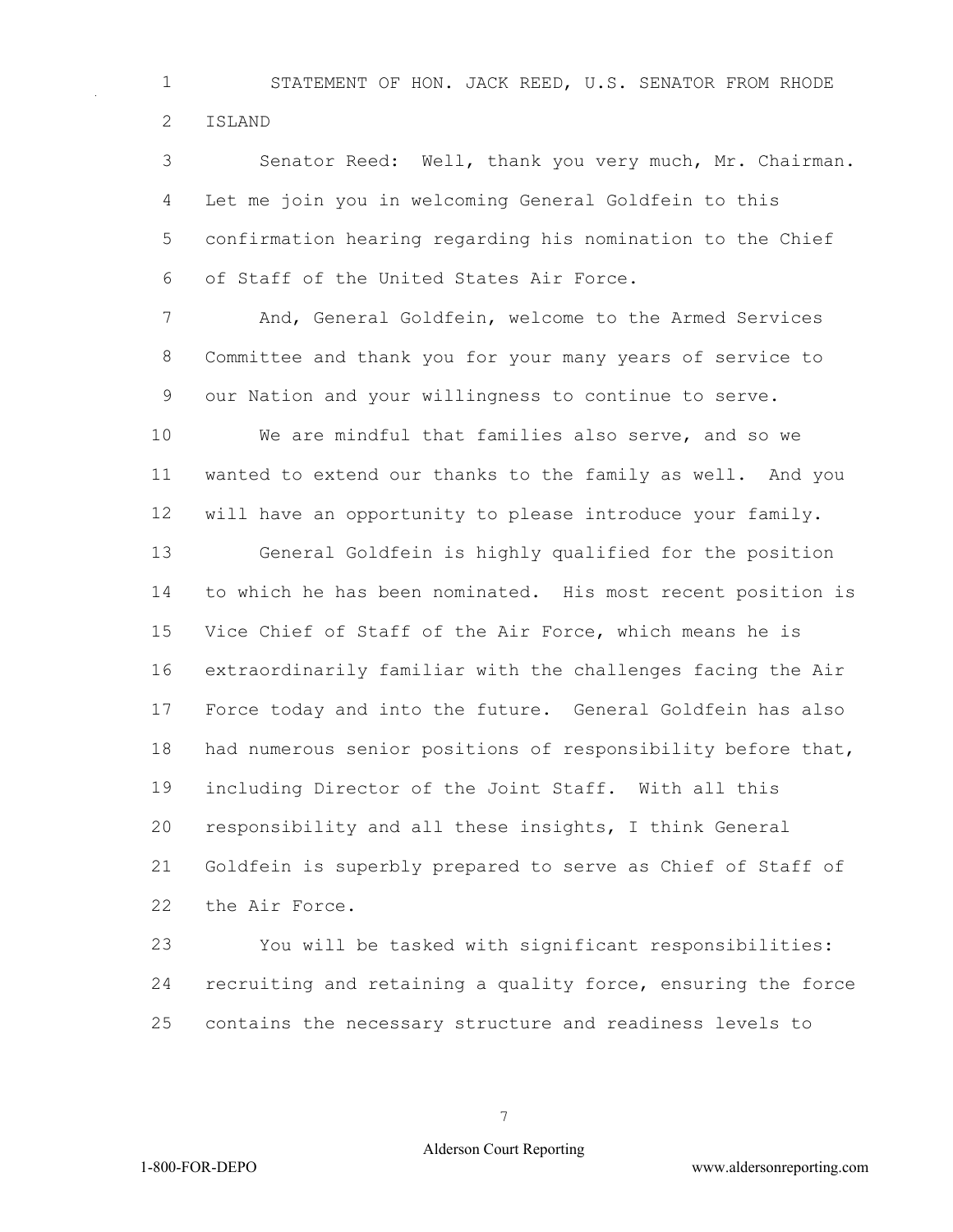meet our Nation's current challenges and future challenges, and then the posture to respond to crises that are evolving today and could evolve in the future. That is all within your responsibility.

 The Air Force is facing challenges in affording all the aircraft and weapon systems that it needs. It is also facing recapitalization of its bomber fleet, the land-based missile fleet. And on top of those challenges, the Air Force and the rest of the military services are facing the sequestration cliff next year, which I think would be devastating.

 General Goldfein, I look forward to your thoughts on how you intend to take on these daunting challenges, should you be confirmed. I intend to support your confirmation, and I hope there will be early action by the Senate to confirm you. Thank you again for your to our Nation.

Thank you, Mr. Chairman.

 Chairman McCain: General, as is the custom of this committee, we have standard questions to ask the nominees, and if you will just respond appropriately to these questions.

 In order to exercise its legislative and oversight responsibilities, it is important that this committee and other appropriate committees of the Congress are able to receive testimony, briefings, and other communications of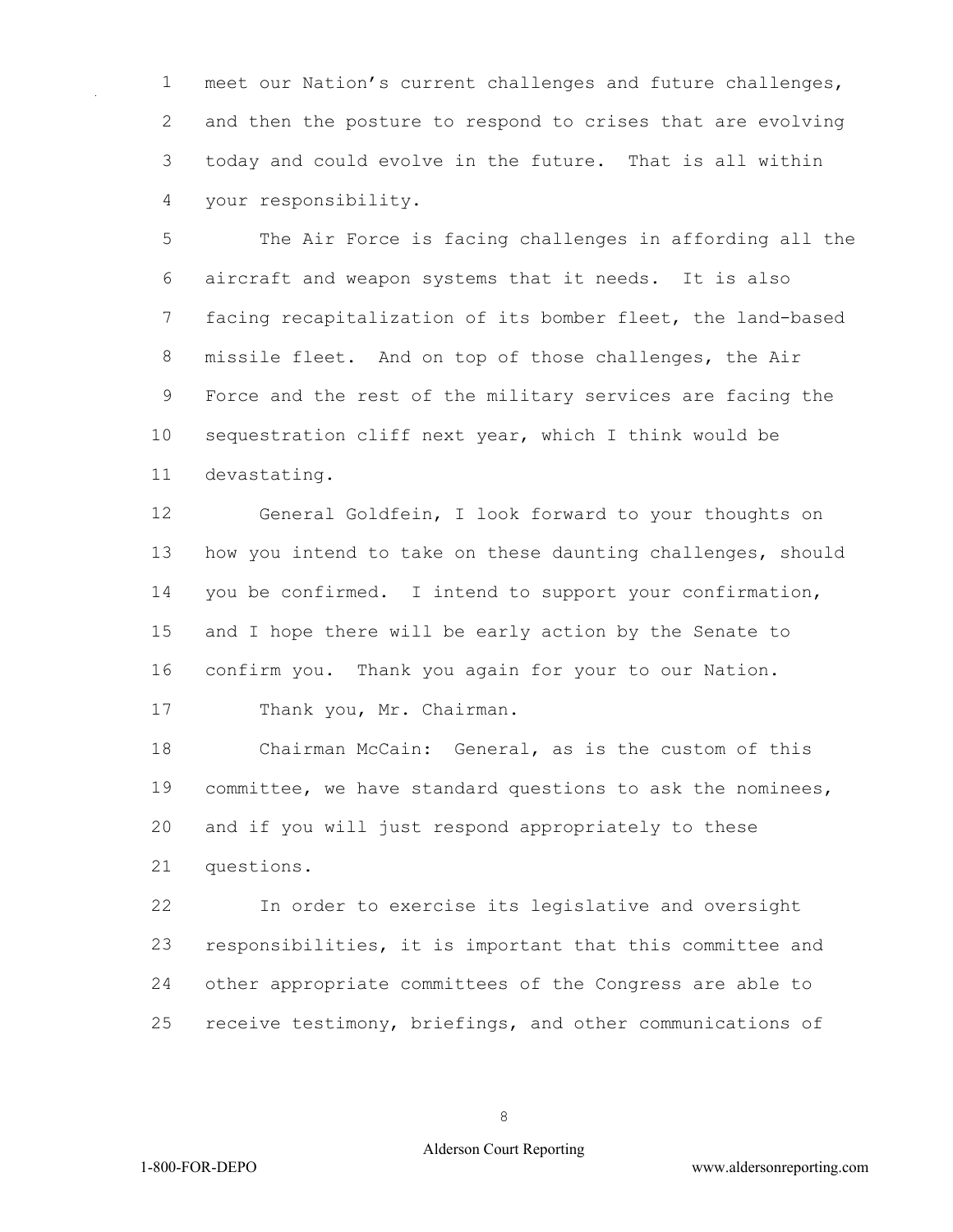information. Have you adhered to applicable laws and regulations governing conflicts of interest? General Goldfein: I have, sir. Chairman McCain: Do you agree, when asked, to give your personal views even if those views differ from the administration in power? General Goldfein: I do, sir. Chairman McCain: Have you assumed any duties or undertaken any actions which would appear to presume the outcome of the confirmation process? General Goldfein: I have not, sir. Chairman McCain: Will you ensure your staff complies with deadlines established for frequent communications, including questions for the record in hearings? General Goldfein: Yes, sir, I will. Chairman McCain: Will you cooperate in providing witnesses and briefers in response to congressional requests? General Goldfein: Yes, sir, I will. Chairman McCain: Will those witnesses be protected from reprisal for their testimony or briefings? General Goldfein: Yes, sir, they will. Chairman McCain: Do you agree, if confirmed, to appear and testify upon request before this committee? General Goldfein: Yes, sir, I do.

# Alderson Court Reporting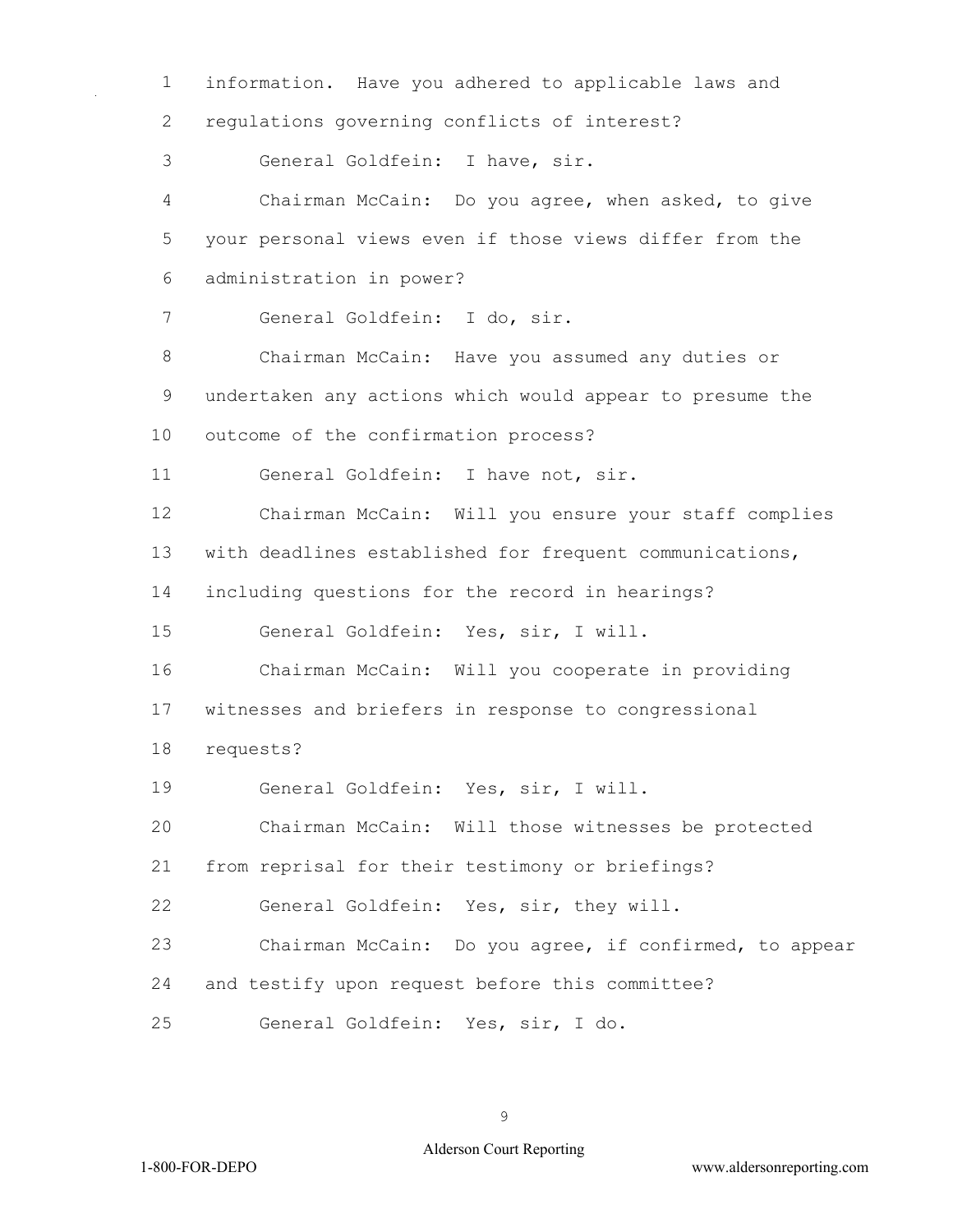| $\mathbf 1$    | Chairman McCain: Do you agree to provide documents,          |
|----------------|--------------------------------------------------------------|
| $\mathbf{2}$   | including copies of electronic forms of communication, in a  |
| 3              | timely manner when requested by a duly constituted committee |
| $\overline{4}$ | or to consult with the committee regarding the basis for any |
| 5              | good faith delay or denial in providing such documents?      |
| $\sqrt{6}$     | General Goldfein: Yes, sir, I will.                          |
| $\overline{7}$ | Chairman McCain: Thank you, General. Please proceed.         |
| $\,8\,$        |                                                              |
| $\mathsf 9$    |                                                              |
| 10             |                                                              |
| 11             |                                                              |
| 12             |                                                              |
| 13             |                                                              |
| 14             |                                                              |
| 15             |                                                              |
| 16             |                                                              |
| 17             |                                                              |
| 18             |                                                              |
| 19             |                                                              |
| 20             |                                                              |
| 21             |                                                              |
| 22             |                                                              |
| 23             |                                                              |
| 24             |                                                              |
| 25             |                                                              |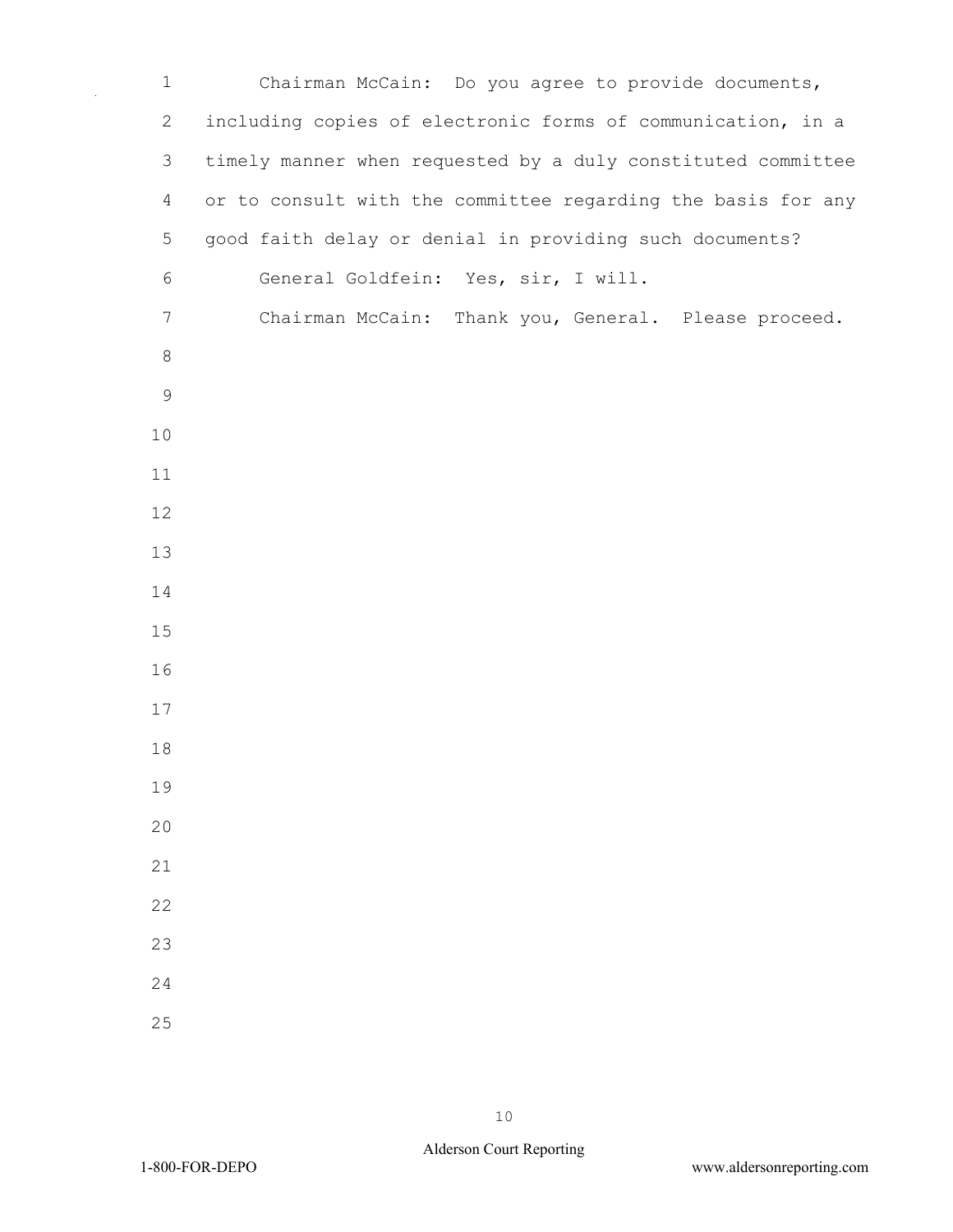STATEMENT OF GENERAL DAVID L. GOLDFEIN, USAF, FOR REAPPOINTMENT TO THE GRADE OF GENERAL AND TO BE CHIEF OF STAFF, UNITED STATES AIR FORCE

 General Goldfein: Chairman McCain, Ranking Member Reed, distinguished members of this committee, let me begin by thanking you for your tireless support and advocacy for the greatest treasure in our Nation's arsenal: the young men and women who continue to join our ranks and serve their country during time of war. If confirmed, it will be my honor to lead the over 660,000 active, Guard --

 Chairman McCain: General, I do not mean to interrupt, but would you care to introduce your family to the committee?

 General Goldfein: Yes, sir, I would. I am thrilled to introduce my family, beginning with our youngest daughter Diana, who is a third generation first grade school teacher following in the footsteps of her Gramma Mary and her mother who are both here today.

Chairman McCain: Welcome.

 General Goldfein: In a few months, Diana will be a published author of her first children's book. She reminds me of the very best teachers I ever had growing up, kind, caring, compassionate, but tough when she has to be.

 Chairman McCain: Maybe we ought to make that required reading.

#### Alderson Court Reporting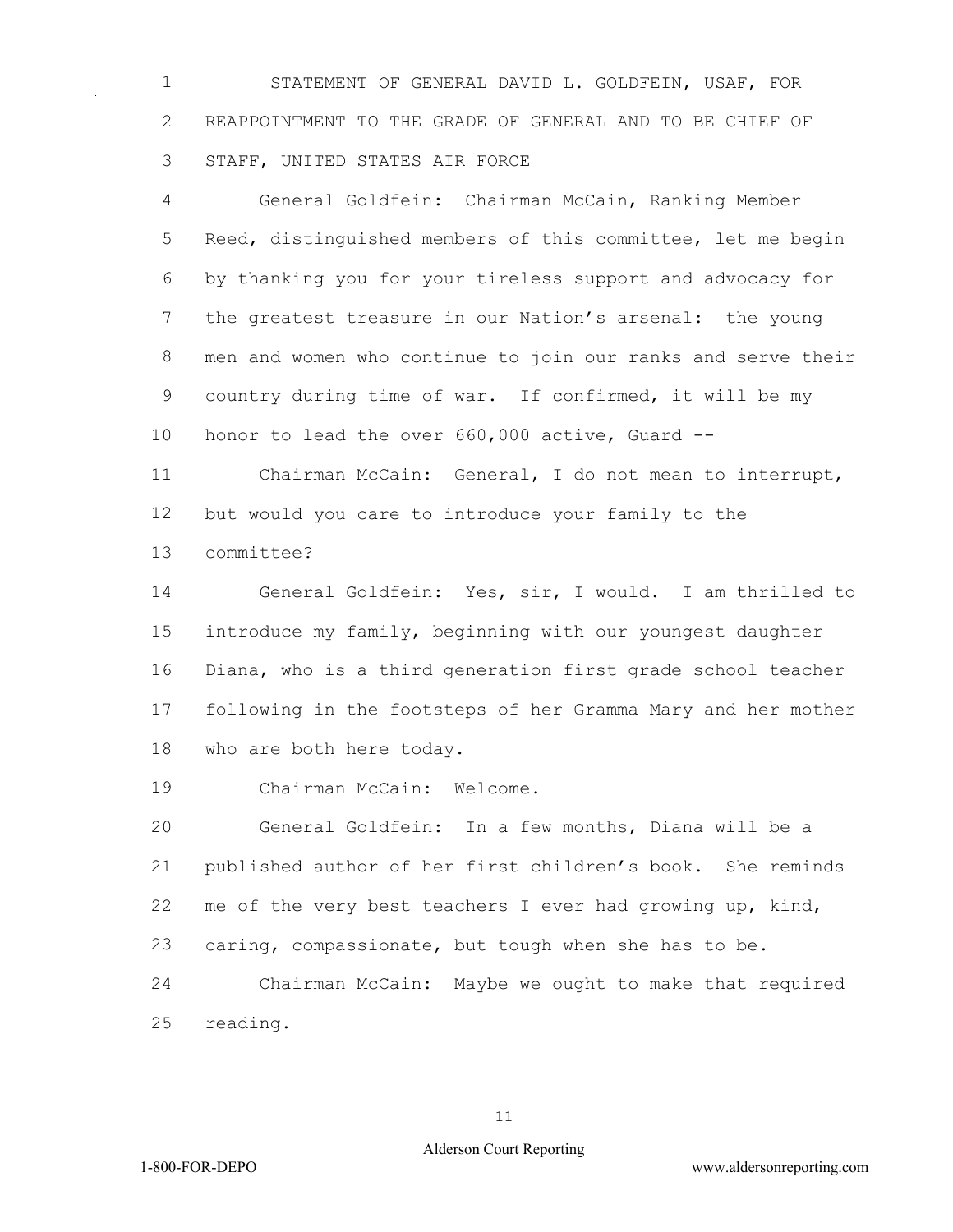1 [Laughter.]

 General Goldfein: If asked, most of us can remember our favorite teachers, but almost all of us can name our first grade teacher. Her kids are blessed to be in her class, and I could not be prouder to be her dad.

 Our oldest daughter Danielle is a captain in the Air Force is on duty today, so could not attend. She is also a third generation, following in the footsteps of her Grampa Bill, a retired F-4 pilot who fought in Vietnam and is here today, and both of her uncles, her cousin, and her dad. Dani is a great officer and a combat veteran, having recently returned from a deployment to Afghanistan. She helps keep me grounded and in tune with our younger force, and I could not be a prouder father.

 All that is good in our daughters comes from their mother Dawn, who I met in high school 40 years ago when both of our parents were stationed in Germany. Dawn represents the best deal our Nation gets in a military family, our spouses. 33 years, 21 moves, 3 wars, and several deployments to include a recent 2-year separation. I not only love her, I admire her strength and her courage, and I believe I am the luckiest man on the planet that she chose me.

 Chairman McCain: Welcome to the entire family. General Goldfein: Chairman, I would like to thank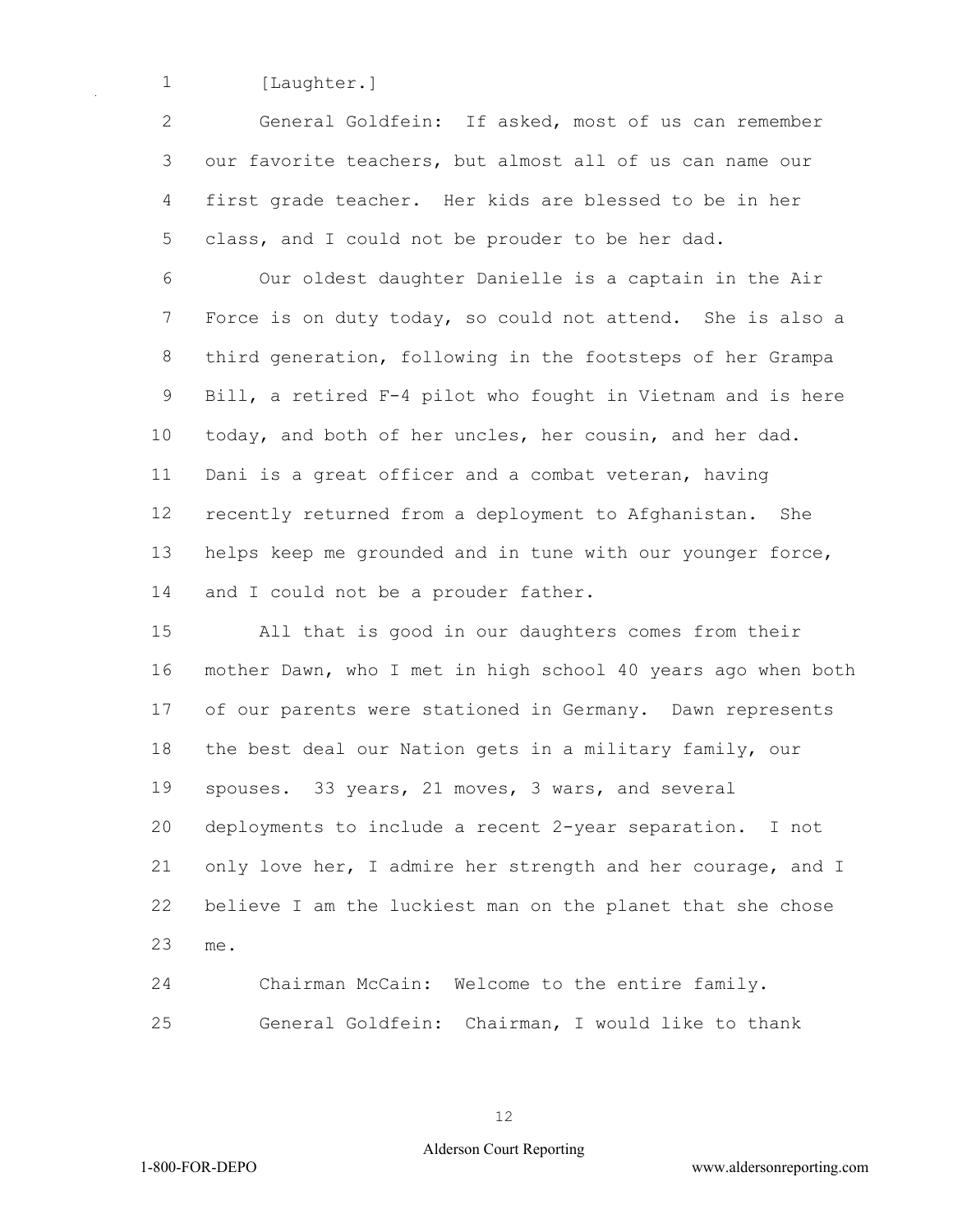President Obama, Secretary Carter, Secretary James, and Chairman Dunford for this opportunity of a lifetime.

 I would also like to thank General Mark and Betty Welsh. Not only are they concluding 40 years of distinguished service, they have led our Air Force over the past 4 years with passion, style, and unwavering commitment. It is my honor to serve as General Welsh's Vice Chief of Staff, and if confirmed, Dawn and I look forward to building on their success.

 Chairman, I have seen firsthand how important a service chief's relationship is with members of this committee to help you execute your oversight responsibilities. If confirmed, I am committed to building a relationship of trust and confidence with each of you based on openness, candor, and competence. The questions you just asked form the foundation of this relationship, and I fully understand the gravity and the importance of living up to my answers.

 Today's global landscape offers an equal amount of challenge and opportunity. The combination of strong states challenging world order, weak states that cannot preserve order, and under-governed spaces providing sanctuary to extremists all represent challenges we must counter simultaneously as part of a joint coalition and interagency team. From troubling Chinese military activity in the South China Sea to recent provocative actions by Russia in Crimea

### Alderson Court Reporting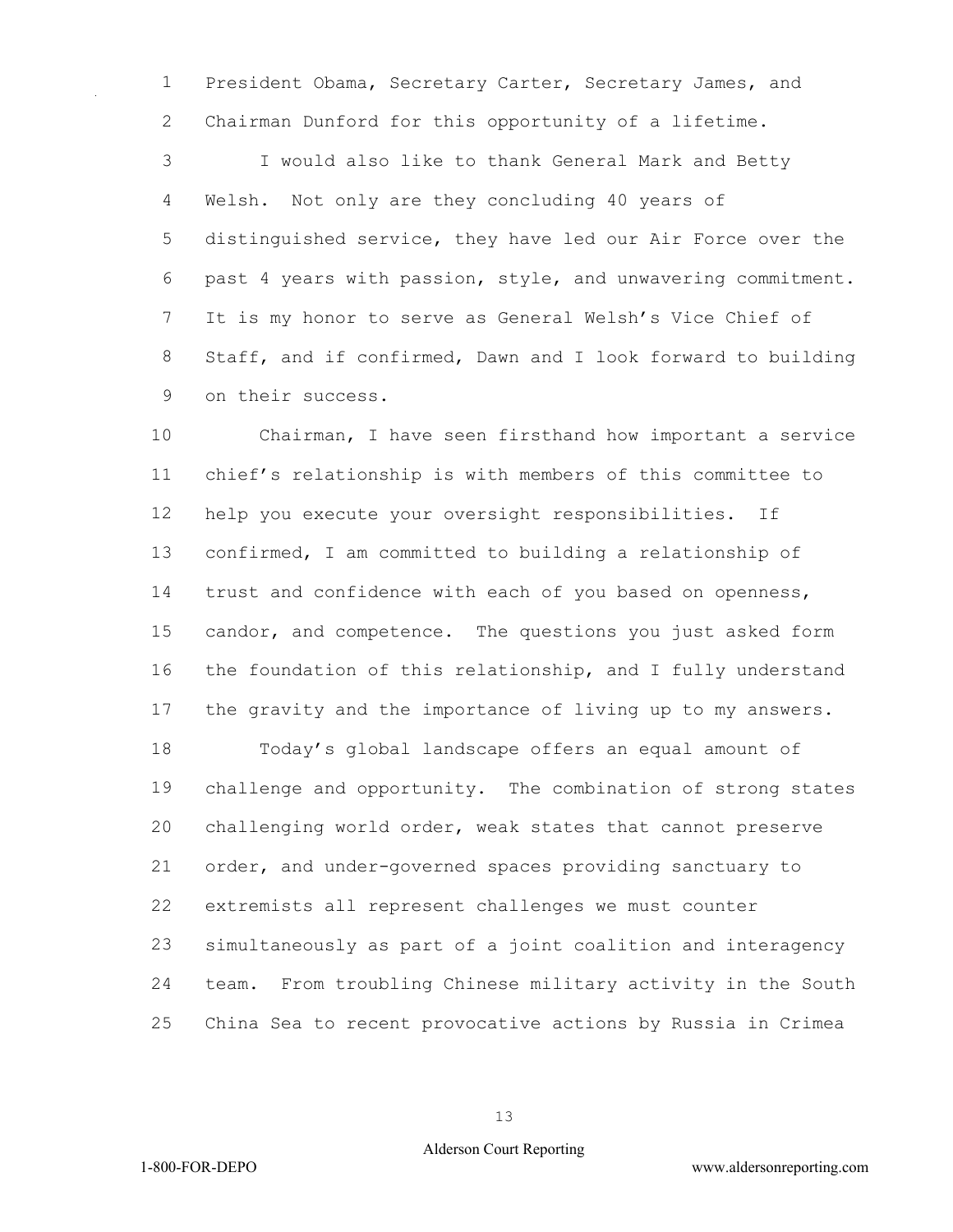and Ukraine, to continued malign activity across the Middle East by Iran, to the increasingly unpredictable actions we see out of North Korea, each represents state-sponsored activity that challenges world order and the stability and predictability all civilized nations rely on for prosperity and freedom. Add to this the military campaign to deliver a lasting defeat to ISIL and our continued work in Afghanistan, and we have the framework Secretary Carter laid out months ago as the five global challenges the Department of Defense must be ready to counter: China, Russia, Iran, North Korea, and violent extremism. If confirmed, I take very seriously my role as a member of the Joint Chiefs and look forward to providing an airman's voice as we deliberate military options, capabilities, and risks in formulating our best military advice.

16 The other hat I will wear, if confirmed, is the top 17 officer in my service, responsible for assisting Secretary James to properly organize, train, and equip an Air Force that can meet these challenges both today and tomorrow. When I was commissioned in 1983, we had not fought in combat since my dad came home from Vietnam. The Cold War was in its final years, and there was no conflict on the horizon. This all changed in 1991 when we launched Operation Desert Storm. When the war ended, the Air Force stayed. From Operations Northern and Southern Watch to

## Alderson Court Reporting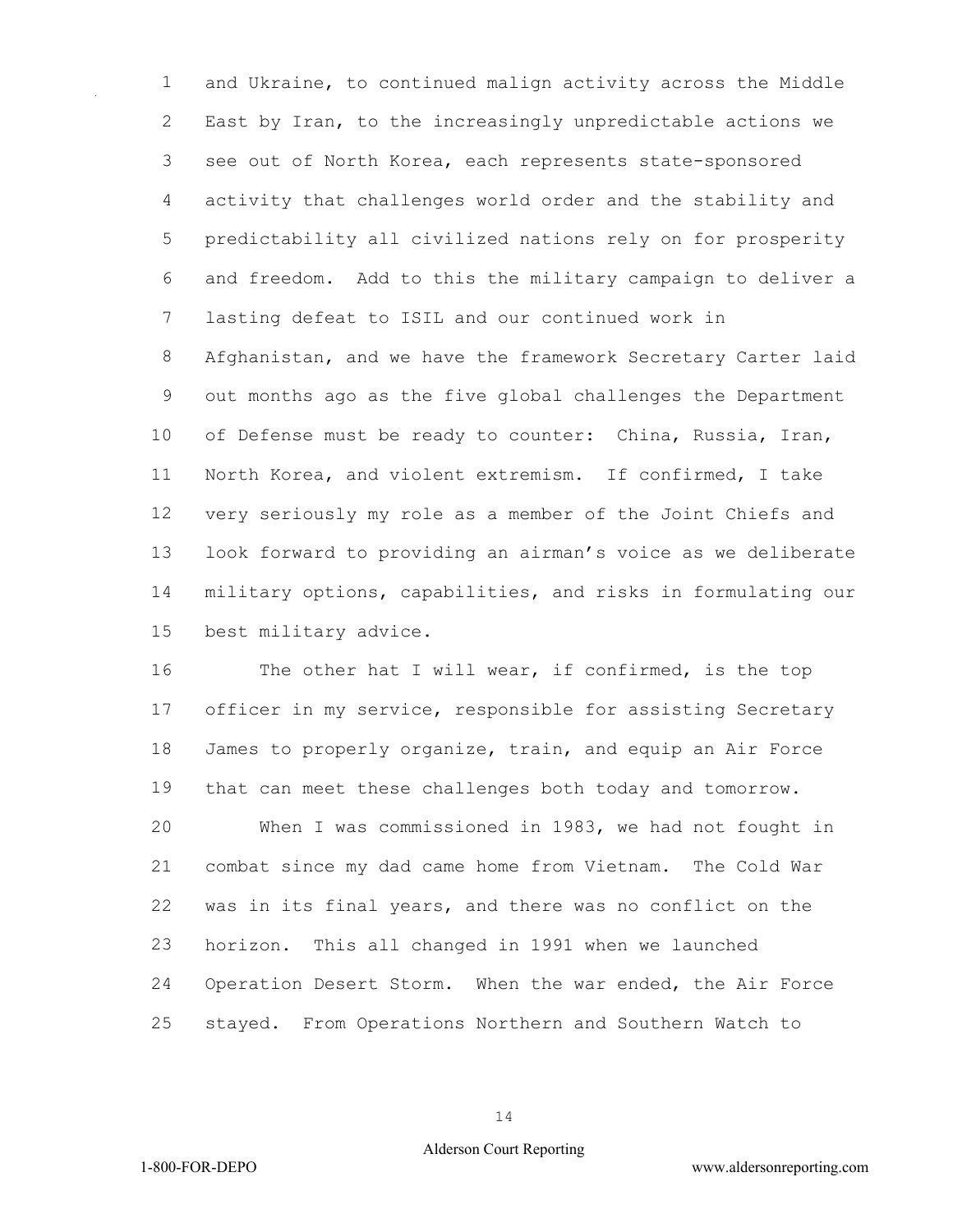follow-on campaigns in the Balkans during Operations Deliberate Force and then Allied Force, to the last 15 years of Operations Enduring Freedom, Iraqi Freedom, Inherent Resolve, and Resolute Support, the Air Force has been in continuous combat for 25 year.

 While we are extremely proud of our contributions to these operations, it has taken its toll on our ability to properly balance capability, capacity, and readiness. When combined with unpredictable budgets and the devastating impacts of sequestration, I am acutely aware that, if confirmed, I will be taking the reins of the smallest and oldest Air Force in our 69-year history with significant readiness challenges.

 But where there is challenge, there is opportunity. And I believe it is the obligation and duty of senior leaders to offer the President, the Secretary of Defense, and the Congress creative solutions to our most complex challenges. We are the service known throughout our history for innovation and breaking barriers. From the earliest days of manned flight to breaking the sound barrier, to reaching the outer limits of space, to fielding advanced stealth technology, we are the service you rely on to push the limits of innovation. It is in our bloodline. We have faced challenging times before and overcome them with ideas. Over 90 percent of today's Air Force joined after 9/11.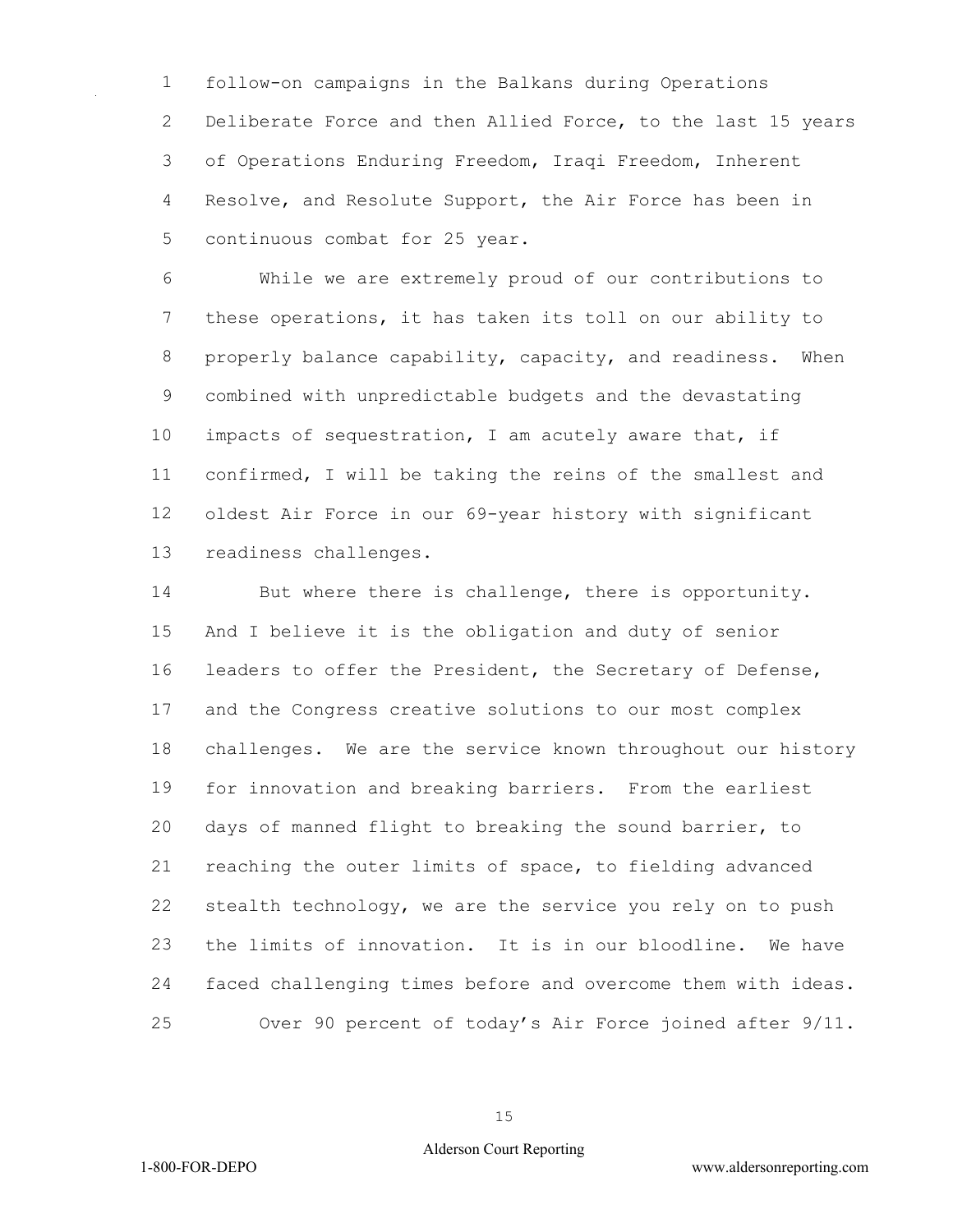They have never known a day when we were not at war. As I speak, airmen stand watch with our Nation's most destructives weapons in the nuclear enterprise. They sit alert and will scramble, when called upon, to defend our homeland. They work side by side with their fellow SOF warriors in the most remote corners of the globe to build partner capacity and hunt down our enemies. They are flying global mobility missions to deliver supplies for humanitarian relief or personnel for a complex joint mission. They are flying combat over Iraq and Syria, providing top cover for the joint and coalition teams as we deliver a lasting defeat to ISIL. And they are operating 12 constellations of satellites, providing everything from an uninterrupted GPS signal to an unblinking eye on our adversaries. These airmen, proud members of the profession of arms, provide the oxygen the joint team breathes.

 This is who we are. Your Air Force. We operate from a capsule below the surface to a combat controller or cyber warrior on the surface, to a cockpit at all altitudes above the surface, to a constellation in the outer reaches of space. We are everywhere. We know who we are, and we know what we are expected to deliver for the joint team: air power.

 If confirmed, it will be my honor to work every day with Secretary James to create the environment where great

## Alderson Court Reporting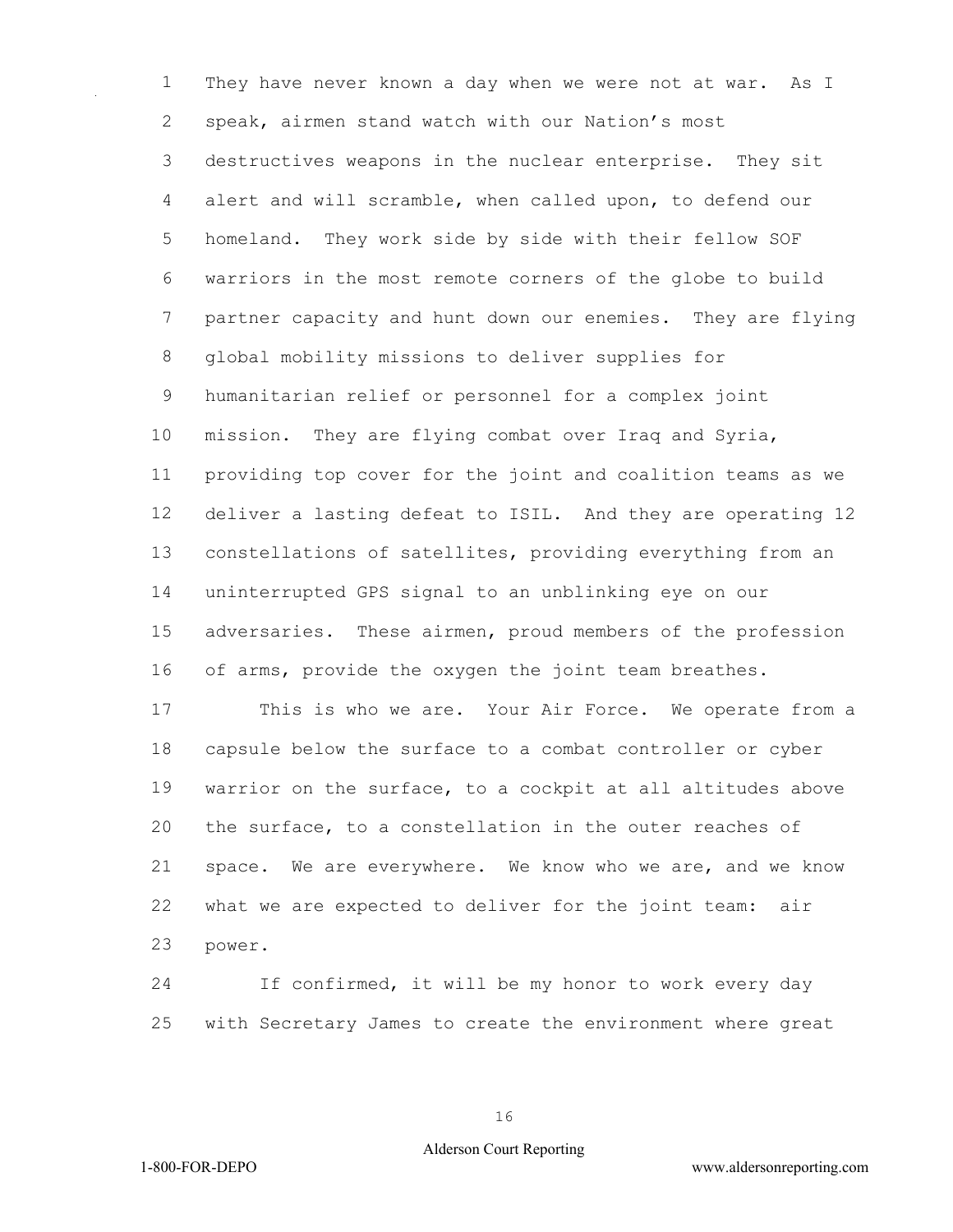| $\mathbf 1$     | ideas get a hearing, where barriers are crushed, where  |
|-----------------|---------------------------------------------------------|
| 2               | airmen and their families thrive, and where warfighting |
| 3               | excellence remains our top focus.                       |
| $\overline{4}$  | Thank you again for this opportunity, and I look        |
| 5               | forward to your questions.                              |
| $\sqrt{6}$      | [The prepared statement of General Goldfein follows:]   |
| $7\phantom{.0}$ |                                                         |
| $\,8\,$         |                                                         |
| $\mathsf 9$     |                                                         |
| 10              |                                                         |
| 11              |                                                         |
| 12              |                                                         |
| 13              |                                                         |
| 14              |                                                         |
| 15              |                                                         |
| 16              |                                                         |
| 17              |                                                         |
| 18              |                                                         |
| 19              |                                                         |
| 20              |                                                         |
| 21              |                                                         |
| 22              |                                                         |
| 23              |                                                         |
| 24              |                                                         |
| 25              |                                                         |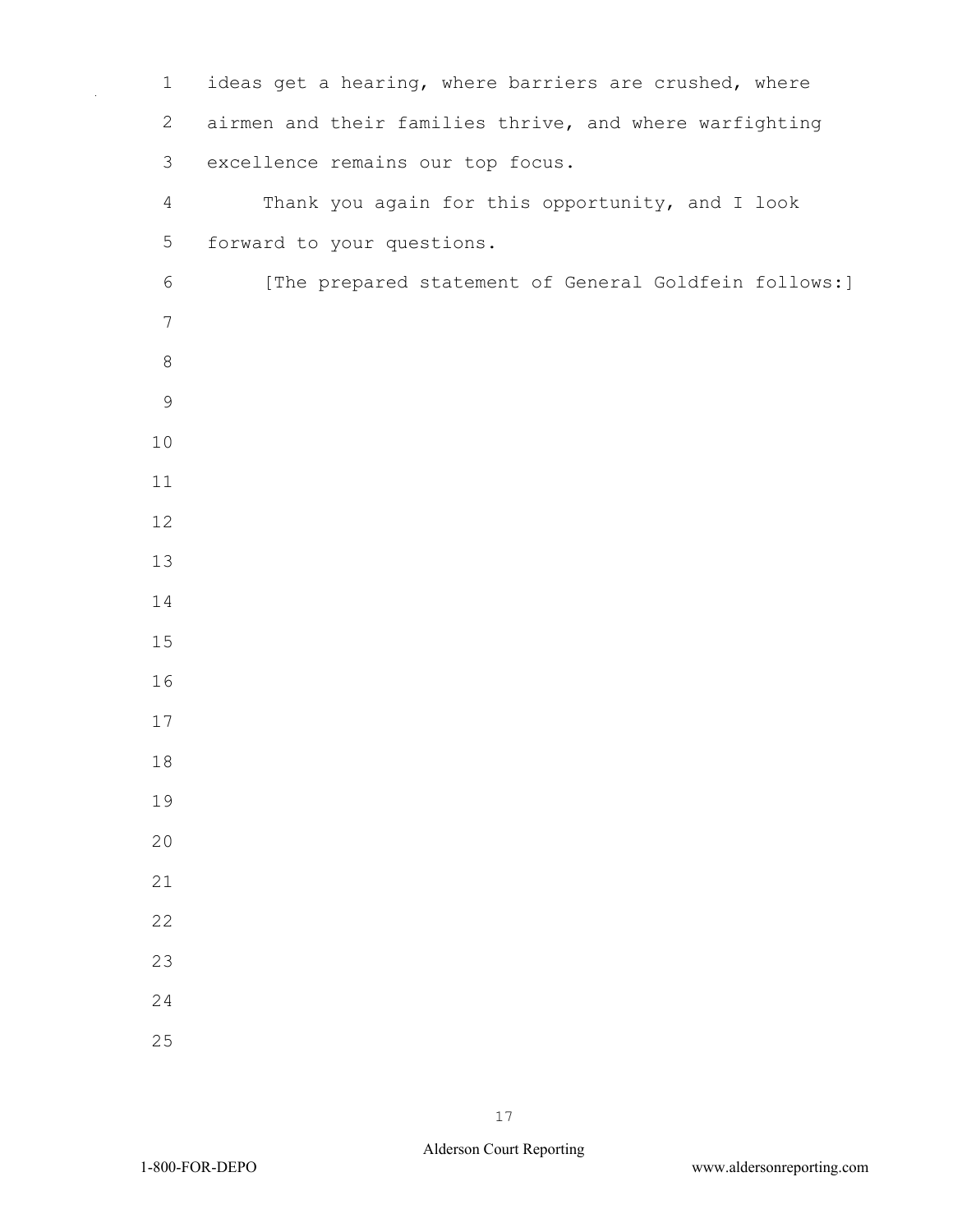Chairman McCain: Thank you, General.

 On the issue of the B-21 bomber, do you know what the independent cost estimate associated with the winning bid was, roughly? Is it \$23.5 billion?

 General Goldfein: Yes, sir. That is the independent cost estimate.

 Chairman McCain: And the aircraft per unit cost associated with the winning bid was about \$556 million. Is that correct?

General Goldfein: Yes, sir. That is correct.

 Chairman McCain: And the Air Force budget request as developed is about \$1.36 billion. Is that right?

General Goldfein: Yes, sir.

Chairman McCain: The Air Force released an artist

conception of the B-21?

General Goldfein: Yes, sir.

 Chairman McCain: The Air Force released the top tier suppliers for the B-21?

General Goldfein: Yes, sir.

 Chairman McCain: I am having a difficult time understanding how the public disclosure of a single contract award value funded from an unclassified budget request is going to give the enemy more information on the capabilities of a new bomber than what the Air Force has already disclosed. All I can see is that keeping it a secret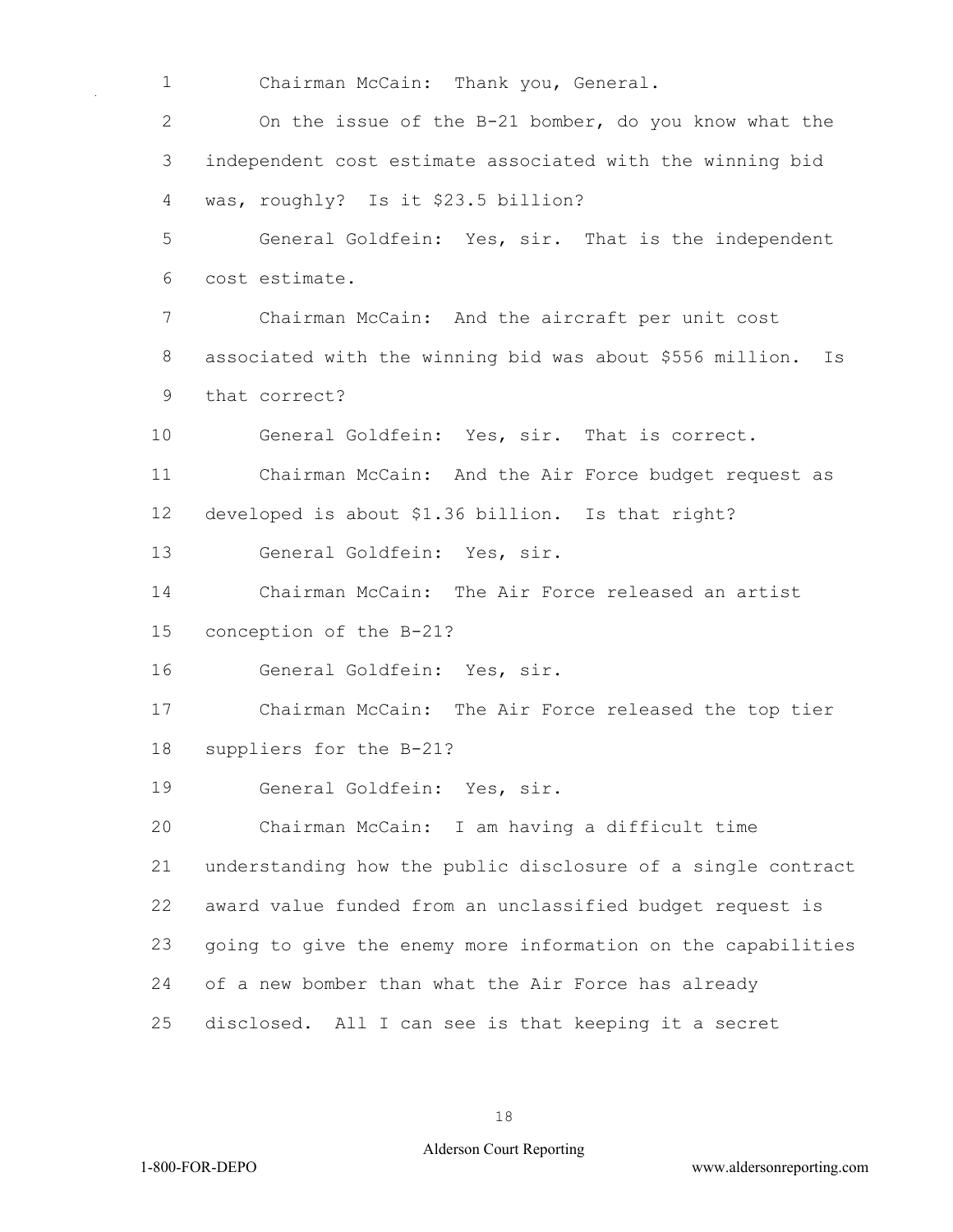deprives the American taxpayer of the transparency and 2 accountability they deserve.

 Can you explain what new information our enemies might learn from the release of the contract award value that they could not learn from the information the Air Force has already released?

 General Goldfein: Yes, sir. And, Chairman, I agree with you, and I believe that if we are not transparent with the American people on the cost of this weapon system, through its elected leadership, then we have a good chance of losing this program.

 Chairman McCain: I thank you for very much for that. During the Air Force posture hearing on March 3rd, General Welsh testified in reference to long-range readiness issues that need investment. Quote: that will take us 8 to 10 years once we have a chance to reset the force from what we are doing today, which is not going to happen.

 Obviously, the issue is sequestration and what it is doing. And we know what it is doing as far as acquisition is concerned because all you have to do is count.

 But talk to us a little bit about the effect on the men and women that you just adequately and appropriately praised in your opening statement on how they can do their job and what effect it has on retention particularly, very frankly, on pilot retention. Maybe you could, for the record, give

### Alderson Court Reporting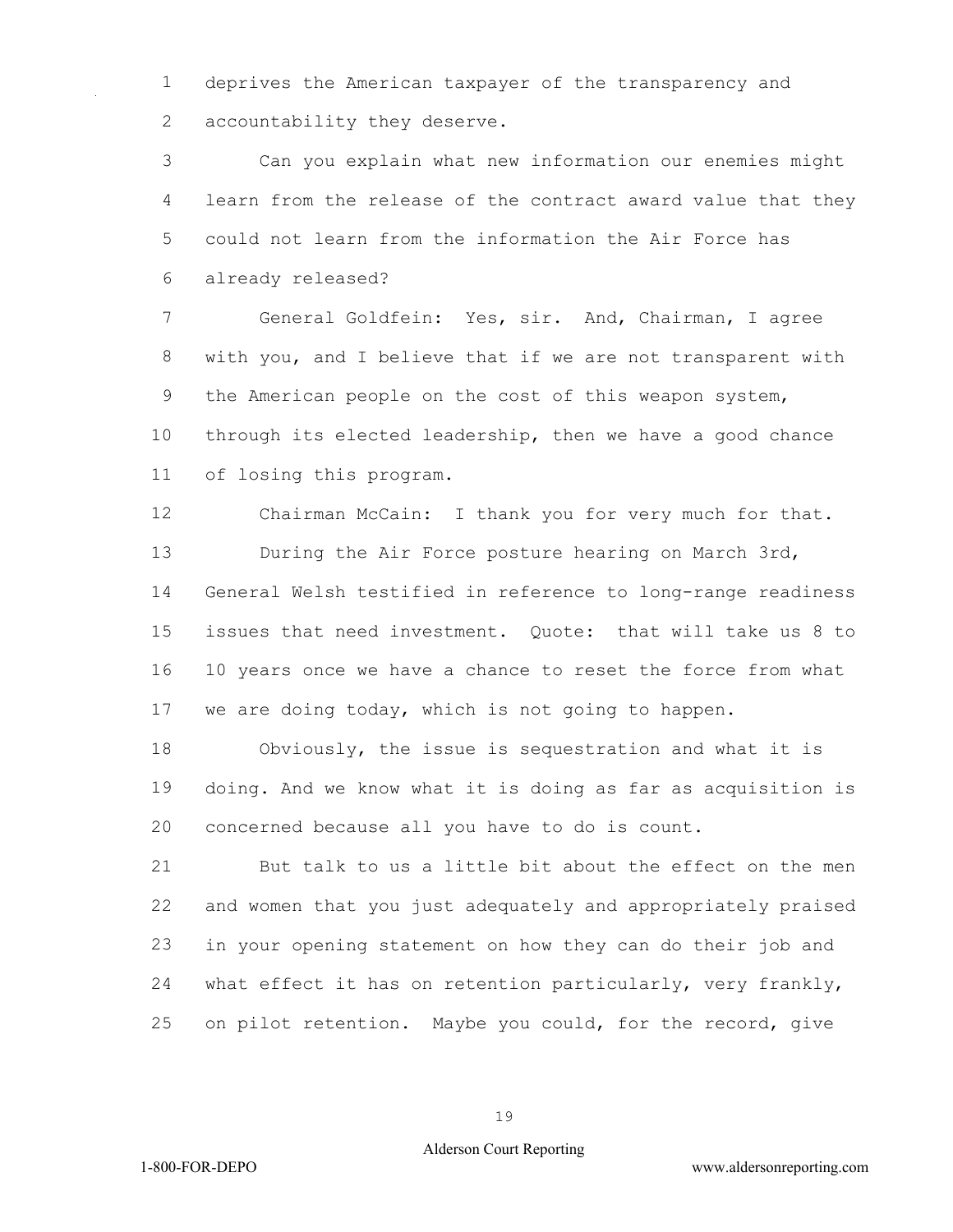us your views on what I think at least in my view is almost an emergency situation given the events that are taking place in the world and the changes in the world since 2011 when in our act of incredible cowardice we enacted sequestration because we did not have the guts to make the budget cuts that were necessary.

General Goldfein: Thanks, Chairman.

 When I think about retention, I think about it in two areas: quality of service and quality of life. And when it comes to quality of service, our airmen, when they join, are looking to be the very best they can be. Pilots who do not fly, controllers who do not control, cyber warriors who do not operate because they are not given the resources to do so, morale goes down and they vote with their feet. When we were sequestered in 2015, we grounded 13 fighter squadrons that stopped flying. We are still recovering from that effort, and if we are sequestered again, it will be even worse.

 Chairman McCain: And retention. Are you beginning to feel the effects of this lack of flying hours? I have been told that our pilots now are flying less hours than Russian and Chinese pilots are per month.

 And do you agree with, I believe it was, the Chief of Staff of the Army who stated before this committee that we are putting the lives of the men and women who are serving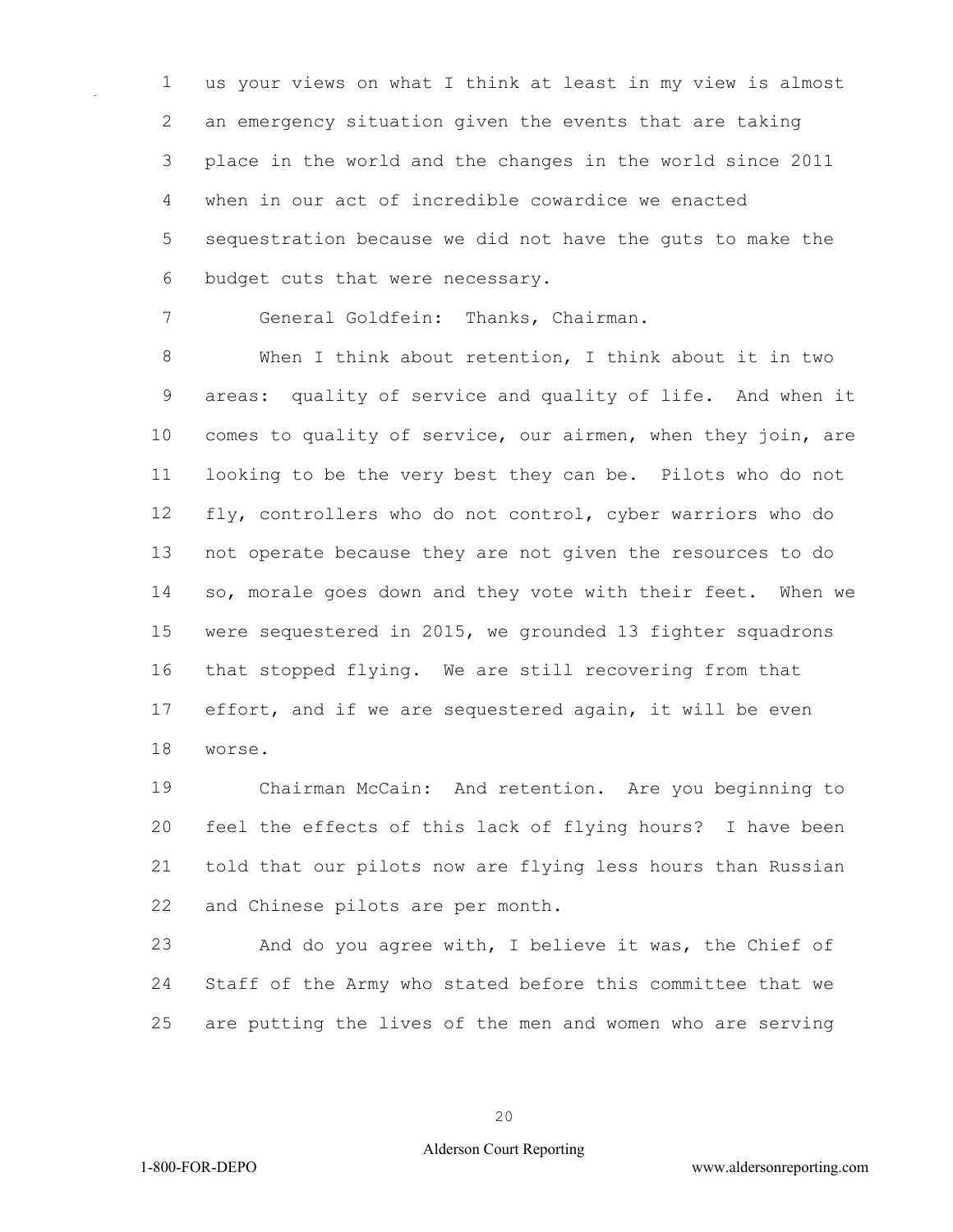at greater risk?

 General Goldfein: Yes, sir. The reality is it is a mixed story because where we are flying a significant number of hours is where we are stationed forward. So all crews in the Middle East are actually at a high standard of readiness and they are all flying a significant number of hours. The bill payers to allow that level of readiness forward is what is happening at home station. So at home station, sir, you are actually correct. We are not flying the number of hours that we used to fly.

 There is a number of issues that contribute to that, not the least of which is a shortage of critical skills in our maintenance force, and when you add that up to the age of the aircraft that makes them harder and harder to keep airborne, that has both contributed to a less number of flying hours we have available for training.

 Chairman McCain: Is it not true that a B-1 squadron just came back with something like six aircraft out of 20 that were operational? Is that not a story that I have heard?

 General Goldfein: Yes, sir, you have. When I was deployed forward as the air component commander, I enjoyed upwards of 95 percent, on average, mission capable rates across every fleet that was forward. That was the B-1. That was the F-16, A-10, every one. So we had the parts.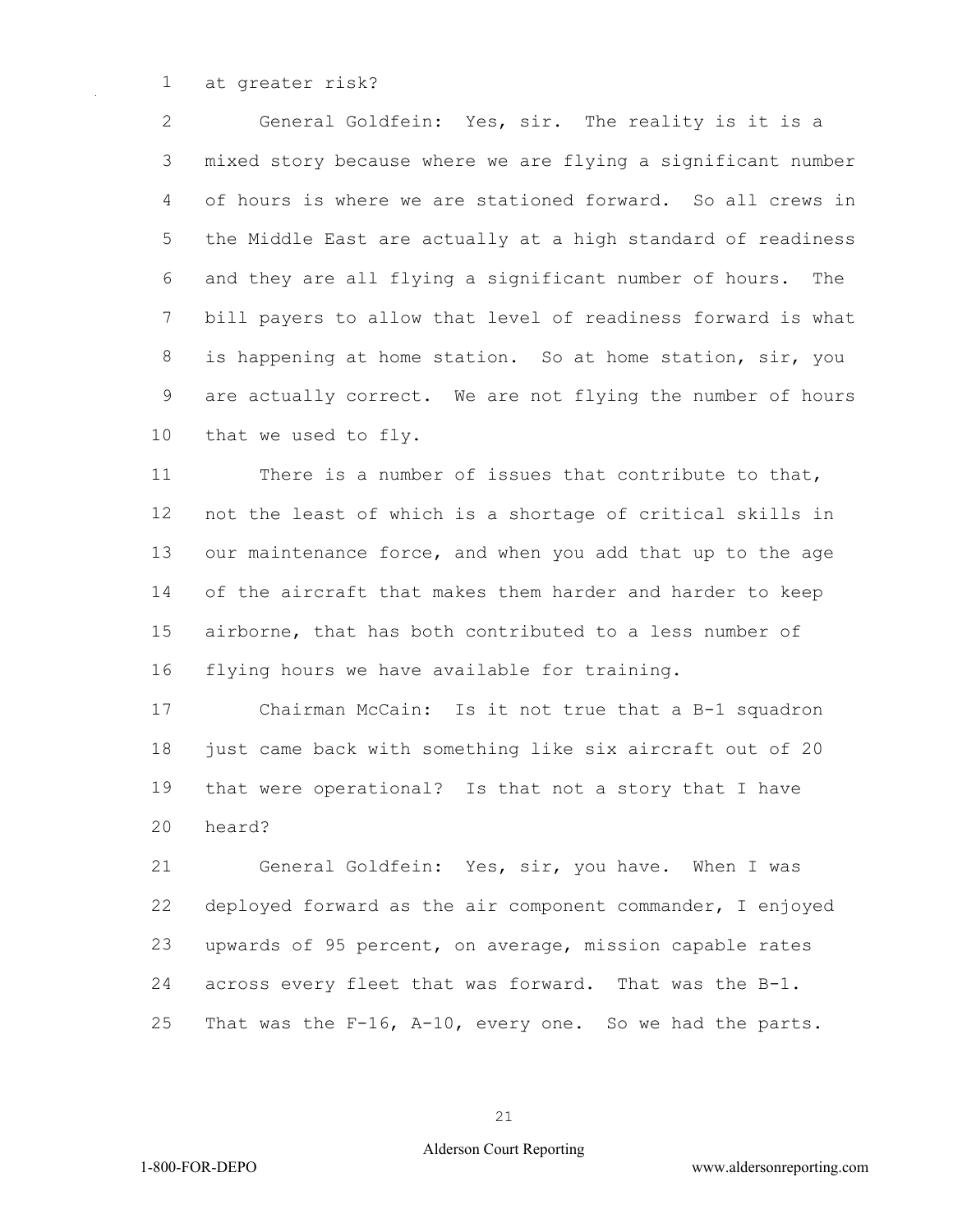We had the supervision. We had the maintainers. That is what we pushed forward. I knew that if I went back to the home station, that was the bill payer to get me that level of readiness.

 So back home at Dyess and those other locations that 6 you talked about, the  $B-1's$  when they come home  $-$ - they require a significant recovery time when they come back from combat operations.

 Chairman McCain: Well, I do not mean to get parochial here, but we just had a vote that I was trying to fix the problem, and it was not just Democrats that voted against it. It was Republicans that voted against it as well and members of this committee. I think it is a very heavy burden for them to carry given the state of our military today and the situations and challenges that we face in the world, which are just epitomized by the terrible tragedy in Orlando. I hope that the voters understand that a good faith effort was made and it was turned down, four votes short, by members, some of the members of this committee. I am embarrassed.

I thank you, General.

 Senator Reed: General, you have the responsibility of modernizing the bomber and the ICBM force. Are there any particular authorities that you think are necessary to help you accomplish those tasks which you do not have?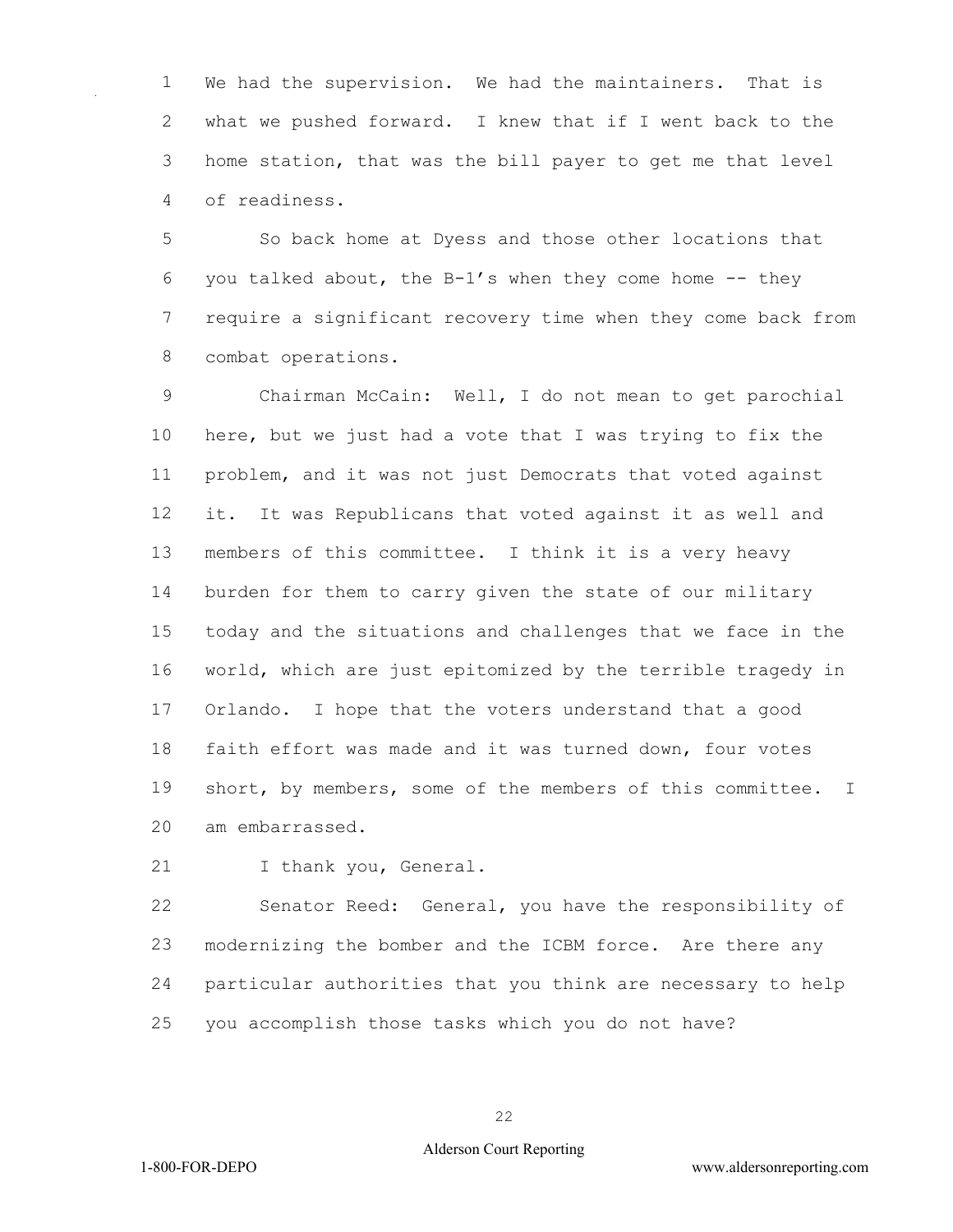General Goldfein: Sir, actually the authorities that you pushed recently to service chiefs are very helpful. And the way I look at those authorities, it is in both authorities but also increased accountability for a service chief.

 So in the two areas where I am focused, number one is I am the lead requirements officer for all major weapons systems. It is my responsibility to ensure that we do not have requirements creep that increases cost or increases schedule on any of our programs. That is number one. And number two that I now have more authority and accountability in some of the milestone decisions, specifically milestone A and milestone B, that allow a service chief to have an input on a program as it goes

forward.

 Senator Reed: Very good. And so you feel at this point confident you have the legal authorities to bring these programs online in a very cost effective way.

 General Goldfein: Sir, I do, and I would highlight that those authorities also -- many of those authorities reside with the Secretary of the Air Force. So I believe it is my job to actually work with her as we keep these programs on track.

 Senator Reed: We have had an ongoing debate in the committee and in the Congress about the plans to retire the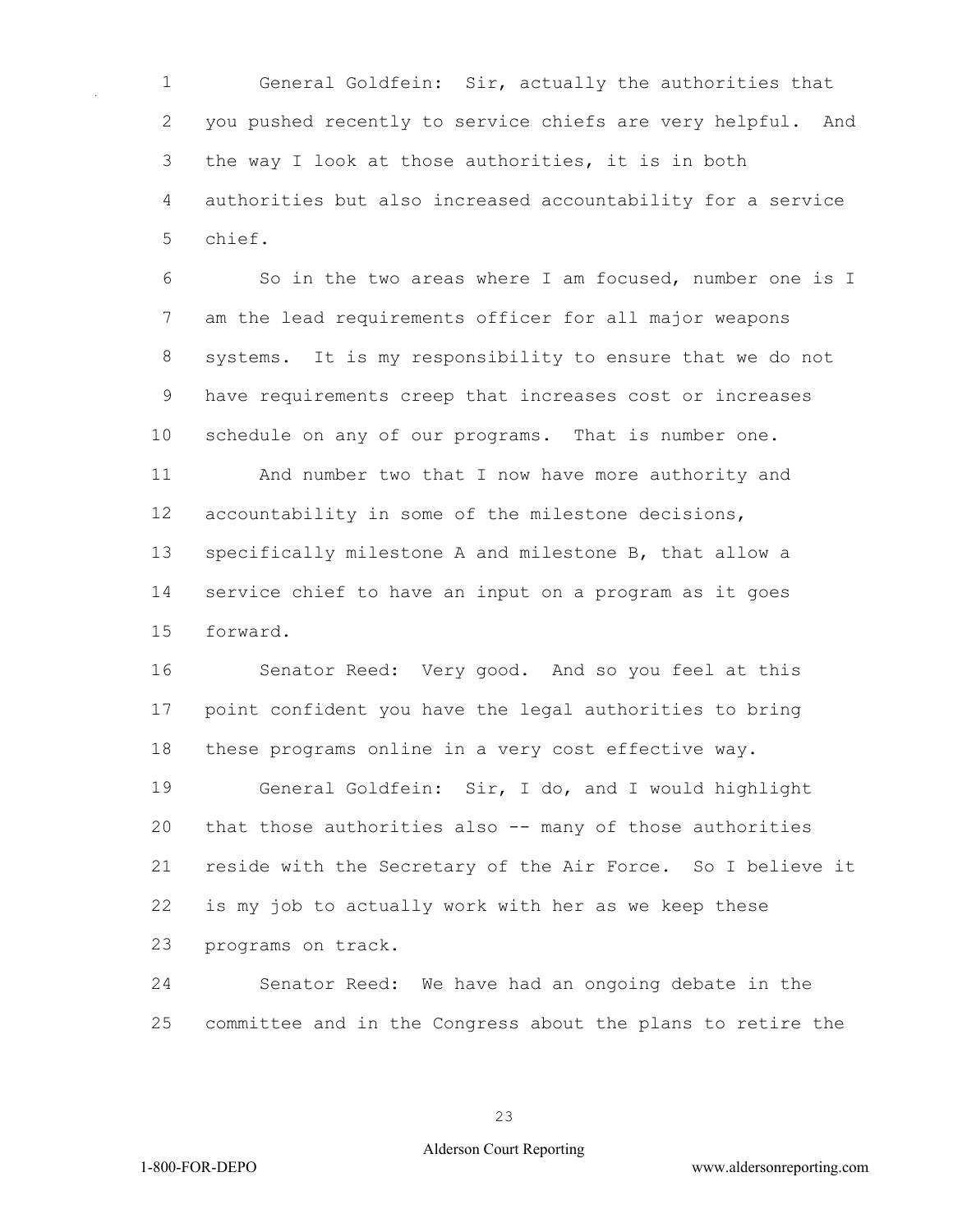A-10 aircraft, which is an extraordinarily effective close air support platform. The Air Force seems, at least temporarily, to adjusting to keeping it. But longer term, this issue is going to come up again and again. And it raises the issue of how do you develop and can you develop the same capabilities if at some point A-10 is retired. Can you give us some thoughts about that?

 General Goldfein: Yes, sir. My commitment to you, if confirmed, is that we will cover down this mission set for the joint team, and I will take ownership of that.

 When it comes to the A-10, I am actually as concerned about the A-10 community as I am about the A-10 platform because the A-10 community is actually our Ph.D. force when 14 it comes to close air support, and they set the bar for not only the joint team but for the coalition team. Anybody who does close air support -- they try to reach the level that the A-10 community has been able to achieve. So my focus is going to be on ensuring that I go back to the doctors of CAS, the A-10 fleet and the A-10 operators, and say what is the future of close air support. That is the conversation we need to have. We need to maintain what we have for the current fight, but where are we going in the future? Why is it that I only get a minute and a half of trigger pull on a 30 millimeter bullet? Why do I not get 10 minutes? And why is not every bullet precision guided? Why do I spend so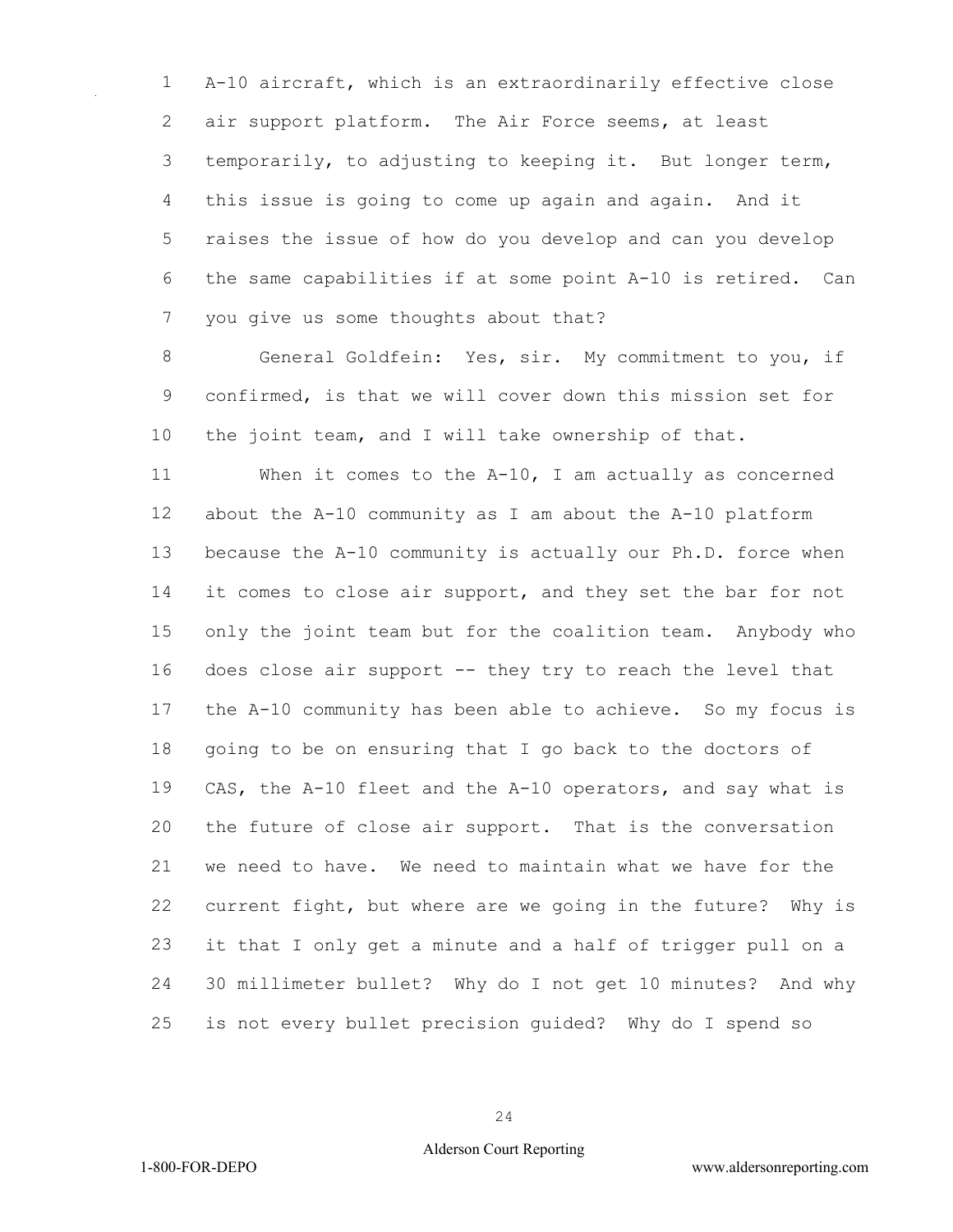much time having to figure out who is actually friend and foe on the ground when we have technology to be able to help us do that? Why is that I have to do all the work for collateral damage estimates when I have a machine that can help me do that? So for me it is a matter of where we are going in the future, and my commitment to you is that I will take this on.

8 Senator Reed: Thank you very much, General. Another issue that we have been dealing with and we have seen some movement is deploying more and more enlisted pilots for remotely piloted aircraft. There are various models in history of military warfare. The one that always has sort of some impact with me is that helicopter pilots in Vietnam, particularly Army, were mostly warrant officers with some officers, but the vast majority were warrant officers. They were extremely capable. In fact, they had more hours in that aircraft than anybody else. And it seems to me that model could be applied much more vigorously. I know the Air Force is taking steps. Can you elaborate on what you are doing and what you want to do?

 General Goldfein: Yes, sir. So for us the remotely piloted aircraft, or RPA community, actually is the largest number of pilots that currently serve in the Air Force. We have over 1,300 RPA pilots currently serving. The next closest second of any community is the C-17 with just shy of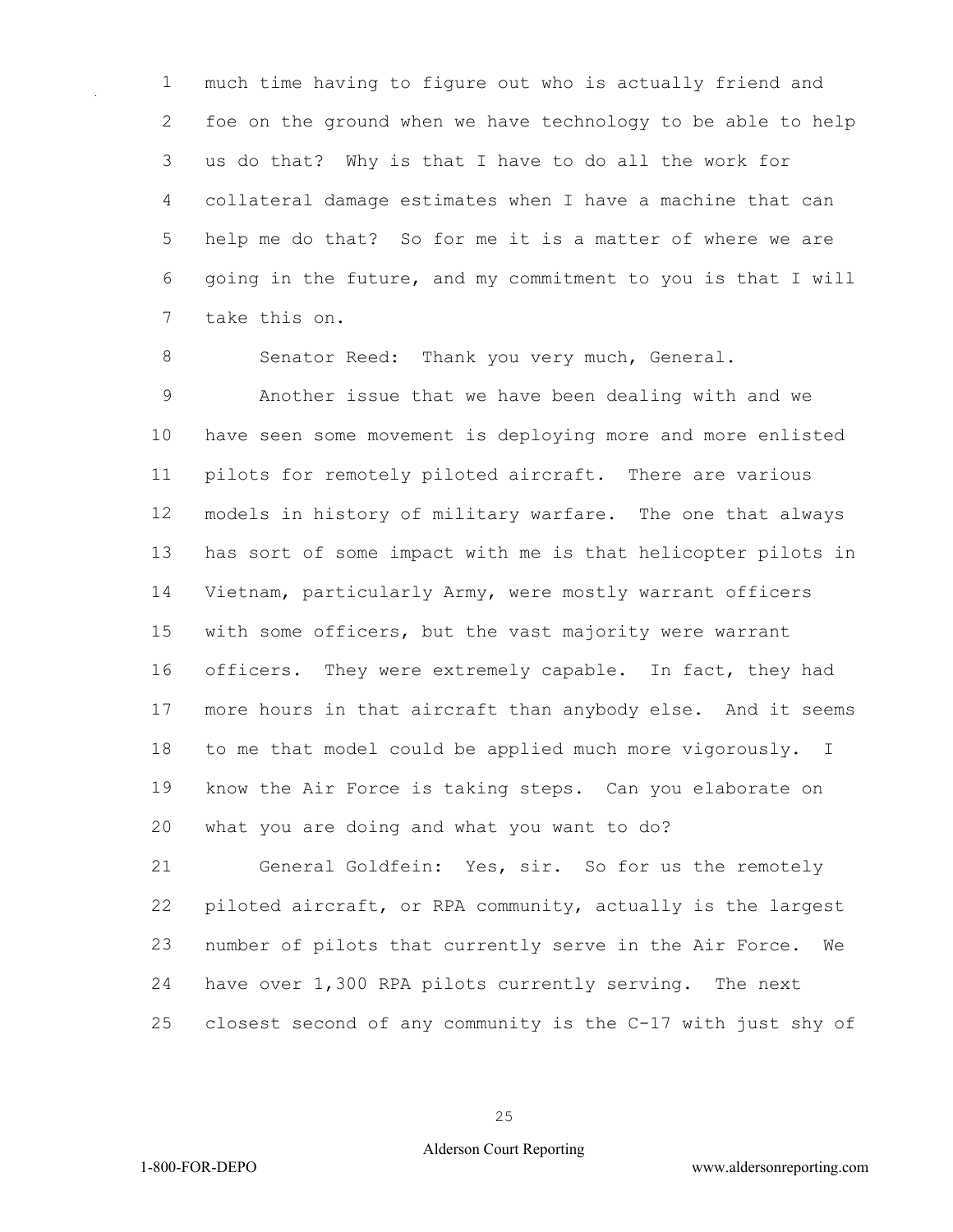800. So the RPA is part of the fabric of the Air Force. So for me, this is a question of what is the future of this business as we go forward, and how does the professional enlisted corps that we enjoy fit into that enterprise.

 And we are committed to having enlisted pilots, and we are already starting on a program. We will start this fall. We will have our first class of enlisted RQ-4 pilots that will go through. They will graduate in 1 year and right behind them will be another class, followed by another class. And so we are focused on moving forward in the RQ-4 to ensure that our enlisted pilots are fully a part of that weapon system. And so I see this as one of the major growth industries in the Air Force, and I think this is the exact right path to be on.

 And we have a model for it that we know works. We actually started off flying satellites when we had nothing but officers, and we transitioned over a few years from officers with scientific backgrounds to officers with more political science kind of backgrounds, and then we made it into enlisted. And today 50 percent of the satellite constellations are flown and managed by the enlisted force. So we are taking that same very successful model and applying it to the RPA model and we are on track.

Senator Reed: Thank you very much.

Thank you, Mr. Chairman.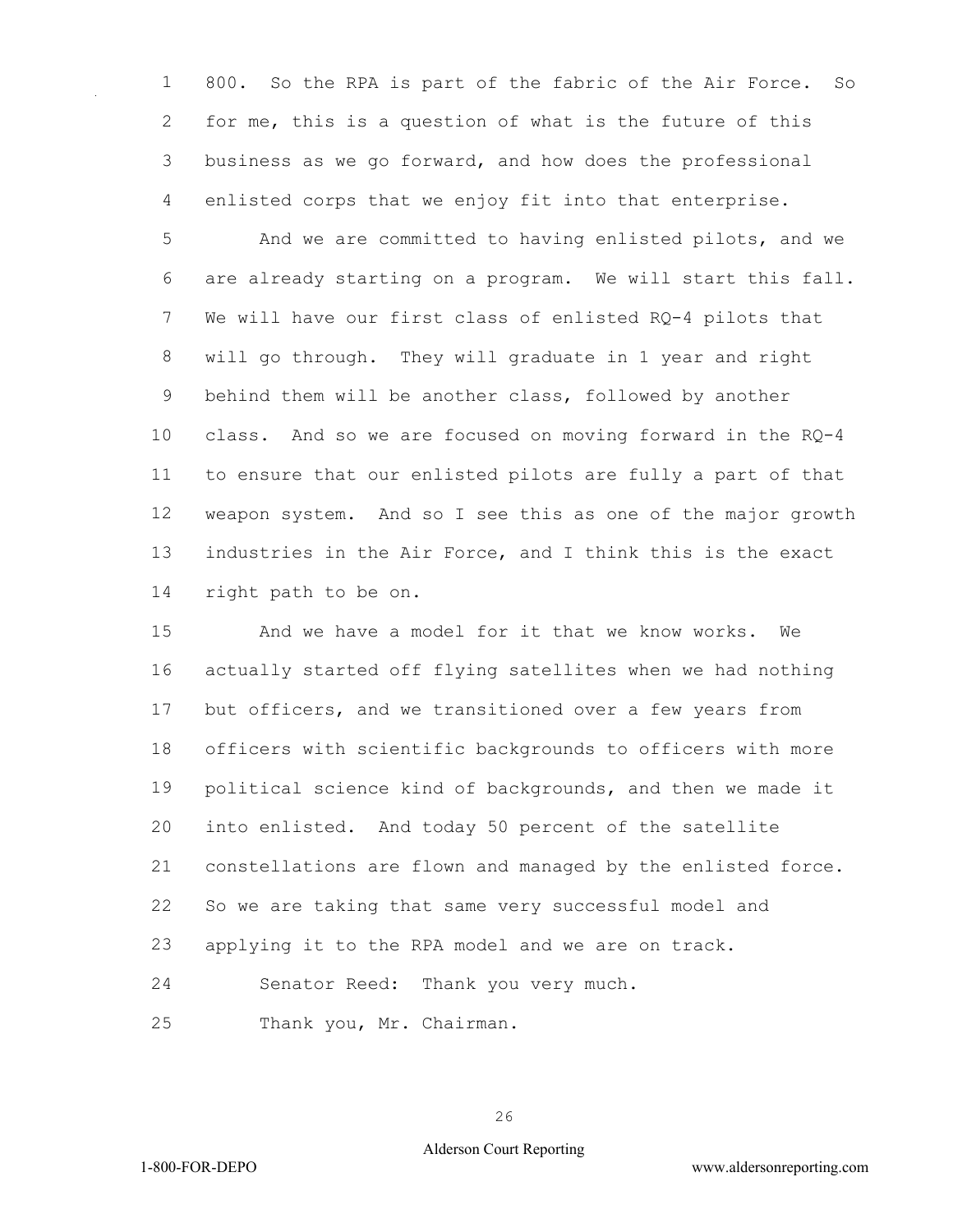1 Chairman McCain: Just to follow up, General, in other 2 words from your comments on the A-10, at this time it is 3 best not to retire them but to look at other options for 4 follow-on. Is that a correct statement?

5 General Goldfein: Sir, right now we are looking at 6 that as an option. The challenge will be to keep a 7 capability so that the fight that we are in today -- there 8 is no degradation to any of the soldiers, sailors, or 9 marines or my airmen that are on the ground.

10 Chairman McCain: So we should not be retiring them 11 now.

12 General Goldfein: Not in the near term, no, sir. 13 Chairman McCain: I thank you.

14 Colonel Roger Wicker, United States Air Force Reserve. 15 Senator Wicker: Thank you, Mr. Chairman.

16 General, you said you are going to give us your 17 personal views regardless of the administration's policy. 18 Let me ask you this. Chairman McCain has repeatedly 19 referenced the terror and carnage caused by Assad's barrel 20 bombs that are deployed by Syrian aircraft. Our chairman 21 has made the point -- and I agree with him -- that as evil 22 as ISIS is, it is the barrel bombs and air attacks that are 23 causing most of the civilian casualties in Syria. Is that 24 correct in your view?

25 General Goldfein: Yes, sir.

27

# Alderson Court Reporting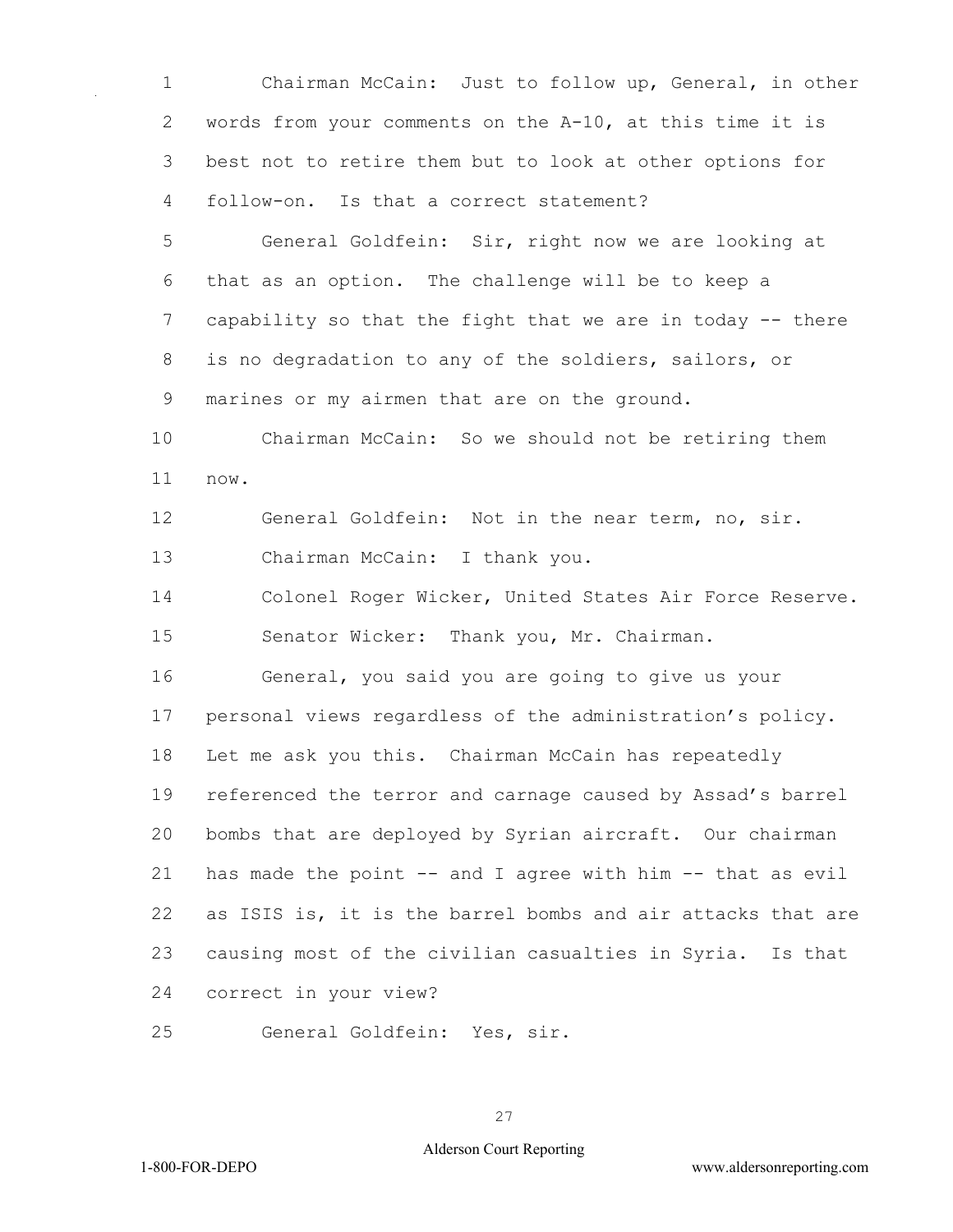Senator Wicker: And do you agree with General Petraeus who testified before us a few months ago when he said that we have the capability to take out Assad's air force? General Goldfein: I do.

 Senator Wicker: Did the presence of Russian air forces in Syria impact the administration's decision not to implement a no-fly zone last year?

 General Goldfein: Sir, I do not know whether it had any impact on the administration's decision. I will tell you from a military standpoint as a service chief, if confirmed, it absolutely complicated the situation that we were facing.

 Senator Wicker: Okay. It complicated the situation, and did it rule it out or was it a close call? And do you think that should be revisited?

 General Goldfein: Sir, whether it would be revisited or not would certainly be a decision that would be above mine. Let me tell you as an airman who has planned and executed no-fly zones, this is a capability that we retain. We know how to do it. The question is can we do it. The answer absolutely is yes. But there are three fundamental questions that I think have to be answered before I would ever recommend that as an option.

 The first is I would have to have the authority to shoot down and kill anybody who violated the no-fly zone.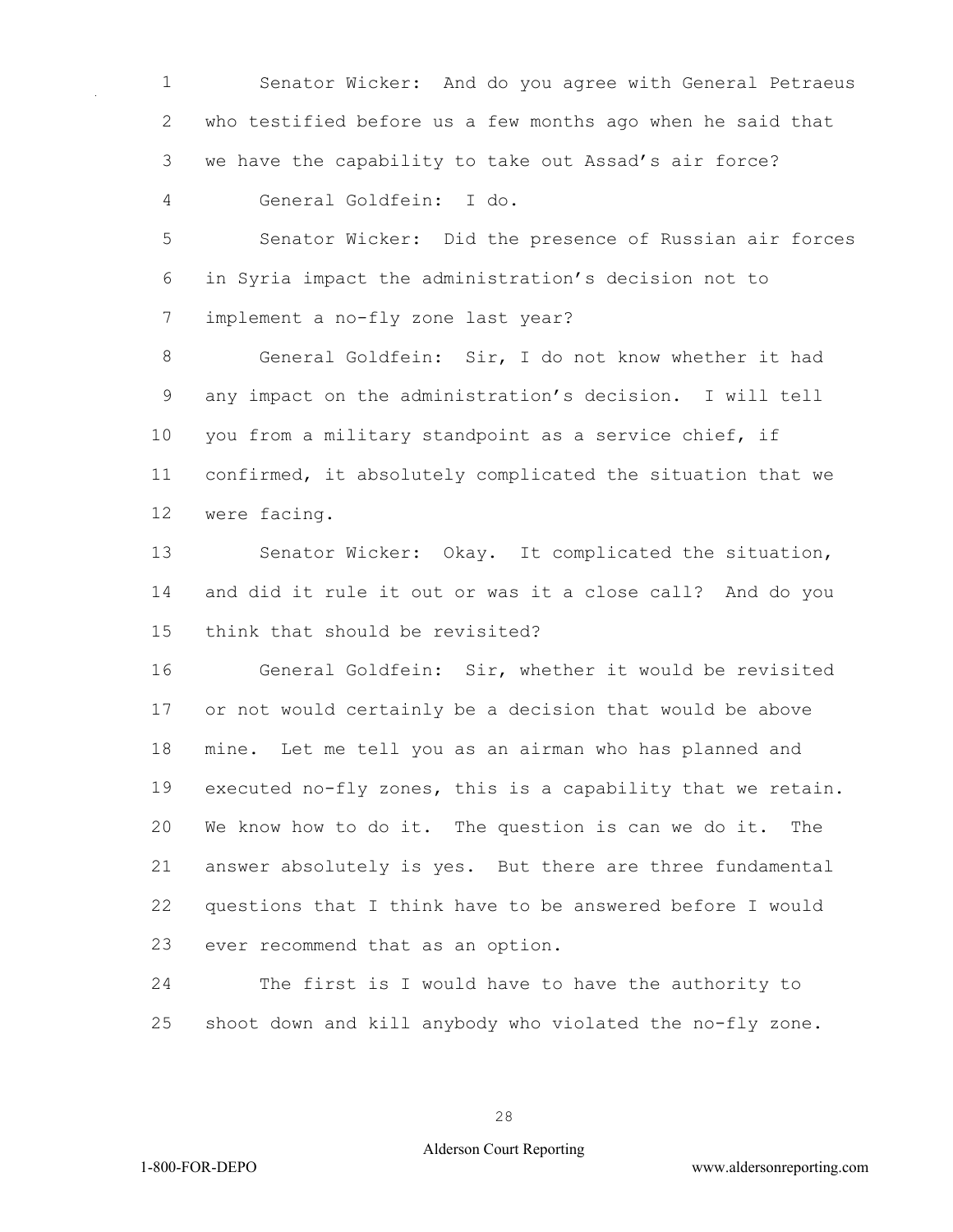1 Since ISIL does not have an air force, that would mean I 2 would have to have the authority to shoot down and kill 3 Russian or Syrian aircraft.

4 The second is I would have to have a clear 5 understanding of exactly what the objective was on the 6 ground below the no-fly zone. And if the objective was to 7 do humanitarian safe zone or refugee return, that would 8 require some indigenous ground force that would be able to 9 control that because I cannot control that from the air.

10 And the third would be a clear-eyed decision that I 11 would have to divert resources from the current campaign to 12 do the no-fly zone.

13 But with the answer to those three questions, sir, we 14 can do that.

15 Senator Wicker: Do you believe a no-fly zone would 16 have saved lives of innocent civilians in Syria?

17 General Goldfein: Sir, a no-fly zone alone that would 18 have stopped aircraft that were going out to bomb civilians 19 absolutely would have had an impact.

20 Senator Wicker: Thank you.

21 Let me ask about a replacement of the legacy Huey 22 helicopters, some of which are nearly 40 years old. These 23 helicopters are used to secure our nuclear weapons for 24 Global Strike Command, as well as the Air Force District of 25 Washington's mission to ensure continuity of government

29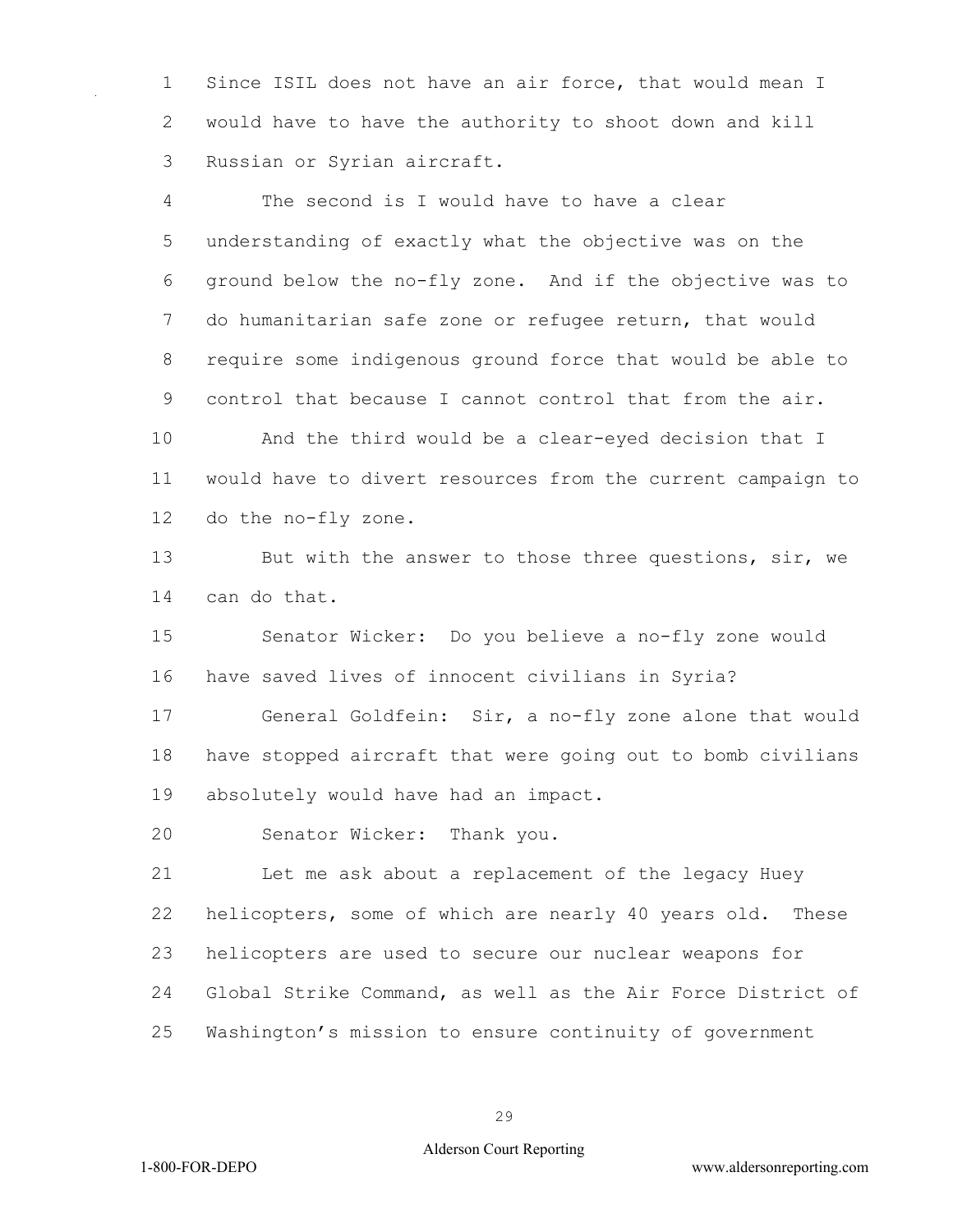operations.

 Some members of this committee are interested in learning more about the Air Force strategy to replace these legacy Huey helicopters. We would like to obtain a description of the Air Force helicopter requirements, including how requirements differ between Global Strike Command and other missions such as the Air Force District of Washington.

 We are also interested in obtaining a lifecycle cost analysis of alternatives that includes mixed fleet versus single fleet solutions.

 If confirmed, will you commit to providing this committee with a report on the Air Force acquisition strategy for replacing these Huey helicopters?

General Goldfein: Yes, sir, I will.

 Senator Wicker: Do you think you could get this report to us by October 1st of this year?

General Goldfein: Sir, yes, I believe we can.

Senator Wicker: Thank you very much.

And I yield back the time.

Chairman McCain: Senator Gillibrand?

Senator Gillibrand: Thank you, Mr. Chairman.

 Thank you for visiting with me earlier this week. I recently visited the Niagara Air Reserve Station with my

colleague, Senator Schumer, and we were pleased to see the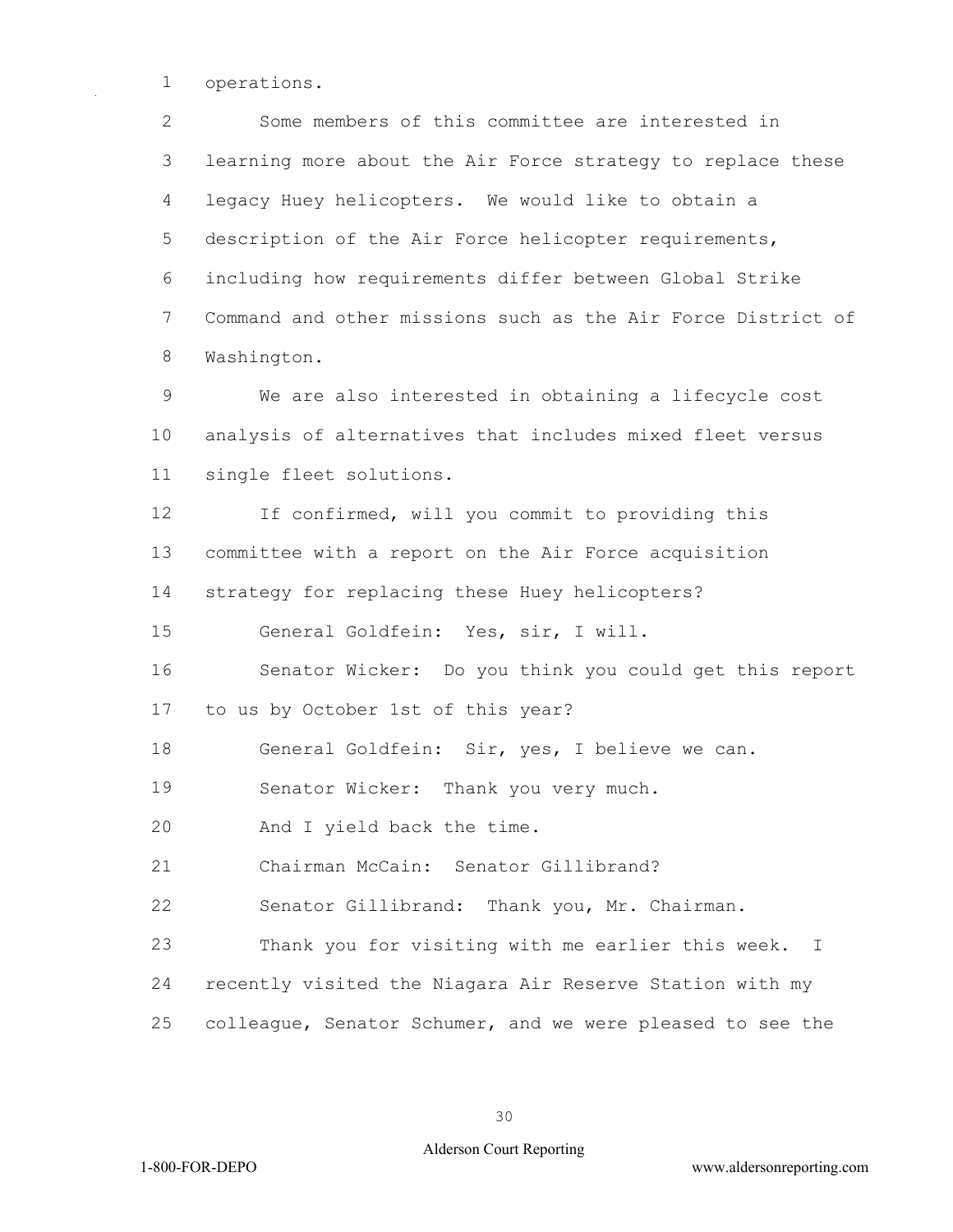progress underway in converting the 914 airlift wing to the KC-135 mission. However, as you and I discussed, there is not yet a simulator scheduled to be move to Niagara Falls to obtain the training that is necessary, even though there is a building waiting.

 Will we have your assurance that the excellent airmen of the 914th will have all the tools they need to sustain their expertise, including a KC-135 flight simulator on the grounds of the air station?

 General Goldfein: Yes, ma'am. And I will also tell you that my mother, who was born and raised in Niagara Falls, would go after me if I did not.

[Laughter.]

Senator Gillibrand: Thank you.

 As you know, General, the New York Air National Guard's 109th airlift wing operates our only fleet of LC-130 Skybirds which permit takeoff and landing on ice and snowpack. Giving the evolving terrain and increased commercial and military activity in the polar regions of the world as a result of global warming, these aircraft provide a critical capability to national security, as well as to scientific research. At the moment, however, there is no recapitalization plan in progress for these aircraft. If confirmed, will you commit the resources to ensuring

this fleet of high-demand aircraft remains operationally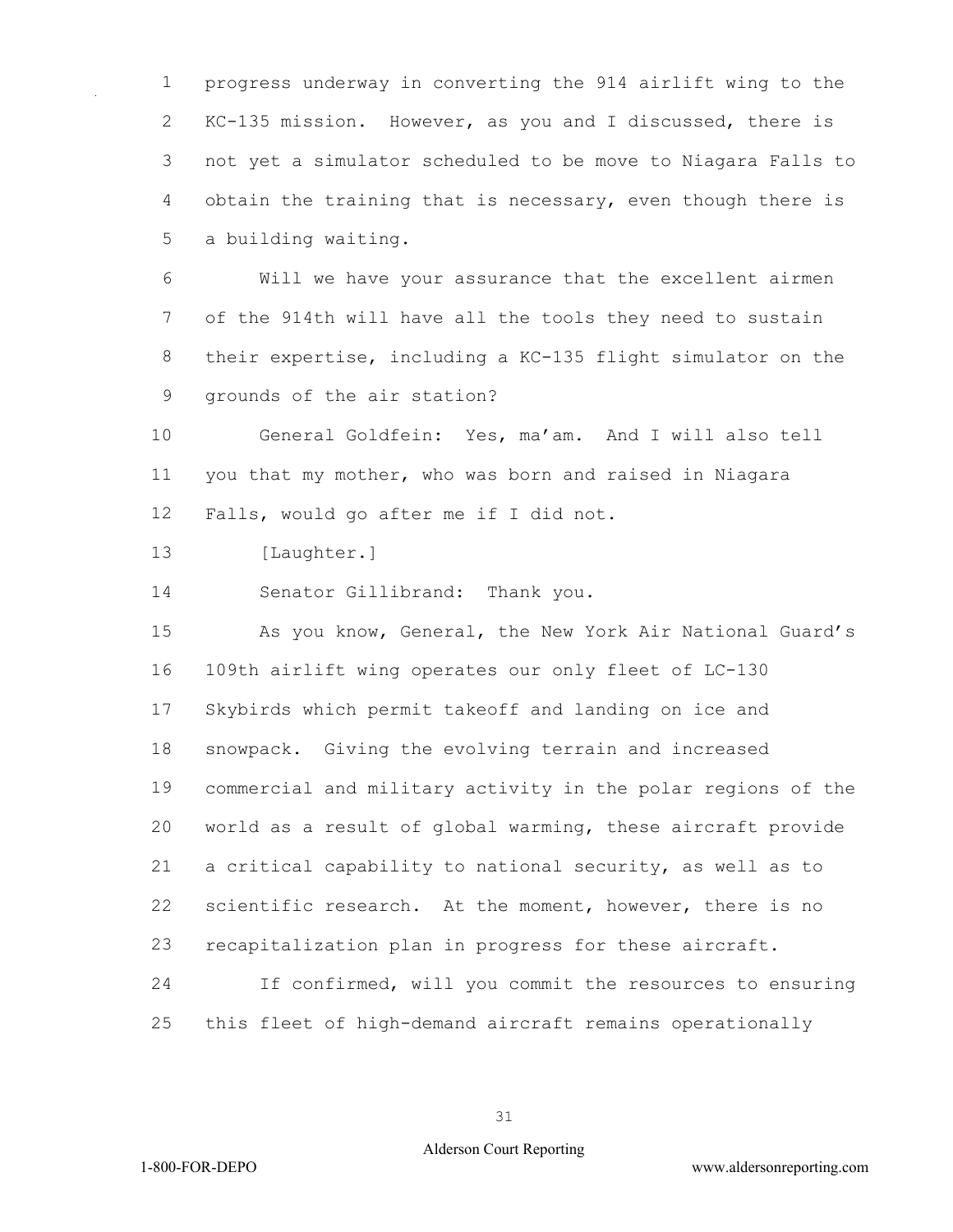capable?

General Goldfein: Yes, ma'am.

 Senator Gillibrand: New York's pararescue jumpers are transported to those in need via the combat rescue helicopter, an aircraft undergoing a modernization program. I was thrilled when I learned, however, that the combat rescue helicopters belonging to the reserve components will not receive upgrades until the last 3 years of a 10-year cycle. For now, they will receive refurbished helicopters. I think this is unacceptable and not in line with the concept of total force integration that Secretary James and General Welsh have generally adopted.

 Should you be confirmed, will you see to it that the combat rescue helicopters in the reserve components receive concurrent modernization along with their active duty counterparts?

 General Goldfein: Yes, ma'am, I will. But if I could add, our current plan, because we are getting attrition reserve helicopters back that we have lost in combat -- those attrition reserve aircraft, which will be HH-60G models, the newest aircraft, are actually going first to the Air National Guard. And then we will replace the oldest in the fleet. And then the reason right now the Air National Guard is on the back end of the combat rescue helicopter is that as we go through that, they are actually going to have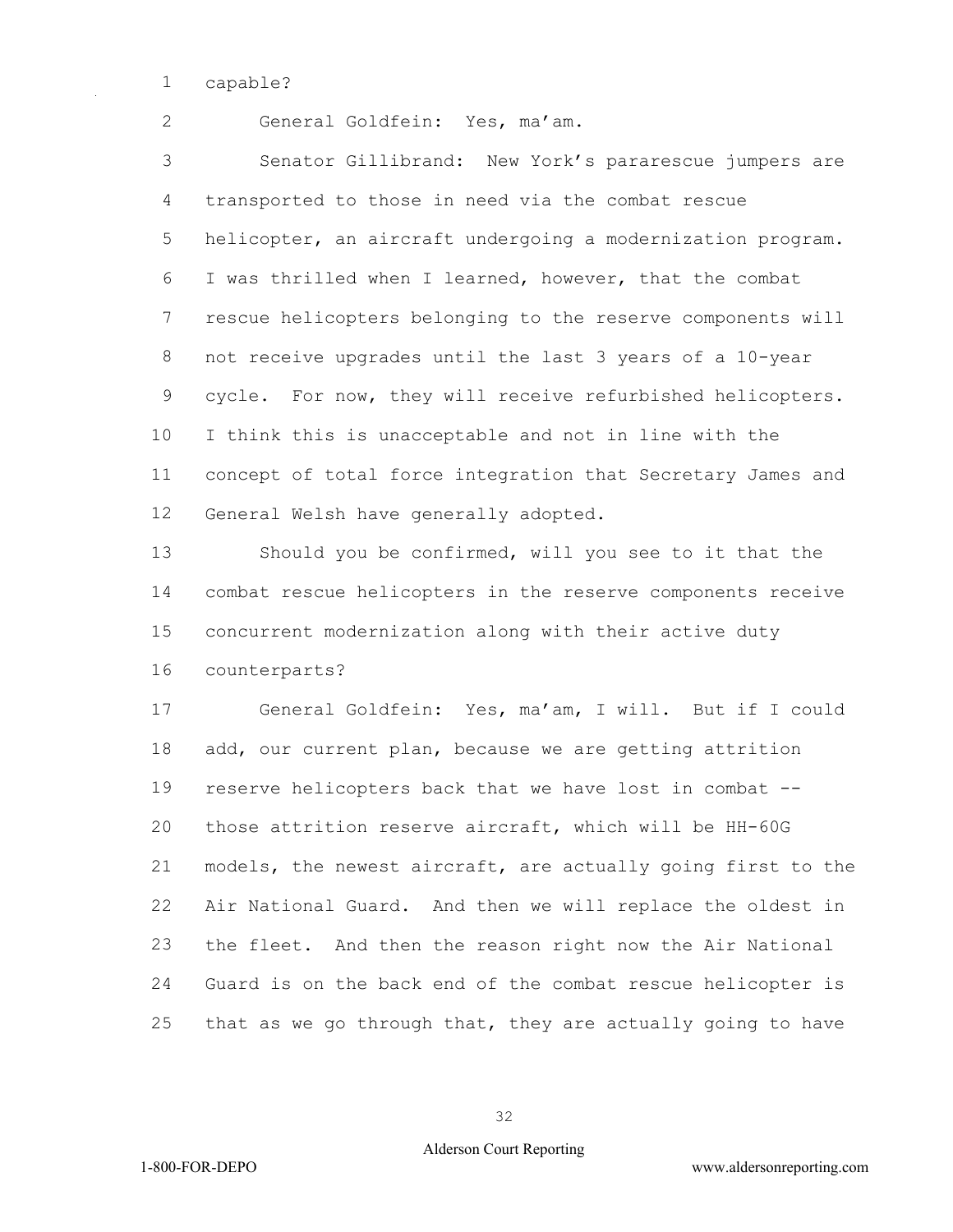the newest helicopters that we will replace.

Senator Gillibrand: Okay.

 According to the most recent annual report of sexual harassment and violence at the military service academies for 2014 and 2015 academic year, despite being similar in size to both the Naval Academy and the U.S. Military Academy, the Air Force Academy had almost double the number of sexual assault reports with 49 reports as compared to 17 9 at West Point and 25 at the Naval Academy.

 Have you been able to look at this information, and do you have any explanation about the larger number of reports at the Air Force Academy compared to other academies? And what measures are in place to prevent and respond to sexual assault in the Air Force Academy?

 General Goldfein: Thanks, ma'am. On a personal note, I want to personally thank you for your passion on this issue and keeping the pressure on. I have actually thought a lot about our conversation, and you have given me several things to think about. And I actually shared that with my staff. And I look forward to working with you on this issue, if confirmed.

 At the Air Force Academy, the numbers you are looking at, I believe, are just the restricted reports. If you take a look at a combination of restricted and unrestricted, you actually do not see the large jumps.

# Alderson Court Reporting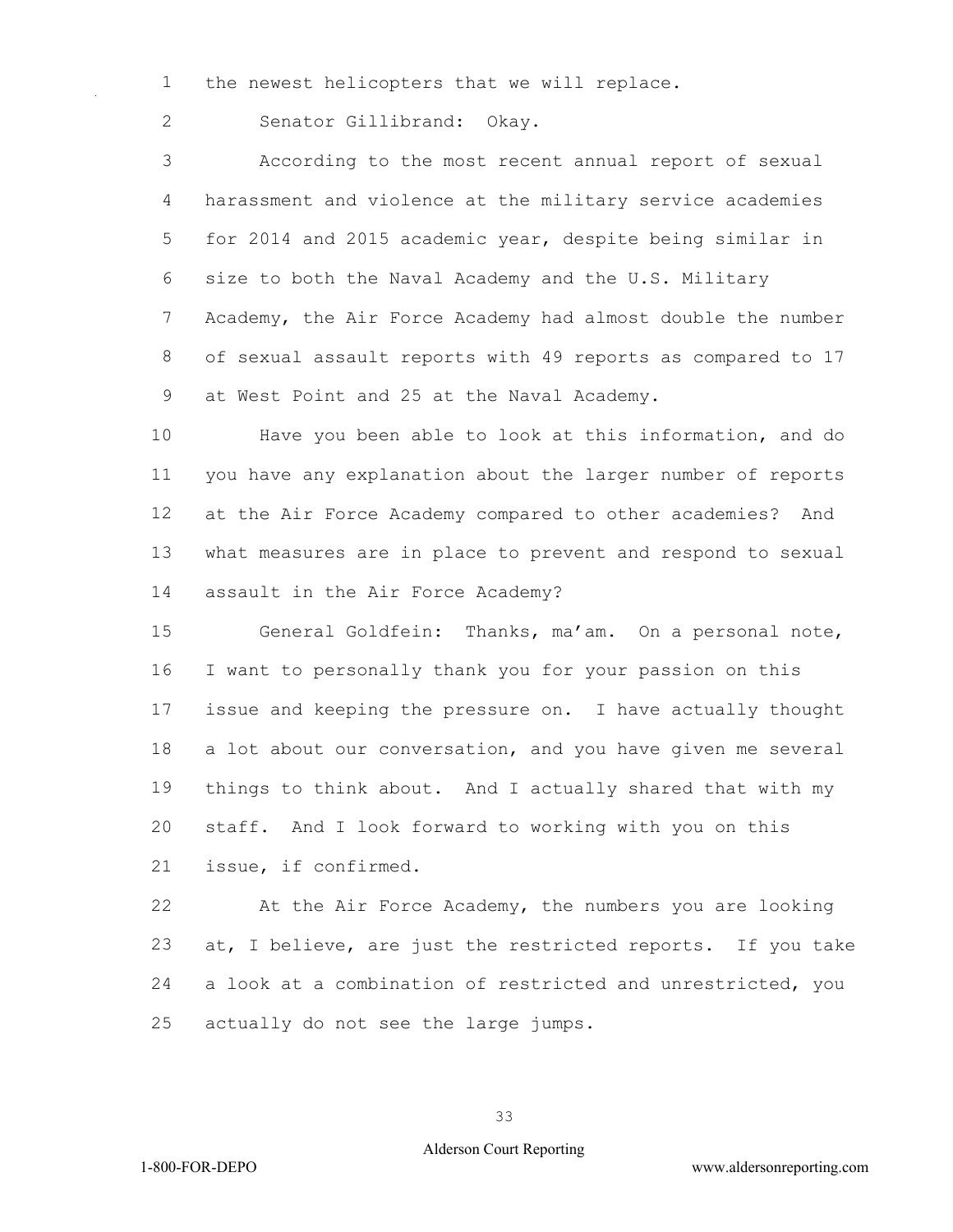But the data tell you one thing. The reality for me is what is the culture at the Air Force academy that makes this crime more and more difficult over time to actually commit so not only do we bring in cadets with the right moral background and character that would make this unacceptable in their squadron, but also that when we infuse them and work on that character and build on that character so they can be leaders of character when they come out. And so we are not going to stop or take our foot off the gas we are at zero.

 Senator Gillibrand: I think the discrepancy is between unrestricted and restricted, and unrestricted are the ones where an investigation can move forward. So your unrestricted numbers would show that people are comfortable with the investigation. If your restricted numbers are higher, it means they are not comfortable. So when you are reviewing your own protocols at the Air Force Academy, I would look to retaliation and perhaps investigate what the reason for not reporting is. They may fear retaliation. They may fear it will harm their careers. So I would dig deep on what the climate is like within the academy to get those unrestricted numbers up.

General Goldfein: Yes, ma'am. I will do that.

Senator Gillibrand: Thank you.

Thank you, Mr. Chairman.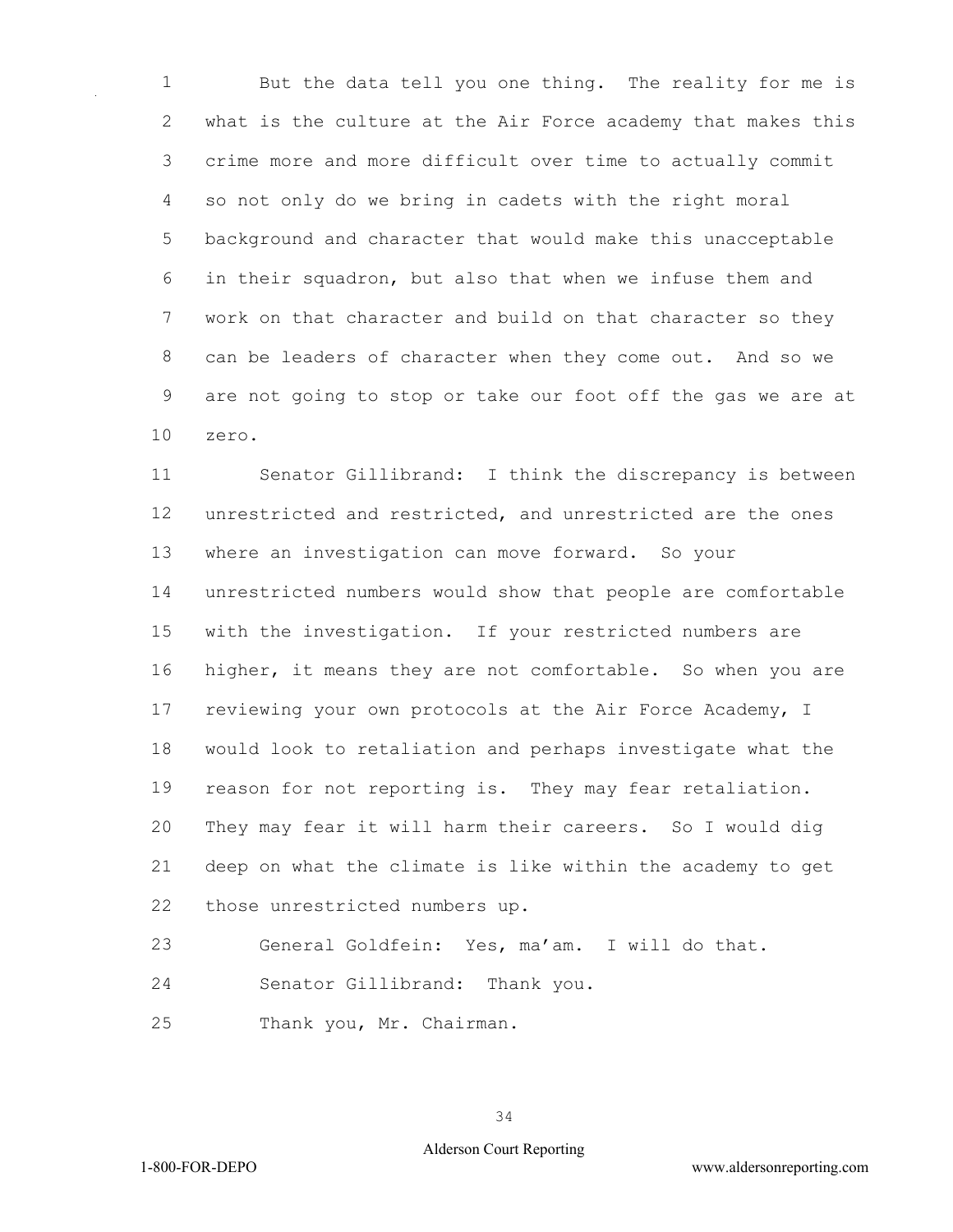Chairman McCain: Senator Fischer?

Senator Fischer: Thank you, Mr. Chairman.

Good morning, General.

General Goldfein: Good morning, ma'am.

 Senator Fischer: General, do you believe that the current mix of capabilities in our nuclear forces -- and by 7 that, I mean the triad of our delivery vehicles, the gravity bombs, standoff weapons, the forward-deployed tactical 9 weapons that we have. Do you believe that that will continue to be necessary for deterrence in the 21st century? General Goldfein: I do, ma'am.

 Senator Fischer: Do you believe that there are any of those capabilities that would be unnecessary?

General Goldfein: I do not.

 Senator Fischer: Given the investment of Russia and China in their nuclear arsenals and in particular concerning statements by Russian officials about the limited use of nuclear weapons, would you say it is important to preserve the variety in U.S. nuclear forces to ensure the President has flexibility in his ability to respond?

 General Goldfein: Yes, ma'am. And I would add too the nuclear command and control that we are responsible for for the Nation to ensure that we tie those three legs together. Senator Fischer: Aside from capabilities, do you see reductions in number of nuclear weapons as being likely in

### Alderson Court Reporting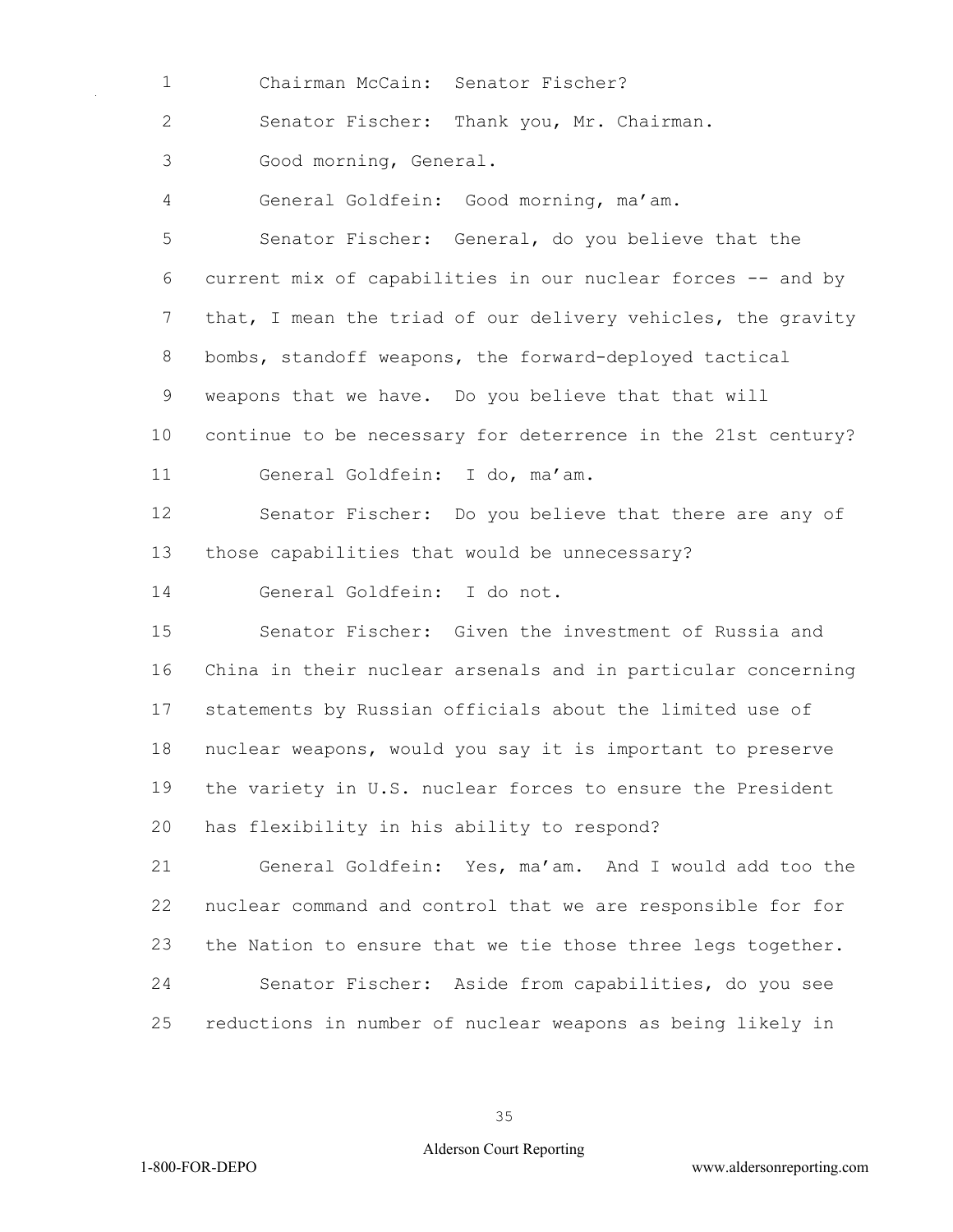the near term? And do you believe that any reductions in nuclear forces should only be made as part of a negotiated bilateral and verifiable agreement?

 General Goldfein: Ma'am, I would defer to the Secretary of State and Secretary of Defense on this.

 I will tell you that as a service chief, if confirmed, my job will be to execute according to the guidance that we are on track right now to execute against the START II treaty, and so we are making the associated changes according to that direction.

 Senator Fischer: Would you personally recommend against any unilateral reduction in U.S. nuclear forces? General Goldfein: My personal opinion is I would recommend against that. Yes, ma'am.

Senator Fischer: Thank you.

 And, General, when we met last month, we discussed milestone A, that decision for the GBSD. And I am also concerned that the LRSO has yet to receive its milestone A certification as well. Both of these programs I believe are absolutely essential for the Air Force's component of our nuclear deterrent.

 Do I have your commitment to resolve these two issues as soon as you possibly can?

General Goldfein: Yes, ma'am, you do.

Senator Fischer: And also, as you know, the Department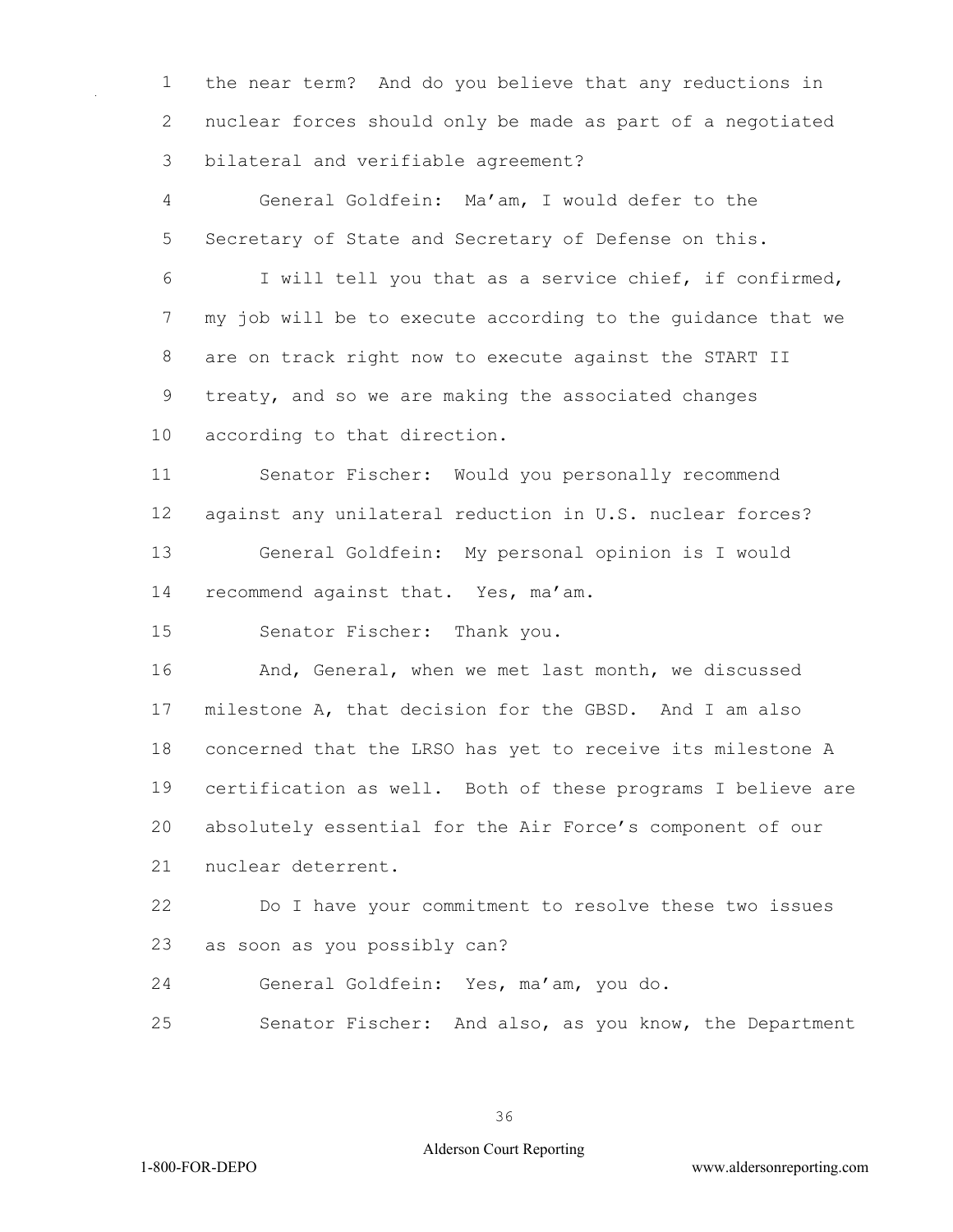has embarked on a so-called third offset initiative and the continued advancement of potential adversaries to ensure that the issue of technological superiority and innovation will be something that you confront, if confirmed.

 Are there specific technologies that you believe will be key to ensuring future superiority, and how do you view the balance between investing in these current requirements such as readiness and also to be able to balance that with our future needs?

 General Goldfein: Yes, ma'am. And as I said in my opening statement, innovation and breaking barriers are something that you would expect the Air Force to do.

 As we look forward in the third offset strategy, it is about actually tying together three grids in new ways.

 The first is the sensor grid which looks at six domains, air, land, sea, space, cyber, and under sea, and says how do we use all of those domains in a way that we can actually pull those sensors together and fuse that information and use machine to machine and autonomy to be able to produce decision quality information for a commander.

 And then we have to tie that grid into an effects grid, and the effects grid is to all the members of the joint team and what we bring that is beyond platform. It goes to our special forces. It goes to what we are doing at sea. It is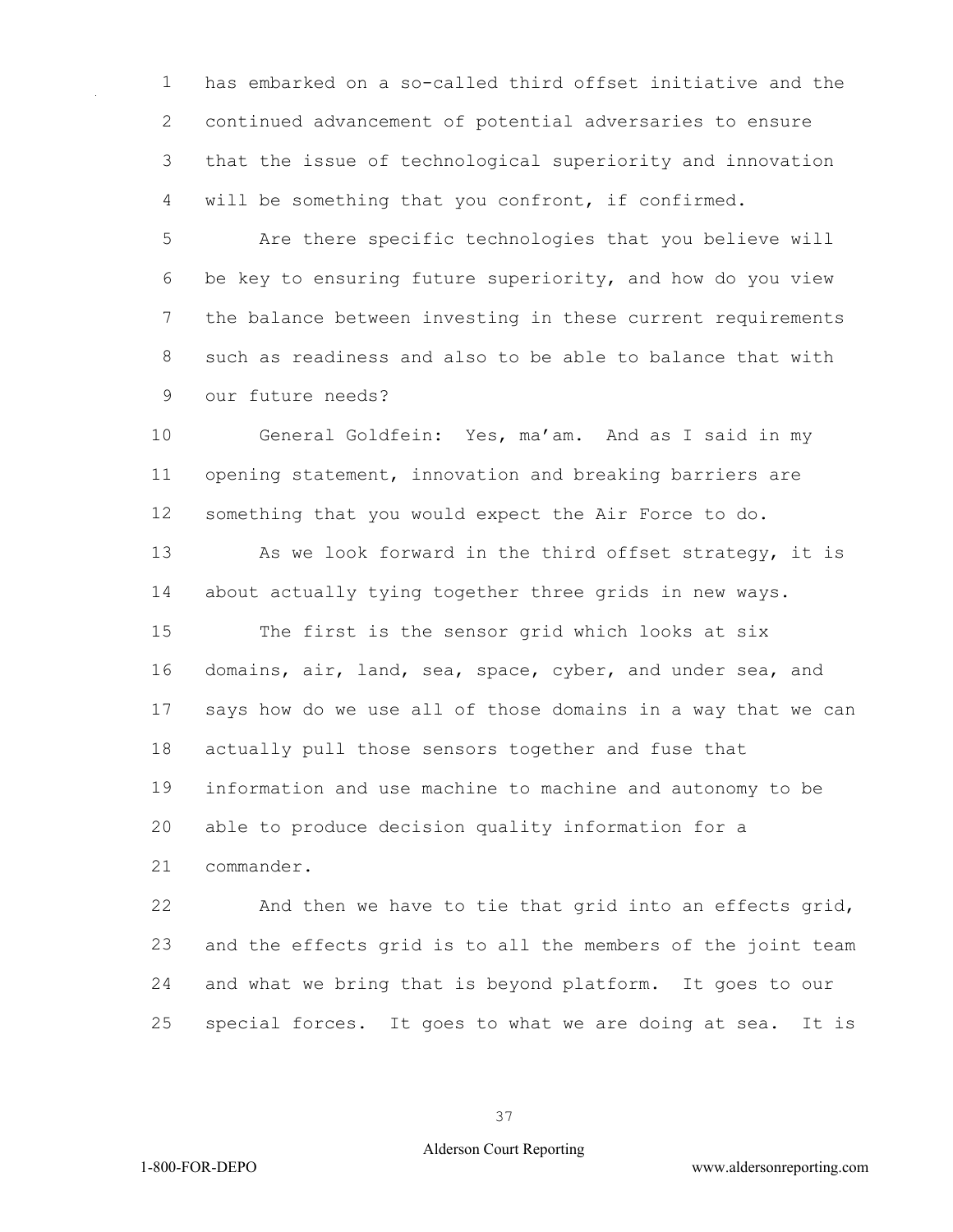tying those together. What effects are we trying to create? And so there is some significant investment there.

 But the coin of the realm and where I think the Air Force is going to be focused is on the third grid, which is command and control, because it is how we tie this all together, old and new, manned and unmanned, penetrating and standoff, through all those domains. It is the Air Force that has the core mission of command and control, and we do this with a joint team. So I believe it is going to be where we are going to spend most of our time investing to pull those three grids together.

 Senator Fischer: Thank you for that very thorough answer. I appreciate it.

14 Thank you, Mr. Chairman.

Chairman McCain: Senator Kaine?

Senator Kaine: Thank you, Mr. Chair.

 General, it was good to visit with you in the office, and congratulations on the nomination for this important post.

 Senator Warner, my colleague, and I today did something that we do once a year, which is really fun. We have a coffee for all of the academy nominees that are about to report to all the service academies. And I am here to tell you that we are sending some great Virginians to Colorado Springs, and they are very, very excited to report I guess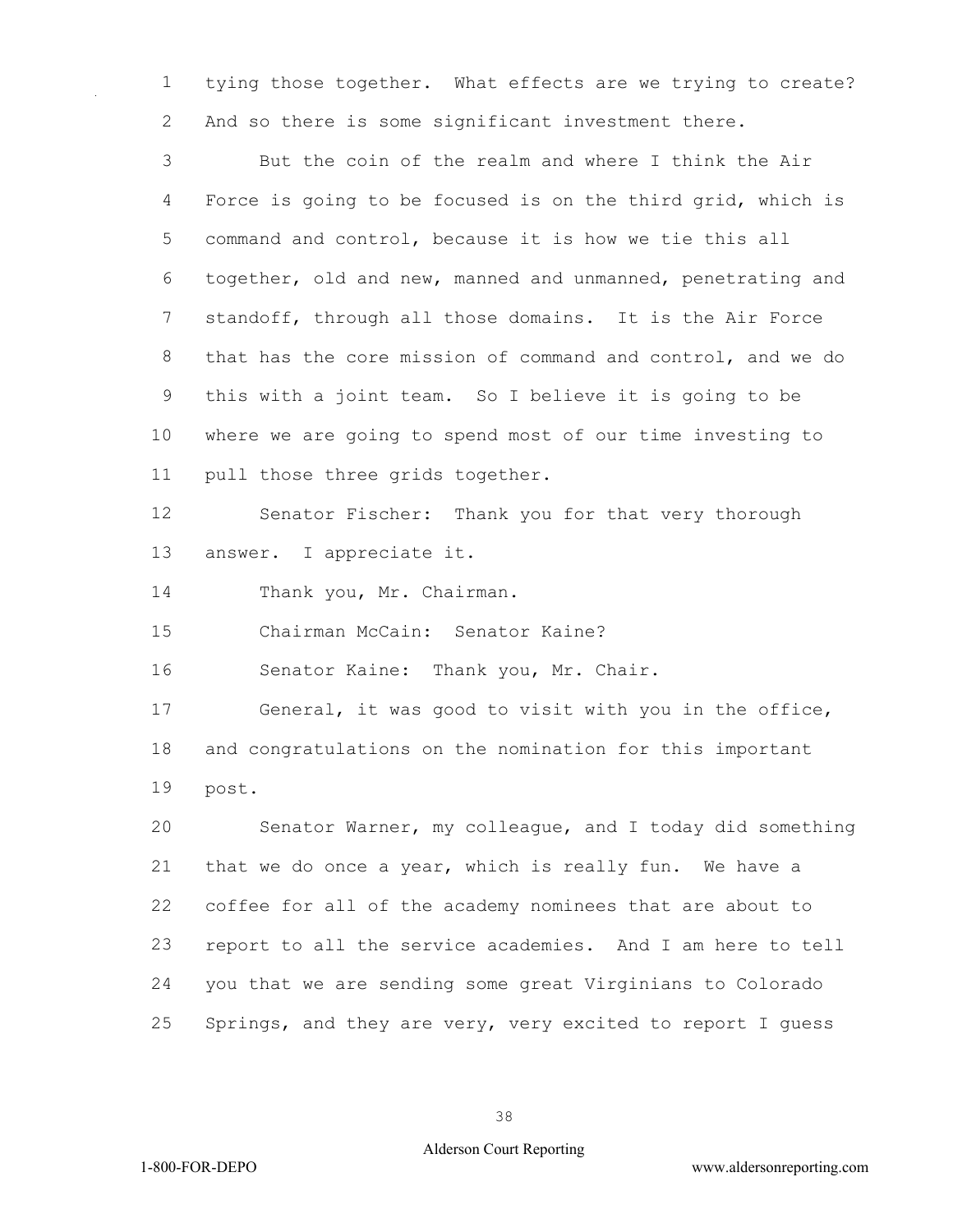1 on June 30 is when they are out, 2 weeks from today. Very, very excited.

 A couple of questions. You and I talked a lot about readiness in my office, and you have testified and spoken briefly with the chair about this, that there is a projection, because of the readiness shortfalls, that it is going to take to the mid to late 2020s to return to the readiness level that is adequate.

 We have just passed off the Senate floor the NDAA. Does the funding and end strength and policies contained in 11 the NDAA that we passed -- will that enable you to stay on that same track, not that that track is so great, 2020s mid or late? But does the NDAA we passed enable you to stay on that track with respect to recovering readiness?

 General Goldfein: Sir, it does. And the number one issue for us that is the limiter for producing and increasing our readiness, beyond producing it for what we consume, is manpower and specifically maintenance manpower. So your support for our increase in manpower is the number one issue for us.

 And every service creates and sustains readiness differently. For an Air Force, there are five key elements that we have to got keep in balance, and any one of them can be a limiter.

The first is the critical skills, and it is beyond the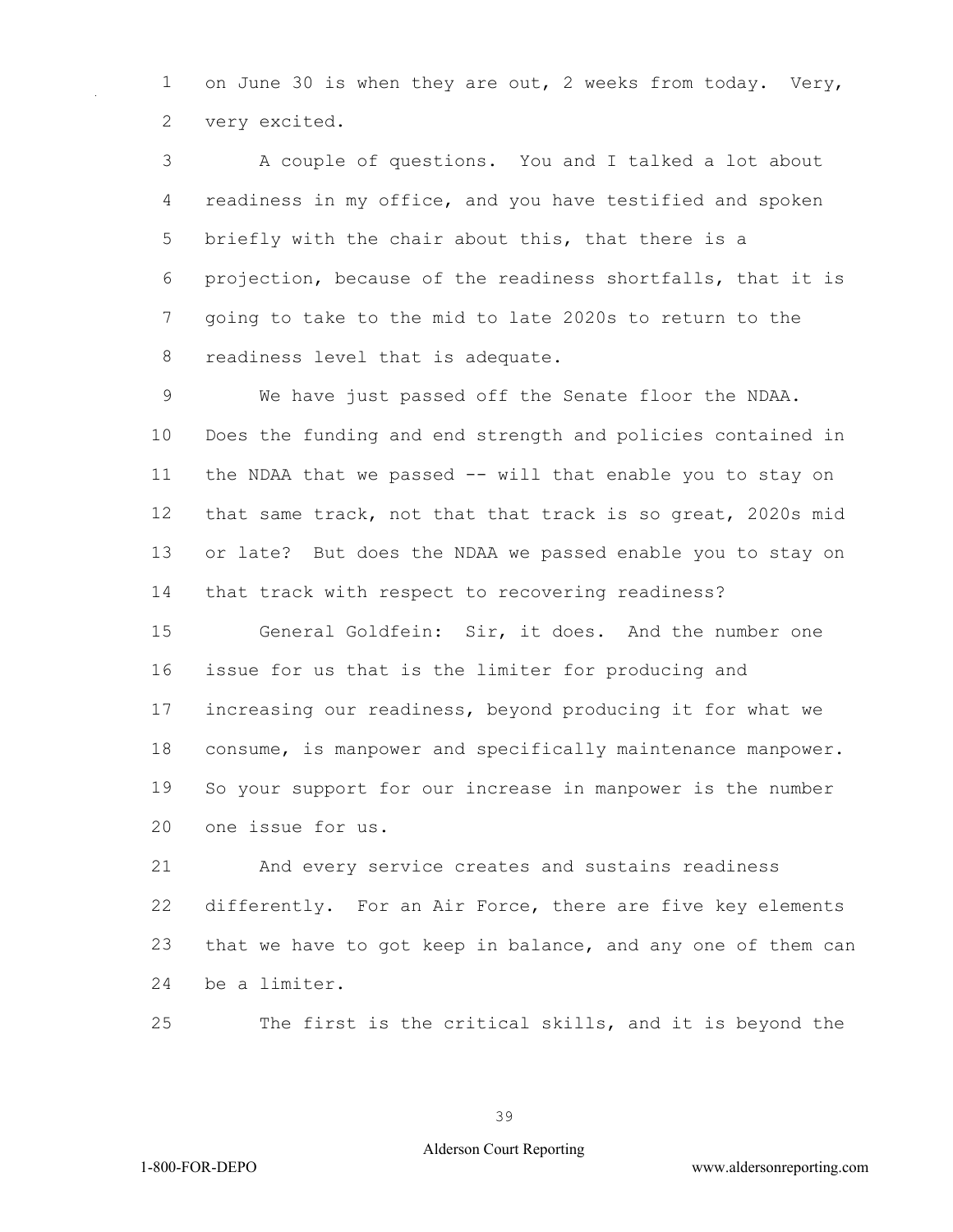pilot. It is the maintainers. It is the air traffic controllers. It is the munitions specialists. It is all of the folks that have fingerprints on an airplane before it takes off.

 The second is weapon systems sustainment, and it is all the depot work and the required maintenance that keep that airplane sustained.

 And the third is the flying hour program, which is operations and maintenance to get that airplane airborne and funded for its mission.

 And then the fourth is the critical infrastructure, the ranges, and the exercises that a lot of us have trained to full spectrum readiness.

And the final is time, which is OPTEMPO relief.

 Right now, the two limiting factors that keep us from being able to build readiness beyond what we are actually consuming is people and time. So what you did in the NDAA to support our increase in people is critical, and then we will manage the time based on the OPTEMPO and the demands on the Air Force.

 Senator Kaine: One of the points you mentioned was my next question, and that is this maintainer shortfall. You have testified to us before about that. Now, the end strength on active that you are currently working with is 317,000. It is obviously larger when you add Guard and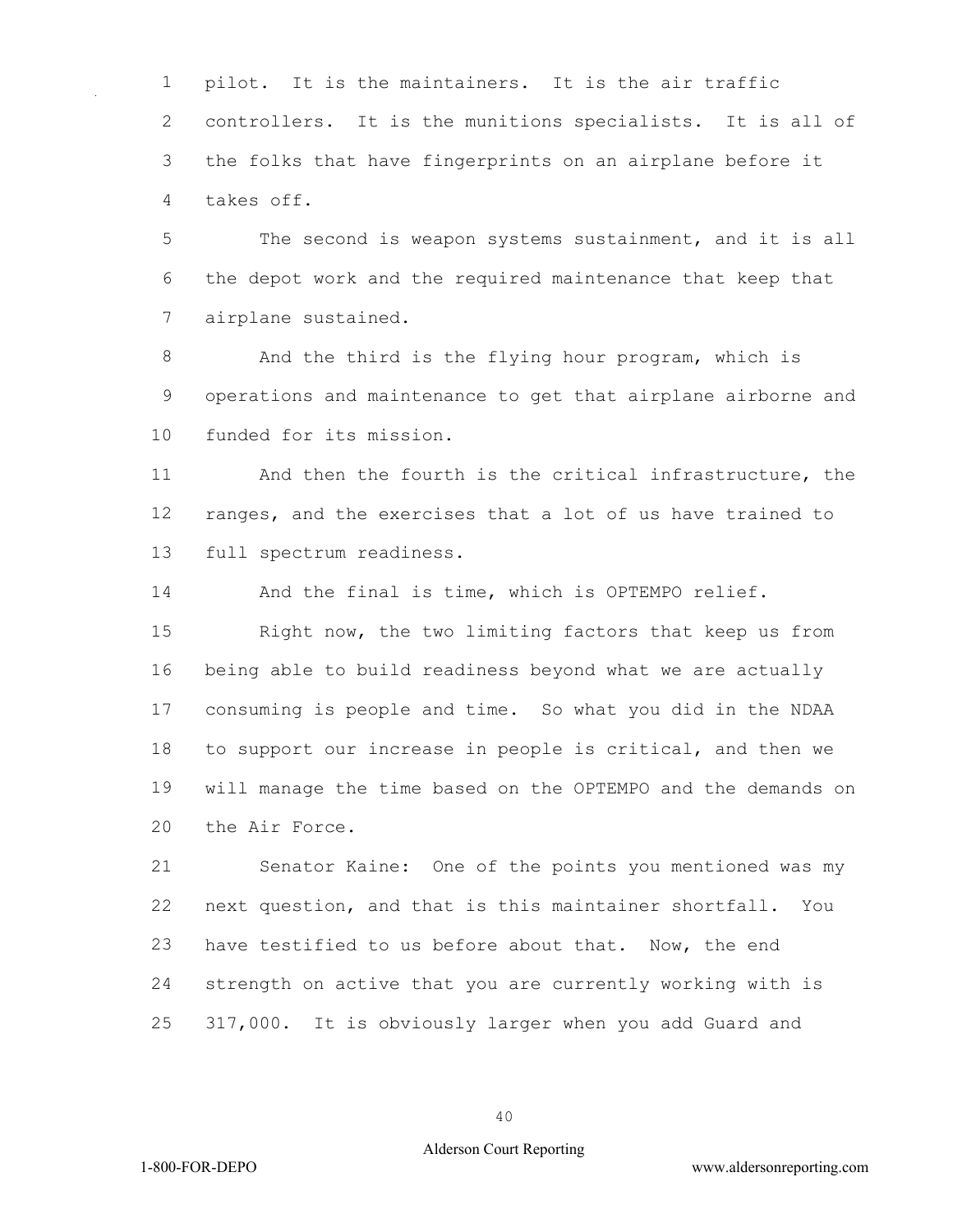Reserve to it. But just because that end number might be okay, that does not mean that within the number there are not some disparities. And talk to us a little bit more about the maintainer shortfall and what are the plans that you would have as the chief to deal with that issue.

 General Goldfein: Sir, right now we project that we 7 have 4,000 maintainers short of what we need, so a significant number of the additional manpower coming in is going to go into maintenance.

 Senator Kaine: And the maintenance is layered between active, Guard, and Reserve.

General Goldfein: It is.

 Senator Kaine: I have noticed this down at Langley. You are doing a very good job. It is a real seamless operation between active, Guard, and Reserve on maintenance billets.

 General Goldfein: Yes, sir. It is actually that same way across the force. I mean, if you go to the cockpit of a C-17 and ask who is active, who is Guard and Reserve, all three hands will go up very often. So we truly are one Air Force.

 So we are bringing those maintainers in to make sure that we bring in the right skill sets. The challenge, of course, in bringing those maintainers is all the ones that will come in will be what we call 3 levels, which is early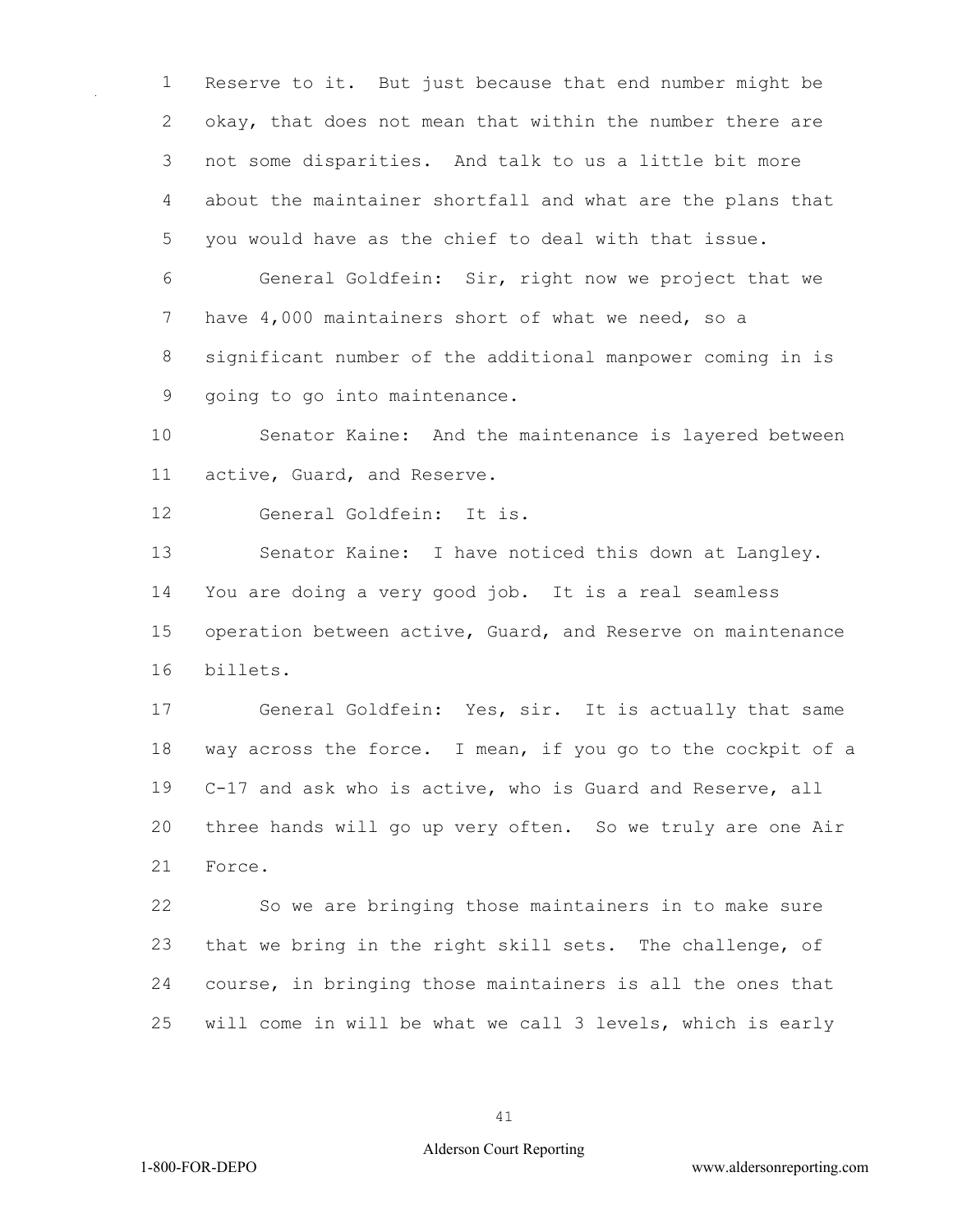entry that can do basic maintenance, and it will take us up to 2 years to get them fully trained. And then it will take us up to 5 years before they are supervisors. So what we got to do is manage this across the Guard and Reserve and active based on where our experience is to ensure that we can continue the mission at the OPTEMPO that we are in today, which I do not expect is going to come down during my tenure, if confirmed, while we also advance and bring on new weapon systems for the future.

 Senator Kaine: Can I ask one last question? You talked a lot about the Air Force's being a key innovator, and that is the case. A lot of the new missions that you have looking forward are space, cyber, and ISR. Talk a little bit with us about your ability to move out on new missions in those domains under the current budget realities.

 General Goldfein: Yes, sir. The demand signal in the Air Force over the past 15 years has actually been in four key areas, space, cyber, ISR, and the nuclear enterprise. That has been the resource growth area in the Air Force. The bill payer for those has been conventional air power and people. And if you take a look at the last 15 years of strategic trade, you will see that is why we are where we are today.

I would like to focus, to answer your question, sir, on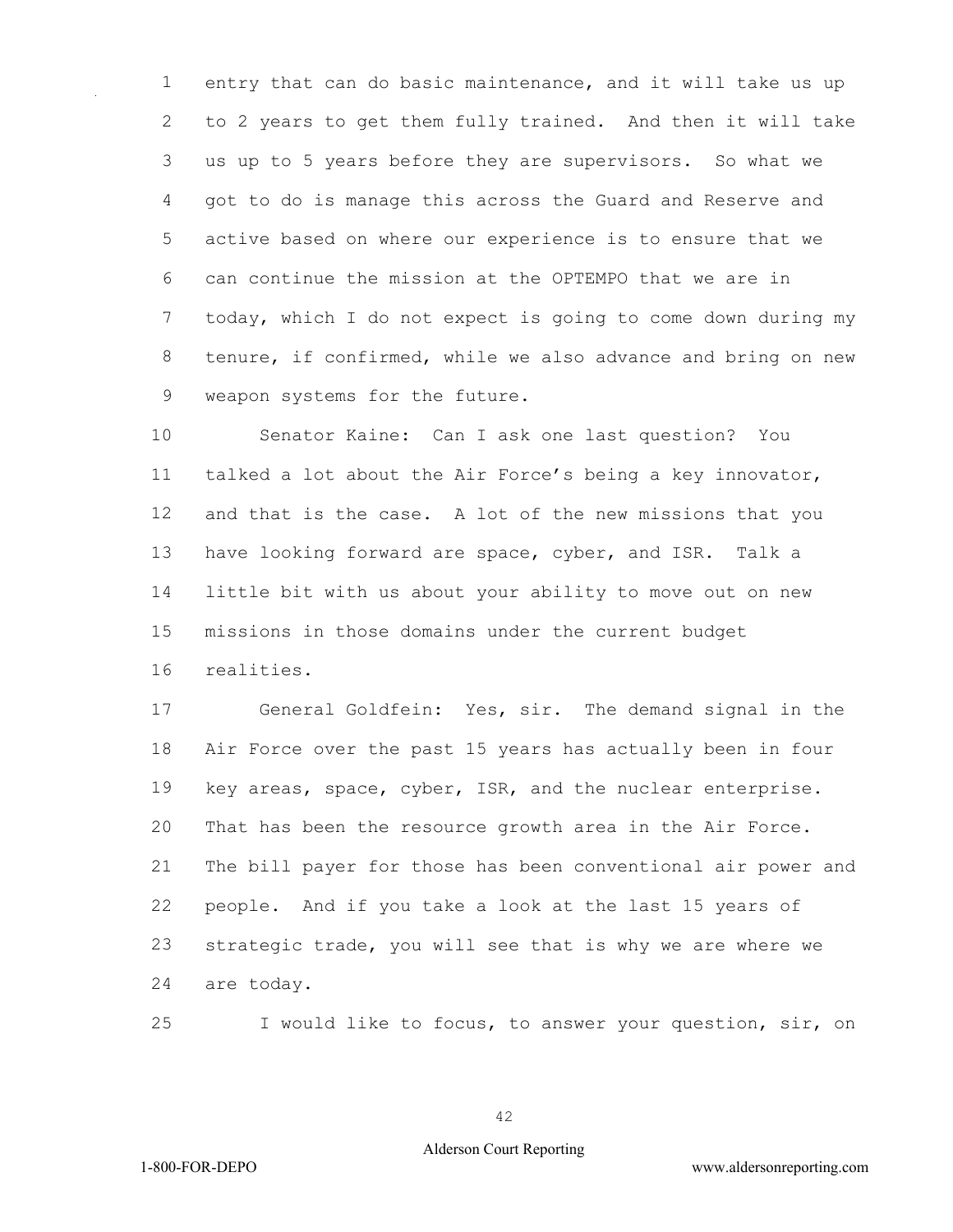space because sometimes history placed the right individual in the right position at the right time, and General John Hyten is absolutely brilliant, and he is changing the way we think about space. And he has got some fairly significant initiatives that I look forward to championing, if confirmed.

 One of them is the space mission force, which takes the force and actually now he has replicated what we see in the flying business as opposed to where we used to be where most space operators, the warriors, would come to work and be in the business of primarily monitoring and reporting. Now he has got them thinking about operating in space. He has actually built a dwell time so that you spend some time in operations and some time in training. It has changed the culture and the thinking of space, which I think is perhaps one of the most powerful things that he has brought to the team.

 And the other thing he has done is he is getting us to think about space as an enterprise as opposed to individual pieces and parts because any space capability normally has three elements to it. There is a constellation. There is an integration that happens within airframes for us or for the Army or the ships. And then there is a ground control element. And they always start lined up in the acquisition plan, and then one of them gets slid. And we have not had a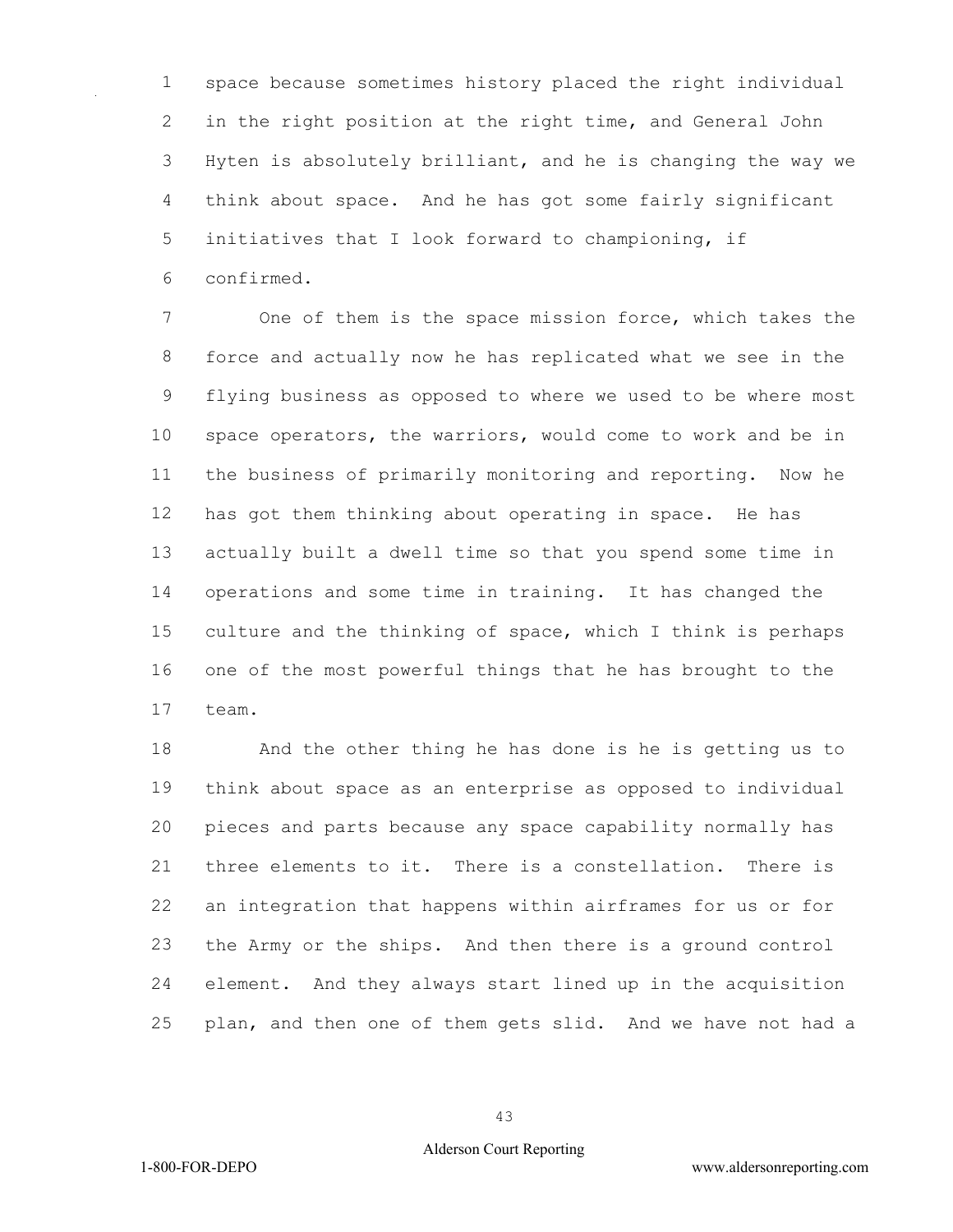way in the past to be able to actually realign them. And so General Hyten is leading the way in that, and I think it is powerful.

Senator Kaine: Great. Thank you so much.

Thanks, Mr. Chair.

Chairman McCain: Senator Cotton?

Senator Cotton: Thank you.

 General, congratulations on your nomination. Thank you for your many years of service and to your family for their many years of serving alongside you.

 I want to continue the conversation about readiness from where Senator Kaine left off. I want to call attention to one thing you said in particular, that you, quote, do not expect the OPTEMPO will come down during my tenure. End quote.

General Goldfein: If confirmed, yes, sir.

 Senator Cotton: Yes. So for 4 years, you expect the current OPTEMPO to remain at least as high as it is today. General Goldfein: I do, sir.

 Senator Cotton: Secretary Gates in his memoir "Duty" wrote that the Department of Defense was designed to plan and prepare for war, not to wage war. Now, that is 5 years dated since he left office in December 2011. Do you believe that the Department still has that challenge today?

General Goldfein: Well, sir, my sense would be -- I do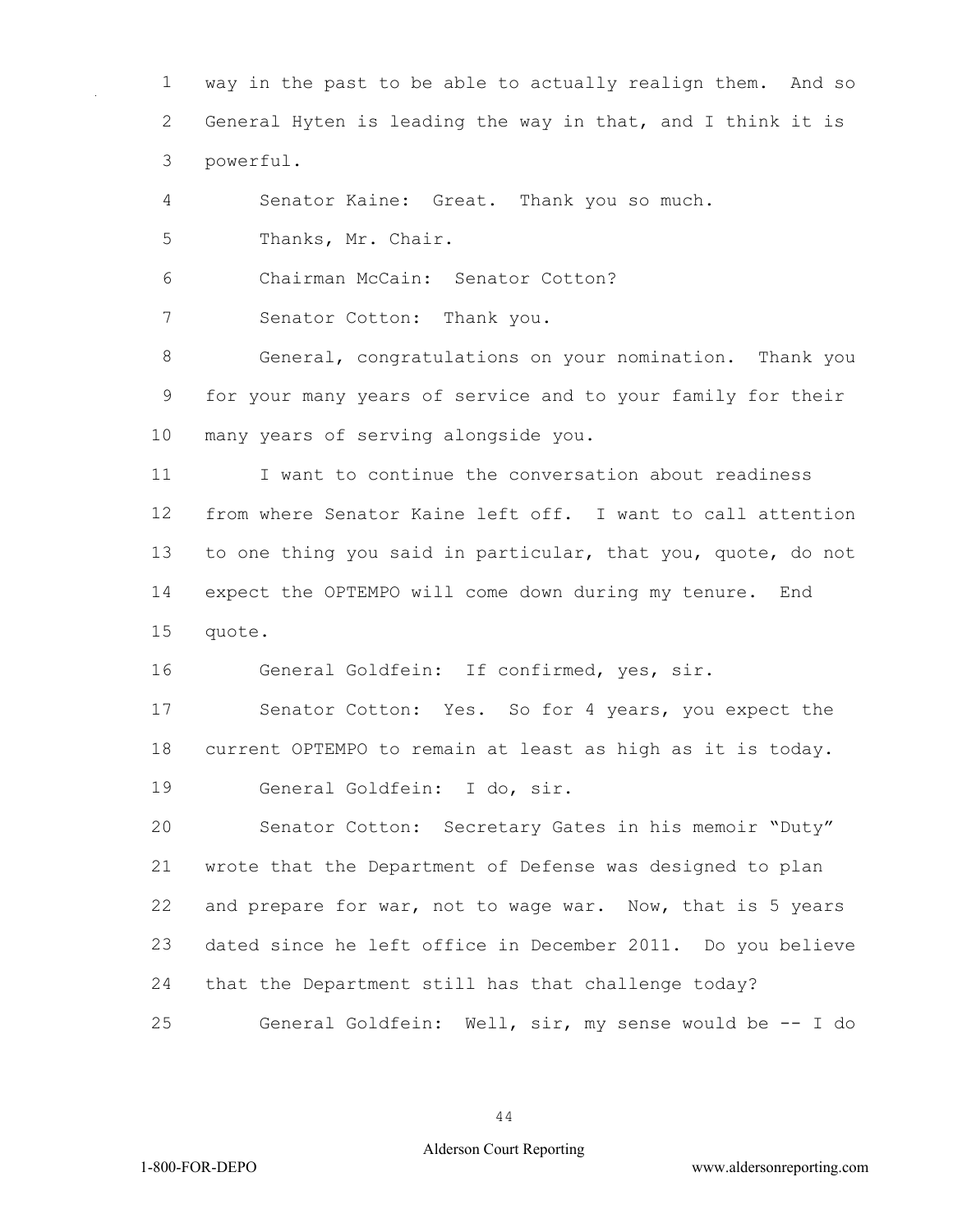not know the context of what he was saying when he wrote it. Senator Cotton: He meant specifically trying to acquire rapidly the capabilities needed for the fight in Iraq and Afghanistan, MRAP vehicles for ground troops, airborne ISR platforms, wounded warrior care, and so forth, the point being the Pentagon in some ways is designed to procure the weapons and capabilities for the next generation's war as opposed to fight the war it is in right now.

 General Goldfein: Yes, sir. I think that is an accurate statement. But I will tell you, if confirmed, just again there are certain capabilities that we bring to this fight today that, if confirmed, I am absolutely committed to ensure there is no degradation. And one of those is close air support.

Senator Cotton: Good. Thank you.

 Now I want to turn to a very specific question of readiness beyond the general discussion we have had this morning to the sortie effectiveness rates for deployed aircraft in the fight against the Islamic State. We discussed this in your office call last month. As I told you, I continue to hear through official and personal channels from the pilots who were flying aircraft over Iraq and Syria's territory, as well as their families that tell me some pretty harrowing stories about those effectiveness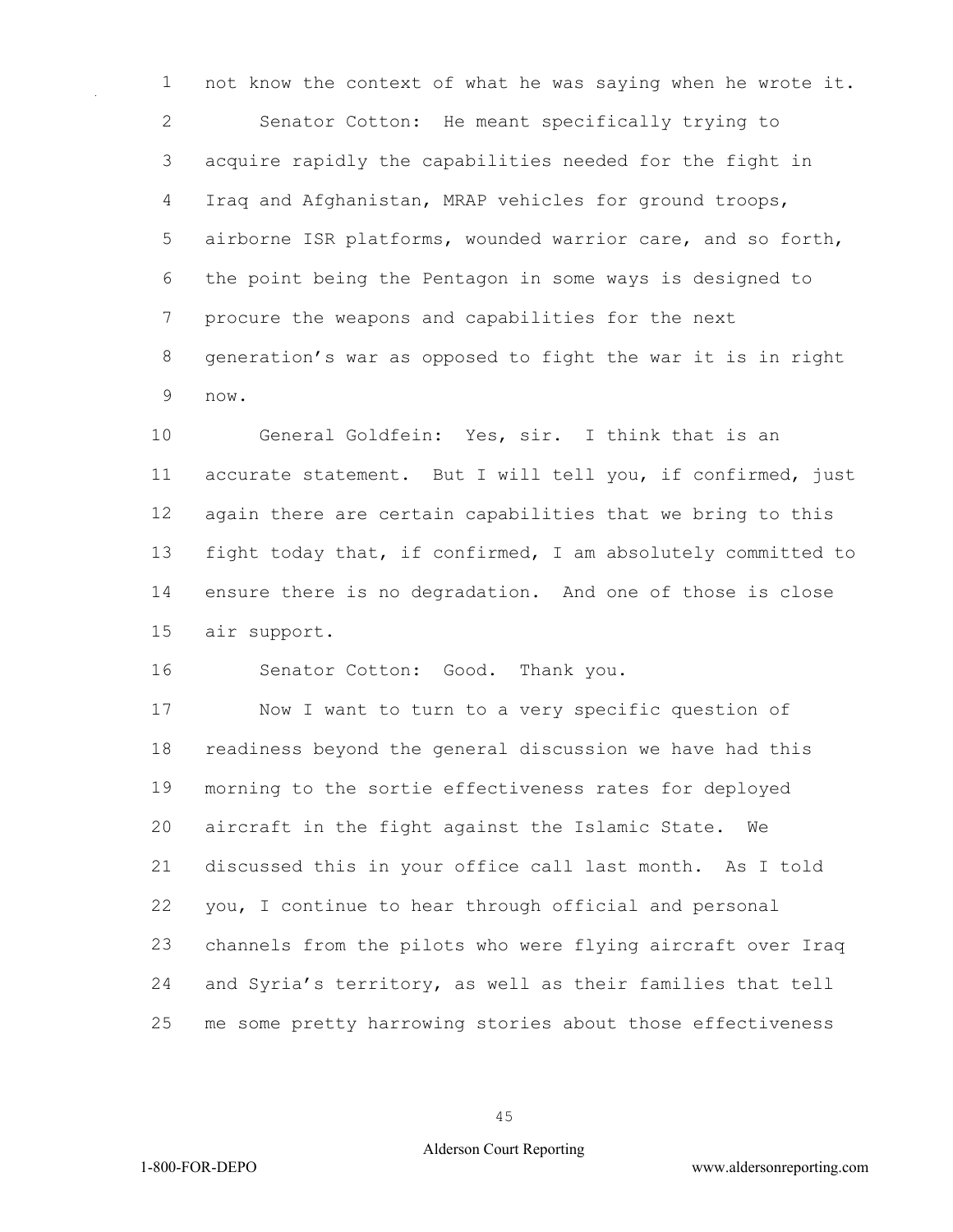rates. You mentioned in our conversation that you thought the rates were in the 90 percent range but that you would check on that. Do you have any further information on that matter?

 General Goldfein: Yes, sir. I went back and checked, and that is still accurate. For aircraft that we are flying forward, we tend to average around a 90 percent mission capable rate. But the bill payer that is nowhere near that if you went to every home station that generated those aircraft and those crews and sent them forward, you would see them hovering slightly around the 60 to 70 percent rate at best.

 Senator Cotton: So in hearing from pilots and their families about maintenance issues that prevent aircraft from taking off, require the early return to base, require them to fly without their full spectrum of aircraft systems, or to extend missions to perhaps dangerous lengths because the relief aircraft cannot take off, I am hearing from that small, less than 10 percent of all cases?

 General Goldfein: Yes, sir. I think that is accurate. 21 And I could take that to get you more accurate numbers, if you would like.

 Senator Cotton: I would appreciate that. Thank you. 24 [The information follows:]

[COMMITTEE INSERT]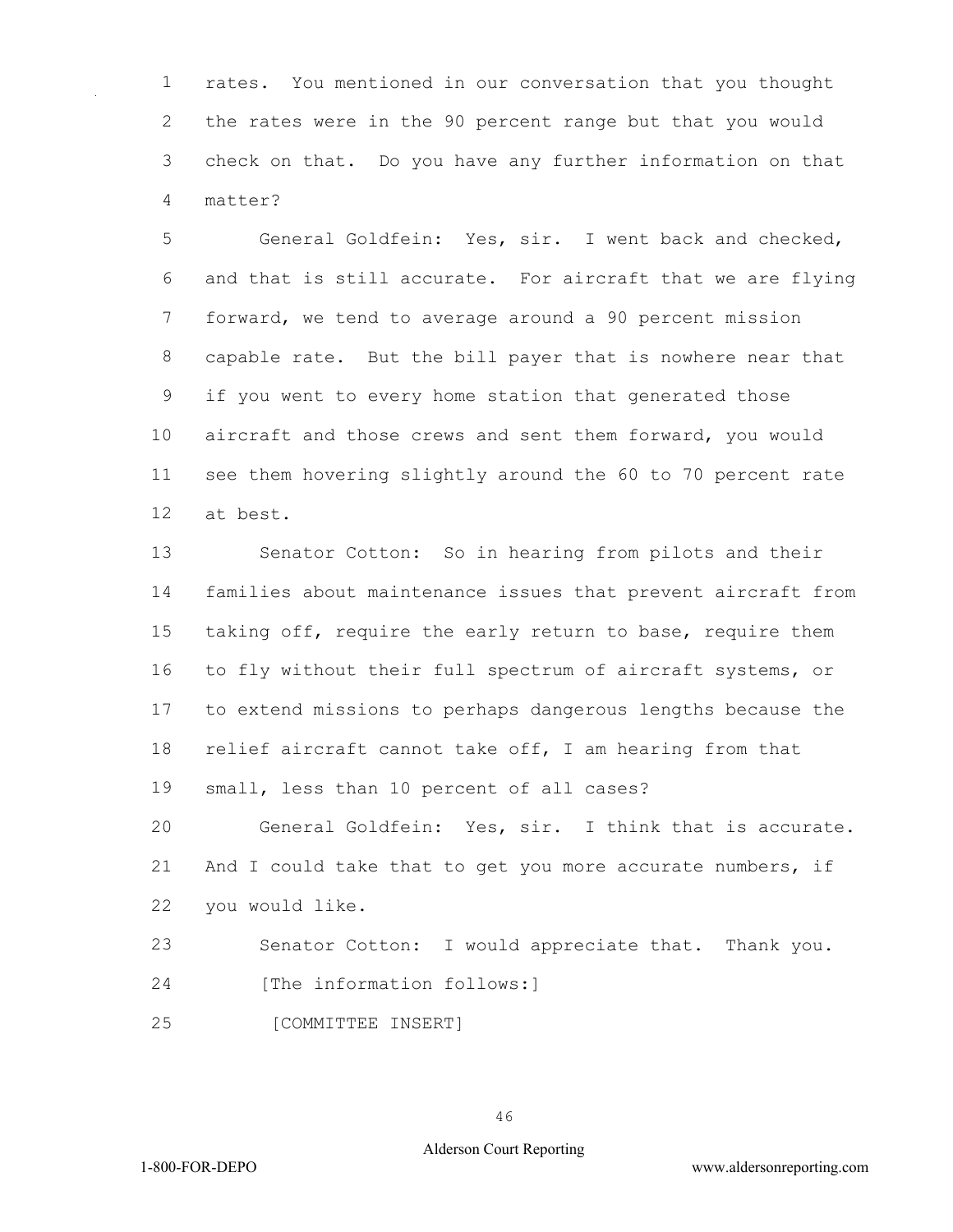Senator Cotton: Now I want to turn to nuclear modernization, which you discussed with Senator Fischer and some others at a specific level about some matters, but I want to speak at both a general and even more specific level about the mindset reflected in nuclear modernization.

 In February 2011 in his message to the Senate about New START, President Obama stated that, quote, I intend to modernize or replace the triad of strategic nuclear delivery systems, the heavy bomber, air-launched cruise missile, an ICBM, a nuclear powered ballistic missile submarine.

 Since then, the Air Force has been examining alternatives to a replacement for the air-launched cruise missile called the long-range standoff missile and the Minuteman ICBM called the ground-based strategic deterrent, both systems expected a milestone A approval earlier this 16 year. Yet, they have both been deferred by Under Secretary of Defense Frank Kendall.

 I worry that this is inconsistent with the President's commitment and could delay the fielding of these critical replacements.

 So, first, at a general level, do you share the President's oft-stated commitment to replace the nuclear air-launched cruise missile and Minuteman ICBM, or do you believe that conditions have changed, that we might want to reconsider or delay those modernization programs?

## Alderson Court Reporting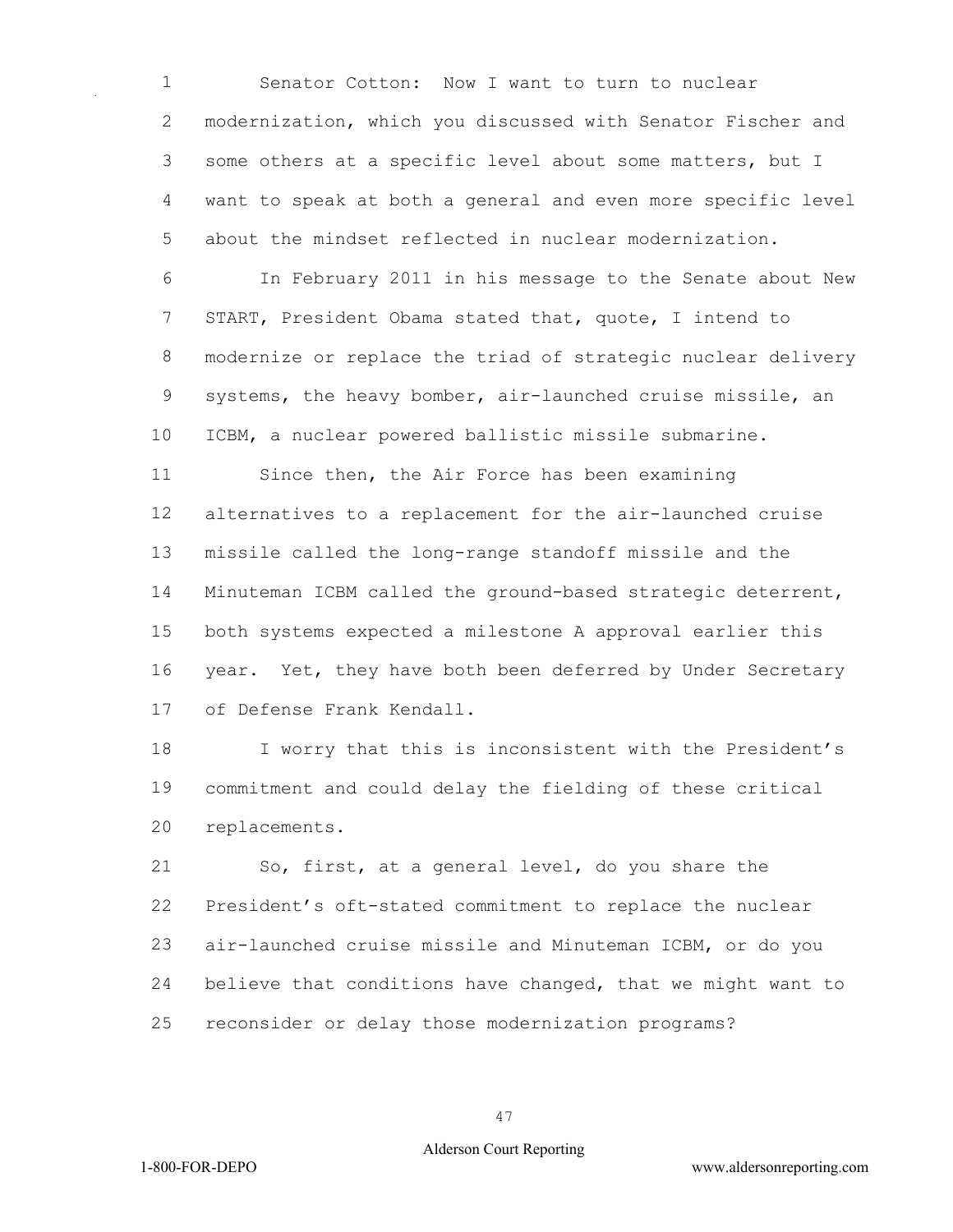General Goldfein: No, sir. I absolutely believe they need to be modernized.

 Senator Cotton: Senator Fischer asked you for your personal commitment about moving those milestone A decisions along. You said, yes, ma'am. You do have that commitment. Could we be more precise? Could you give me a timeline in which we can expect the decisions for both the LRSO and GBSD?

 General Goldfein: Yes, Senator. So for the GBSD, we are expecting a milestone A decision in August of this year, and we are still on track to meet that. We are expecting to put out a request for proposal out to industry within the next 2 weeks. And also in the same time within the next 2 weeks, we should have a milestone A decision on the long-range strike.

Senator Cotton: Thank you for both.

 Finally, on June 6th in a public speech, the Deputy National Security Advisor said, quote, the administration has already made it plain our concerns about how the modernization budget will force difficult tradeoffs in the coming decades, and the President will continue to review these plans as he considers how to hand the baton off to his successor. End quote.

 General, to your knowledge, has the Department of Defense or the Department of the Air Force been asked by the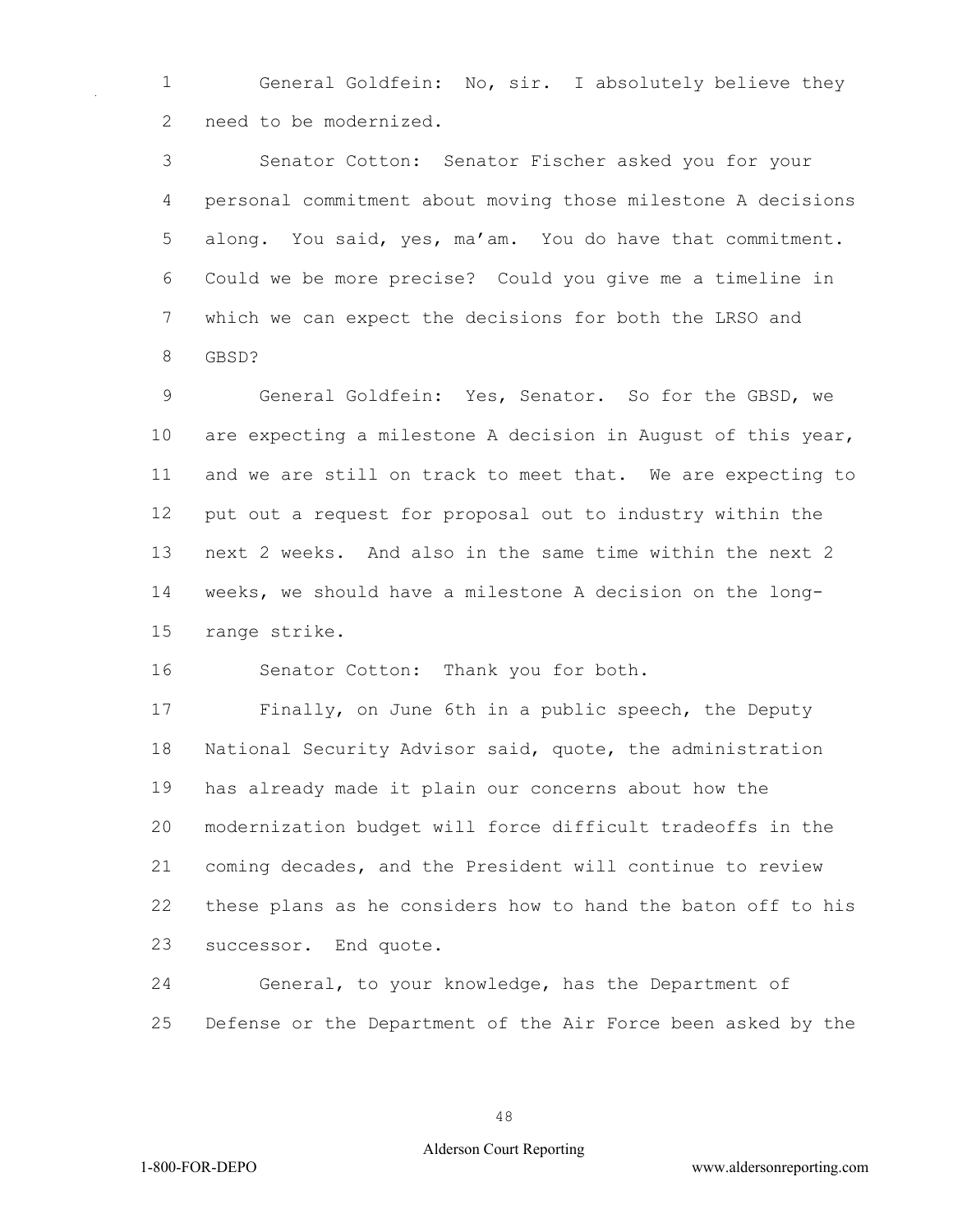White House or National Security Council staff to examine whether changes can or should be made to propose plans for nuclear modernization?

 General Goldfein: No, sir, not in any of the meetings I have been in.

Senator Cotton: Thank you.

Chairman McCain: Senator Hirono?

8 Senator Hirono: Thank you, Mr. Chairman.

 General, thank you and your family for your commitment and service.

11 I would like to turn to the issue of headquarters cuts. With the Pacific Air Force headquartered in Hawaii, I am very much concerned with possible reductions to staff especially when the full set of requirements are not taken into consideration.

 What actions will the Air Force take, should you be confirmed, in the near future to ensure that any cuts will not be made across the board and that the capabilities and necessary tasks will be taken into consideration?

 General Goldfein: Ma'am, when the original 20 percent reduction was given to the Department, two organizations actually took those cuts up front, the United States Air Force and the Joint Staff, and we did that to keep from delaying the pain over time. And so it was a bit of the "rip the band aid off" to be able to take those cuts up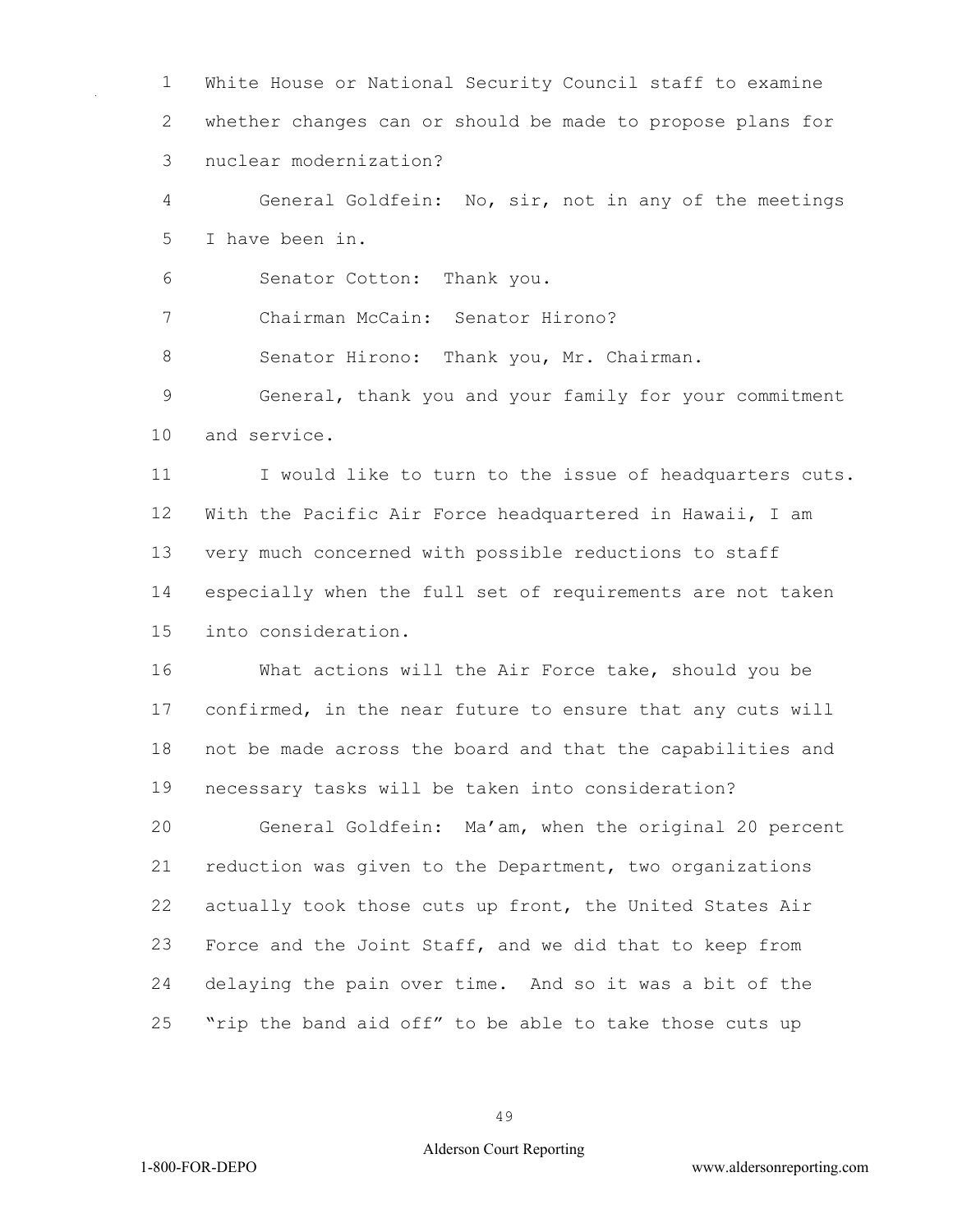front and then reorganize the Air Force accordingly to be able to ensure that we continued our mission.

 One of the examples of that was we stood up an organization, installation mission support center, that now consolidates all installations in the United States Air Force. We had 1,500 airmen and civilians involved in maintaining and running our bases. By consolidating into a single center, we are down to 350. So that is just one example of how we have taken the 20 percent reducts that we were given and reorganized ourselves to be more efficient. Senator Hirono: And you will continue with that kind of an approach to any further reductions that you are going to be asked to take.

General Goldfein: Yes, ma'am.

 Senator Hirono: Acquisition reform. The air superiority 2035 plan introduced in May of 2016 has some insights about the way that the Air Force is responding to the current threat environment. And the report stated -- and I quote -- the traditional acquisition approach is not agile and results in late to need delivery of critical warfighting capabilities and technologically superior forces and voiced a concern that our acquisition system prevents the timely delivery of the capabilities that our warfighters need to succeed.

What is the top recommendation that you would suggest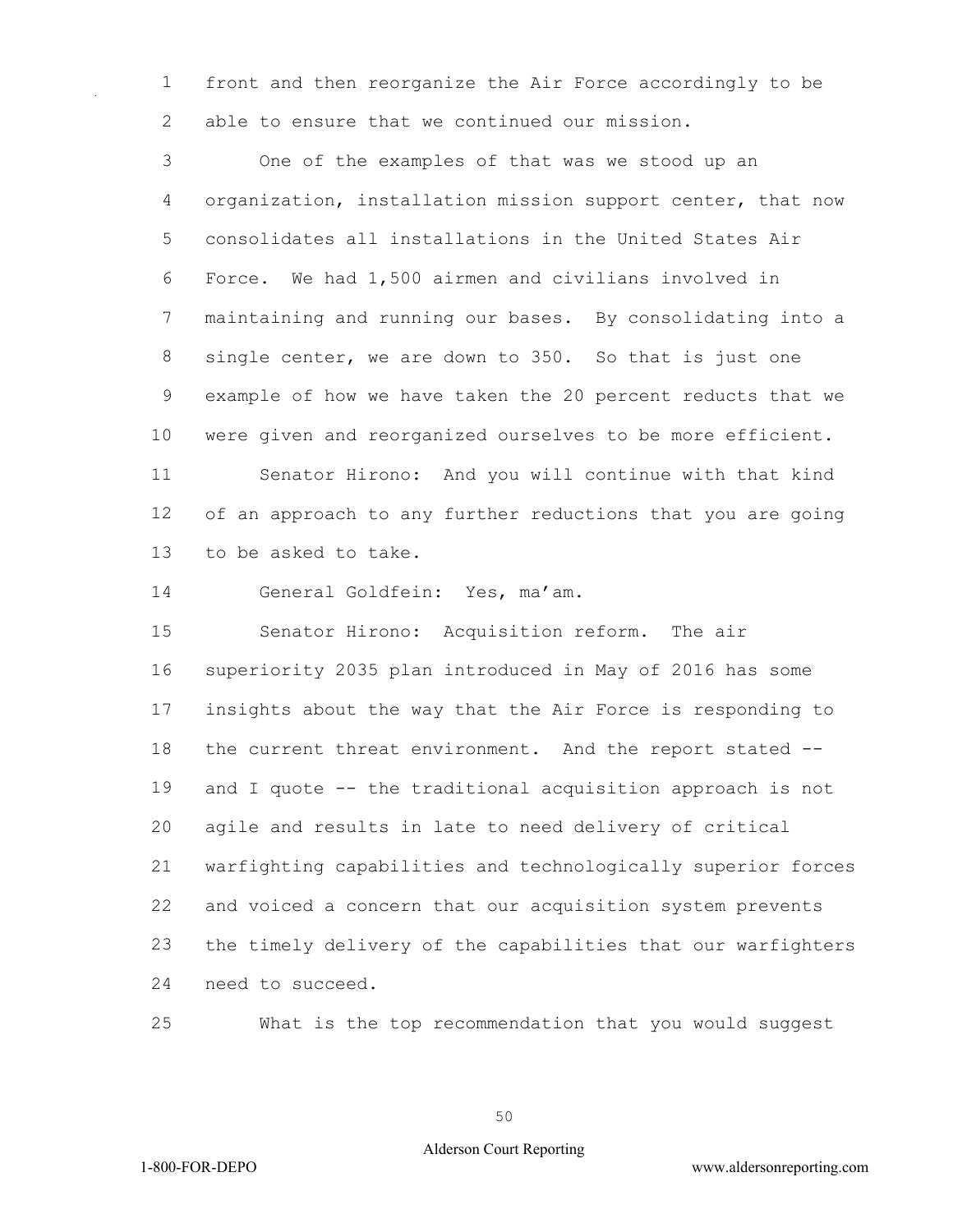to improve the major system acquisition outcomes?

 General Goldfein: Ma'am, actually it would be to use the authorities that now are moving toward service chiefs to do my job to ensure that I keep requirements solid, that I do not allow any requirements creep, that I hold industry accountable for delivering on the contracts that we sign, and ensuring that I am doing my part for the milestone A and milestone B decisions to ensure that we are putting the right programs forward to meet the warfighter needs.

Senator Hirono: Thank you.

11 In these times of budget constraints, I think that you responded to some of the questions from Senator Kaine. In Hawaii, we have Joint Base Pearl Harbor-Hickham, and we have both a strong active Air Force presence there, as well as the Guard and Reserves. So what are your guiding principles in terms of active, Guard, and Reserve forces working together?

 General Goldfein: Ma'am, we are at the point in our Air Force where we actually cannot accomplish our mission without the Guard and Reserve. We talked earlier about that you can walk into a C-17 cockpit, and you are going to find one of each in a single cockpit. That is how we look across the Air Force.

 We are taking a series of initiatives through high velocity analysis and looking and working with the adjutant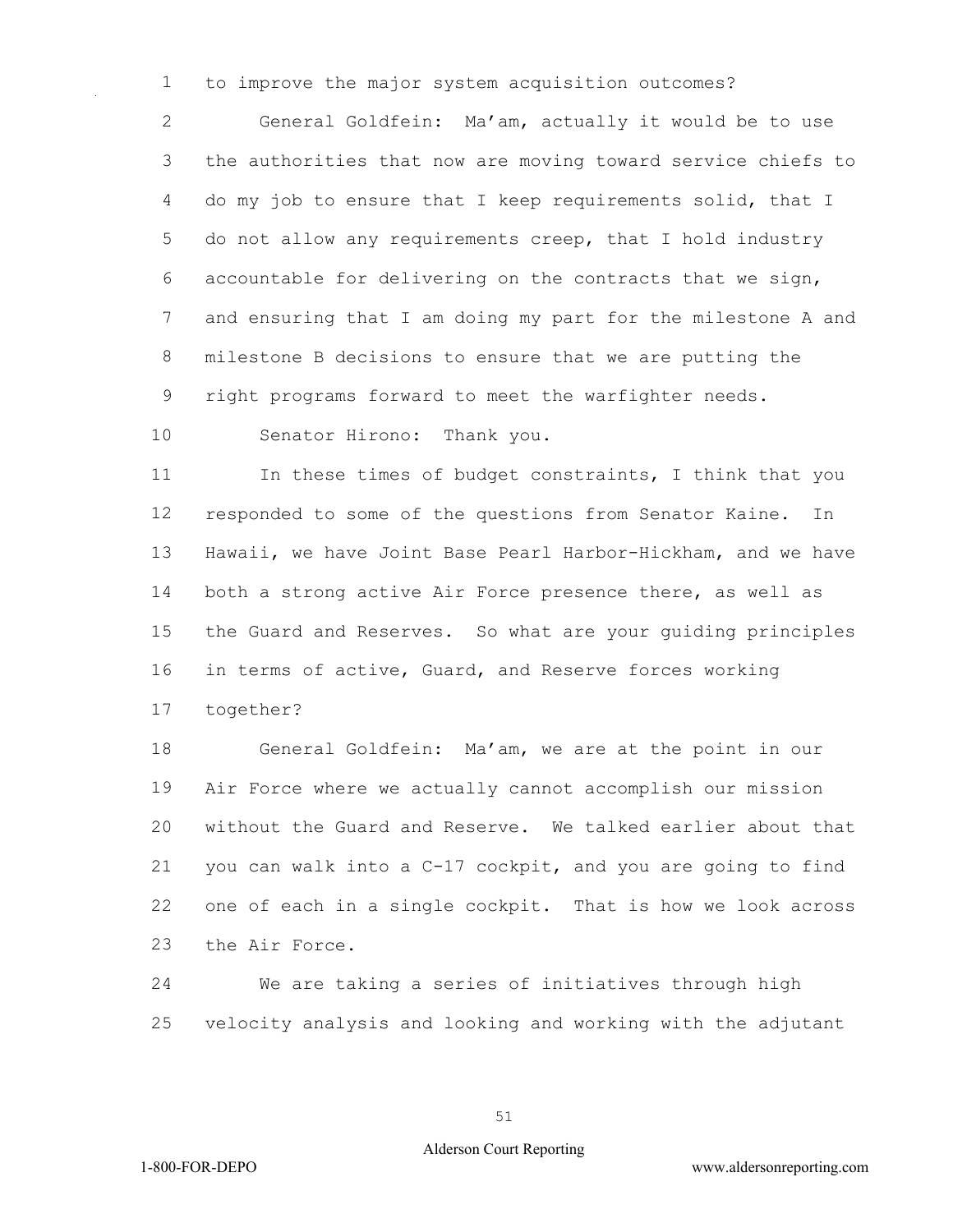generals of the various States who are involved in our deliberations to ensure that we optimize in each of the missions that we are required to do what is the right mix between active, Guard, and Reserve.

 One of our biggest initiatives actually this year is going to be to start up an integrated wing concept in South Carolina at Seymour Johnson. And what we are doing there is we are actually combining the Reserve and the active duty in a single organization. And we are working our way through the seams that occur and the authorities that occur to ensure that that organization can actually operate as a single wing. And perhaps the best outcome of this concept is going to be we are going to have a better understanding 14 in each of the components of the pressures, the challenges, and the motivations that cause each one to sign up and serve and how we can work more effectively together to be able to accomplish the mission.

 Senator Hirono: So you are doing this in South Carolina. So is the intent to see how this can function and be implemented, and then you would do that in other places such as in Hawaii?

 General Goldfein: I correct myself. I think Seymour Johnson is in North Carolina. I am geographically

- challenged.
- Senator Hirono: Oh, North Carolina.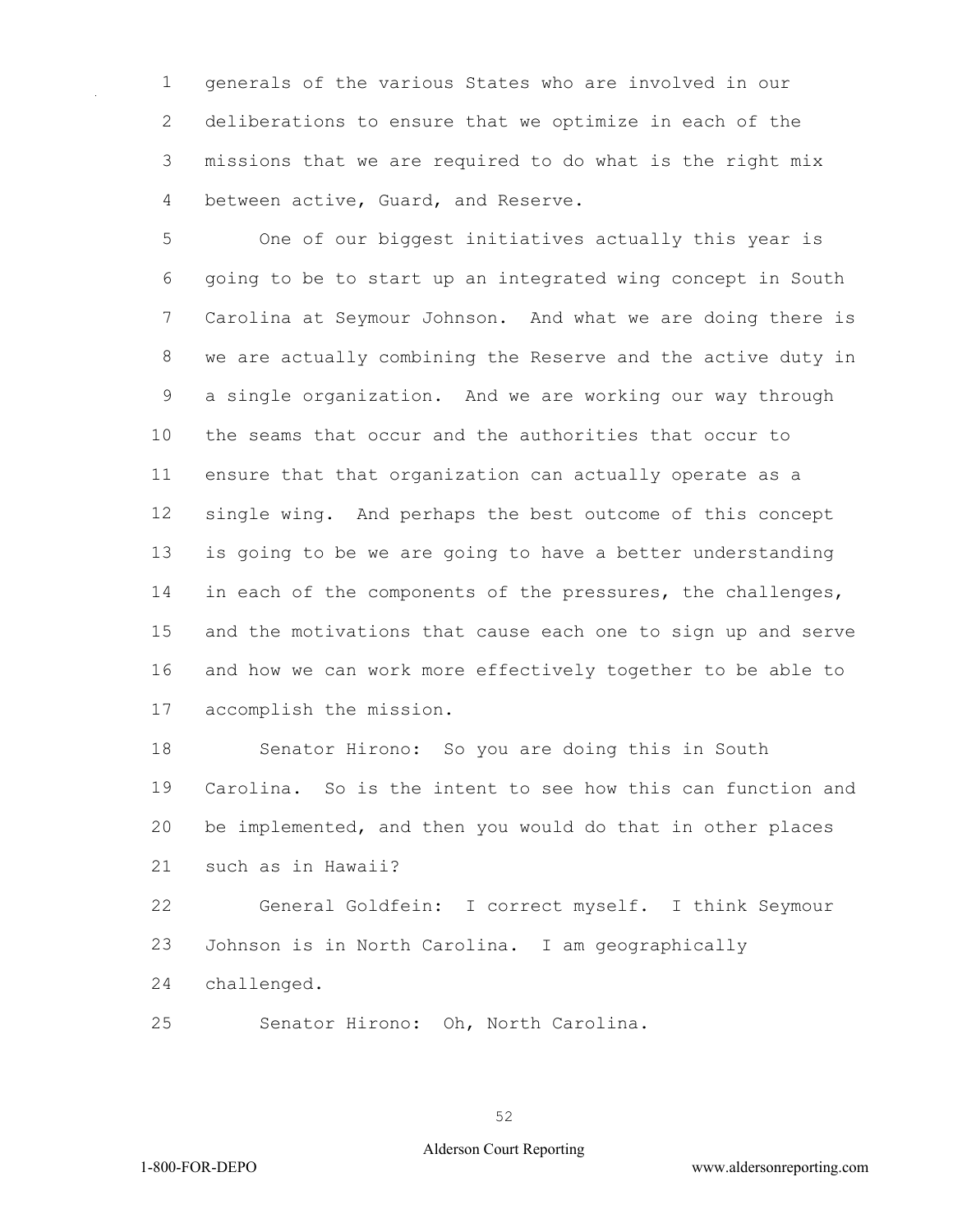General Goldfein: But we are doing that, yes, ma'am. And based on expected success there as a pilot program, we will then take a look at other organizations where we can bring that same model.

 Senator Hirono: Just one more thing. Senator Gillibrand brought up sexual assault. And I appreciate your commitment to influence the climate at the Air Force Academy. And as you know, I am on the Air Force Academy Board of Visitors. So your commitment to prevent sexual assault, harassment, retaliation -- I think that is really critical. And it is an ongoing concern for many of us on this committee. So I thank you for that commitment.

General Goldfein: You have it.

Senator Hirono: Thank you, Mr. Chair.

Chairman McCain: Senator Ayotte?

Senator Ayotte: Good morning, General.

General Goldfein: Good morning, ma'am.

 Senator Ayotte: Thank you for all that you do for the country.

 I wanted to ask you what your viewpoint was on the performance of the Compass Call mission package and the important role that it plays with ensuring that we disrupt enemies' command and control.

 General Goldfein: Ma'am, it is critical, and I believe I can speak on behalf of the combatant commanders that it is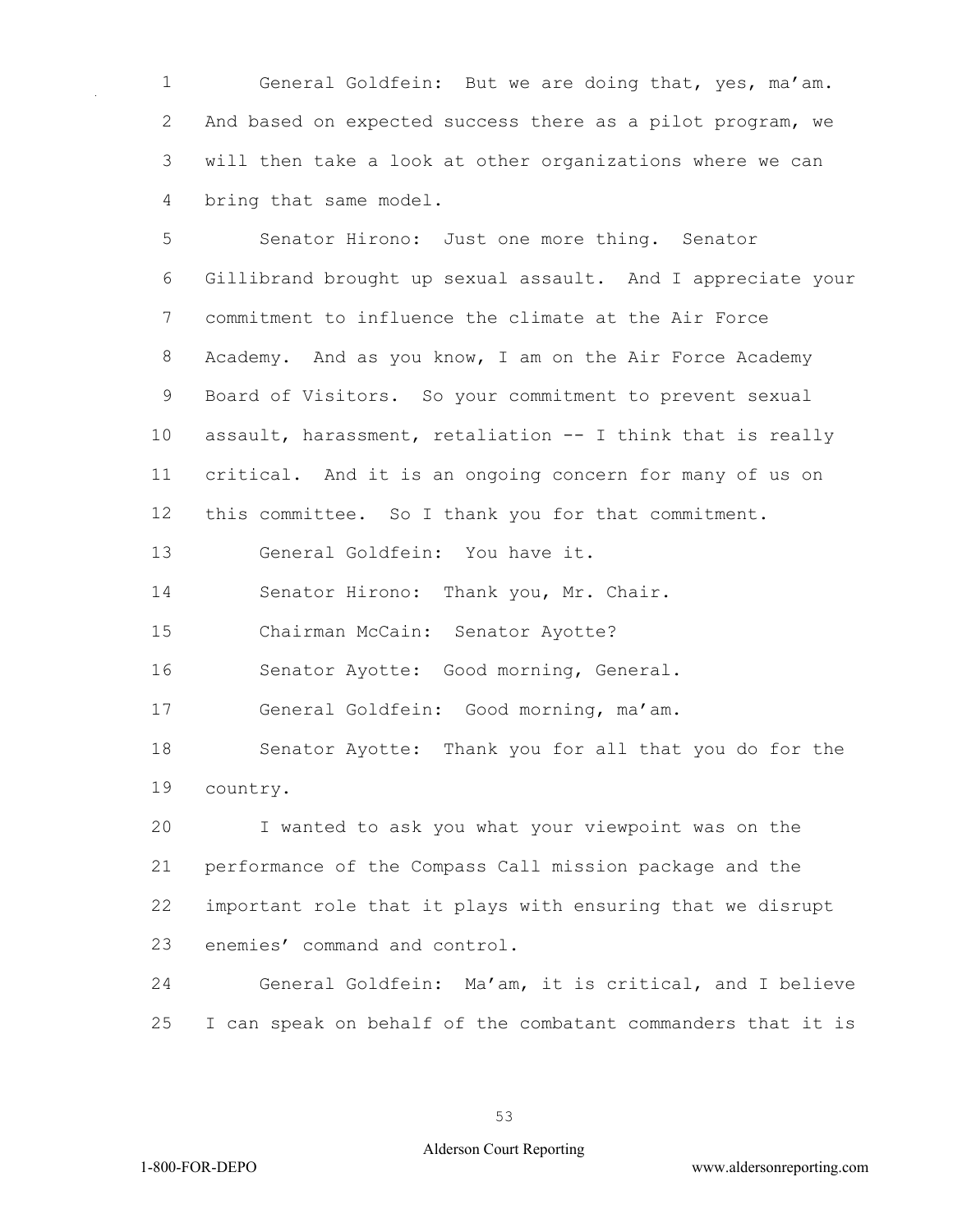critical in every one of their area of operations.

Senator Ayotte: Thank you.

 I wanted to follow up and ask you, as best as you can answer in this forum, can you explain to us why this is an urgent requirement that we actually place this mission package on a more survivable and effective aircraft.

 General Goldfein: Yes, ma'am. The reality is that this mission, electronic attack, is actually becoming more and more critical especially as we look to the global challenges we face, China, Russia, Iran, North Korea especially. But it is also playing a significant role in the fight against violent extremism.

 The challenge with the C-130 is that it does not operate at the altitudes primarily that we need to be able to put the footprint down on the target that we are trying to service. So our challenge is any time delay in being able to get this into an aircraft that can climb to a higher altitude is going to diminish over that same time frame our support to the combatant commanders.

 Senator Ayotte: And so if we fail to authorize the request that the Air Force has made to use existing rapid acquisition authorities to rehost the Compass Call mission equipment on the proper airframe, will that result in a 4- to 6-year delay in providing this vital capability to our combatant commanders in a more survivable and effective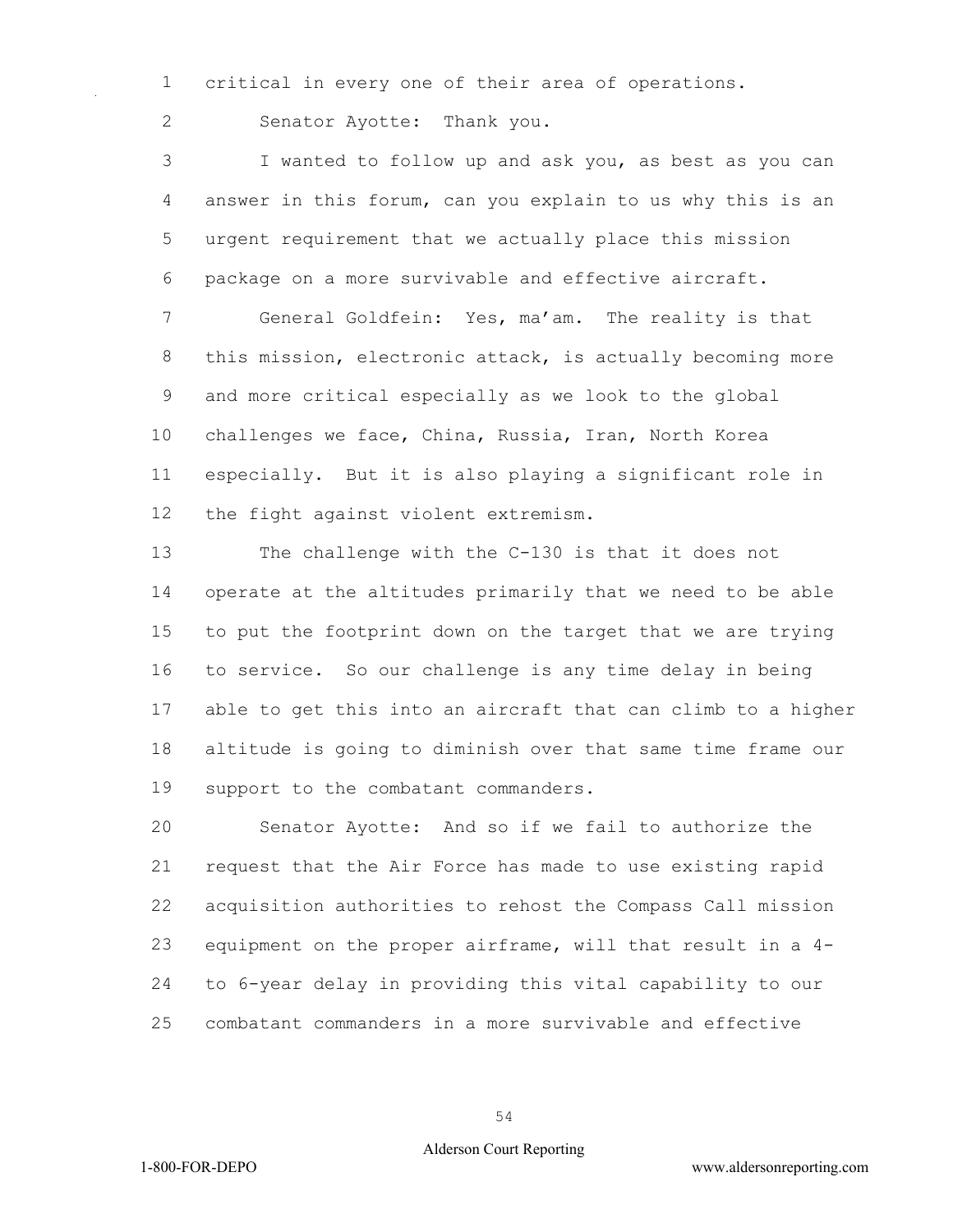aircraft?

 General Goldfein: Yes, ma'am. And I would add to that that if we have to do further integration of that equipment on this new aircraft, you could add even 2 more years to that.

 Senator Ayotte: So based on the request that the Air Force has made, do you continue to believe that it is important for Congress to authorize in this year's defense authorization the request to use rapid acquisition authorities to rehost the Compass Call, given the fact that this is such an important need for combatant commanders? General Goldfein: Yes, ma'am. Absolutely I do. 13 Senator Ayotte: Thank you, General. General Goldfein: Yes, ma'am. Chairman McCain: General, the Compass Call rehost program is important, obviously, to our combatant commanders, and I join Senator Ayotte in urging the Air Force to field this warfighting capability as expeditiously as possible.

Senator Heinrich?

Senator Heinrich: Thank you, Mr. Chair.

 Welcome, General Goldfein. As you know from your time in New Mexico, my home State is home to the Air Force Research Laboratory, as well as two NNSA laboratories. I want to start by just inviting you to come visit and see the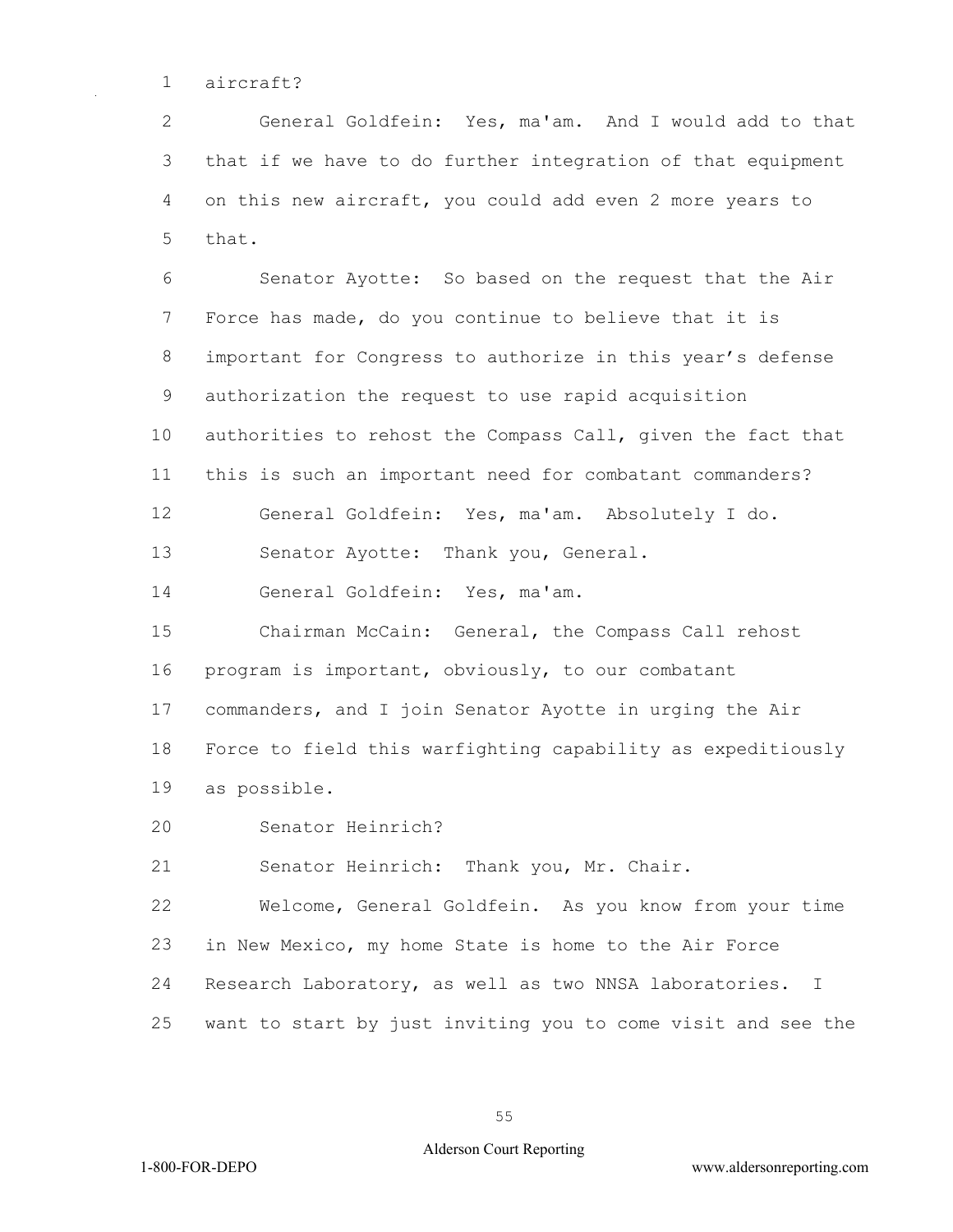great work that goes on at both AFRL and Sandia for the Air Force specifically.

 So I want to ask broadly what role do you see our defense labs playing in Air Force modernization.

 General Goldfein: Yes, sir. And I will go back to my opening statement. I mean, we are the service, I believe, you rely on for innovation and breaking barriers, and that happens in our labs to a large extent. So the technologies that they are looking at right now, whether you want to look at hypersonics or new engine technology, small satellite technology, these are all things that are going to be potential game changers in the future.

 Senator Heinrich: I would add directed energy to that list.

General Goldfein: Amen.

 Senator Heinrich: You know, despite the great work that they do at those labs, this committee has expressed its concern in the NDAA that it takes an unreasonable amount of time to hire experienced individuals at the defense labs. Sometimes it takes over a year to get somebody in place which just seems like far too long. And the result of that is that a sizable percentage of the authorized billets at those DOD labs remain vacant due to lengthy delays, as well as competition from the private sector where you can get placed in a relatively reasonable amount of time.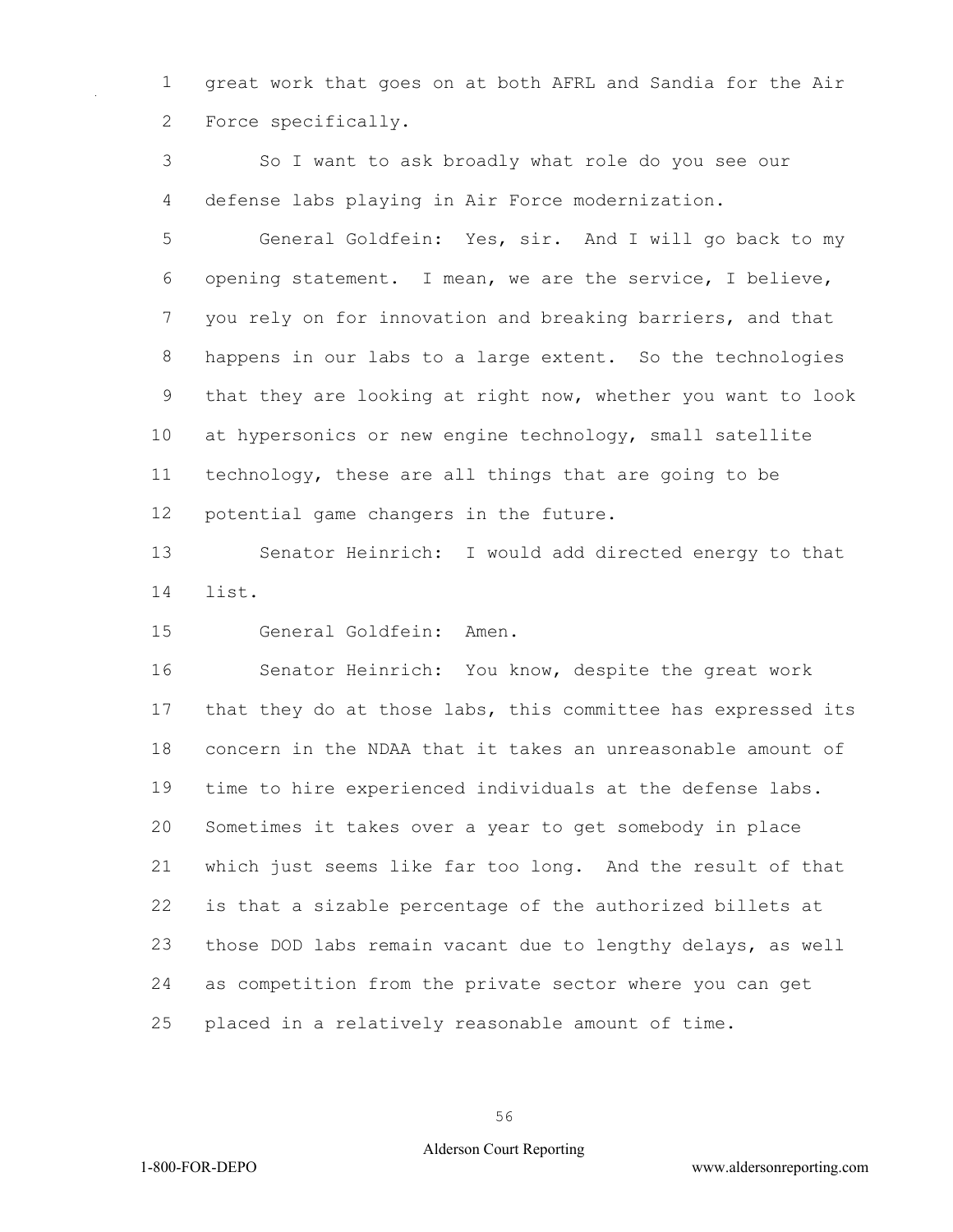So, if confirmed, can you make speeding this hiring process a priority for our defense laboratories?

General Goldfein: Yes, sir, I will.

 And I will tell you that I absolutely align with Secretary Carter that we are in a war on talent. And one of the initiatives that is under his Force of the Future initiative allows us to actually go directly to a university and hire talent from the university. What we have done previously up till now is we have told our talented young men and women who are considering joining us to go get on USAJobs, post all their resumes, and maybe we will get back to them in 6 months. They are gone. So it is unacceptable in this environment. And so everything the Secretary is doing, anything I can do to make that easier I will do. Senator Heinrich: Great. I appreciate it. I think that focus will be incredibly important for getting the kind of talent that we need in what is becoming a very competitive environment with the private sector.

 Regarding the Huey replacement discussion that Senator Wicker brought up, is the Air Force going to -- obviously, that will be competed, but will you consider the same platform as the combat rescue helicopter, the HH-60 Whiskey? General Goldfein: Sir, right now, it is a different set of requirements. So the question will be -- you know, clearly when you can get one platform that can do multiple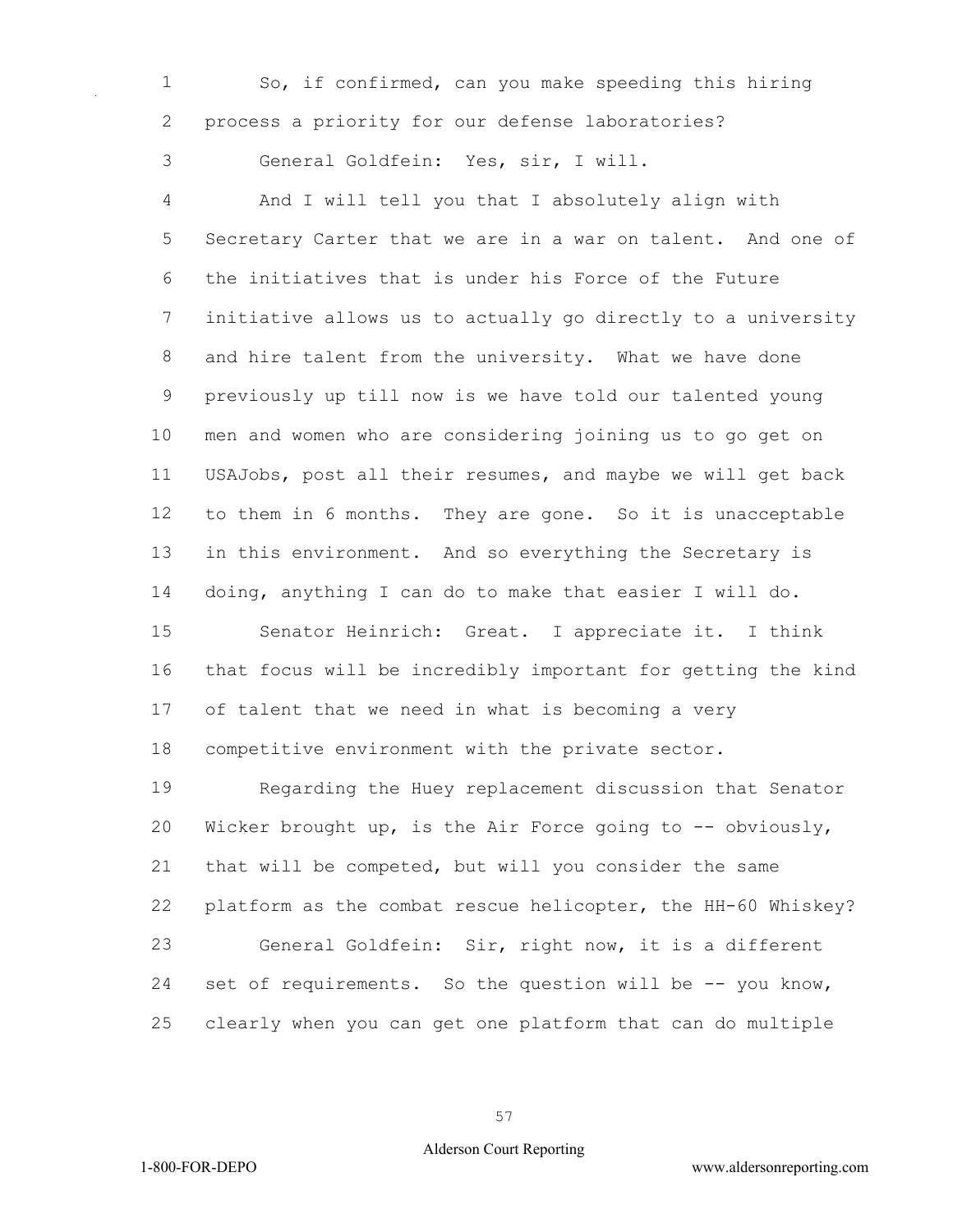missions --

Senator Heinrich: You get efficiencies.

 General Goldfein: -- there are certainly efficiencies. But right now, as I have looked at the requirements -- and clearly, if confirmed, it is something I will get deeply involved in, making sure we keep those requirements firm. Right now, there are enough differences between what you need to be able to fight your way to rescue someone versus what you would do to provide security for the missile fields.

 Senator Heinrich: Given the dramatic improvements we have seen in laser and particular technology in microwaves as well in the last few years, what role do you see directed energy playing in the third offset?

 General Goldfein: Sir, I describe it as silent sabotage. Right now, when we want to place fire power on the enemy, they and everyone else in the area know we are there. What we need is the capability to create an effect 19 and not have them know exactly where it came from or who. I think directed energy is going to provide that for us, and it is going to be especially effective in our special ops forces, but it will also have conventional effects as well. 23 So I am excited about the technology, and if confirmed, I will certainly push it.

Senator Heinrich: I look forward to working with you.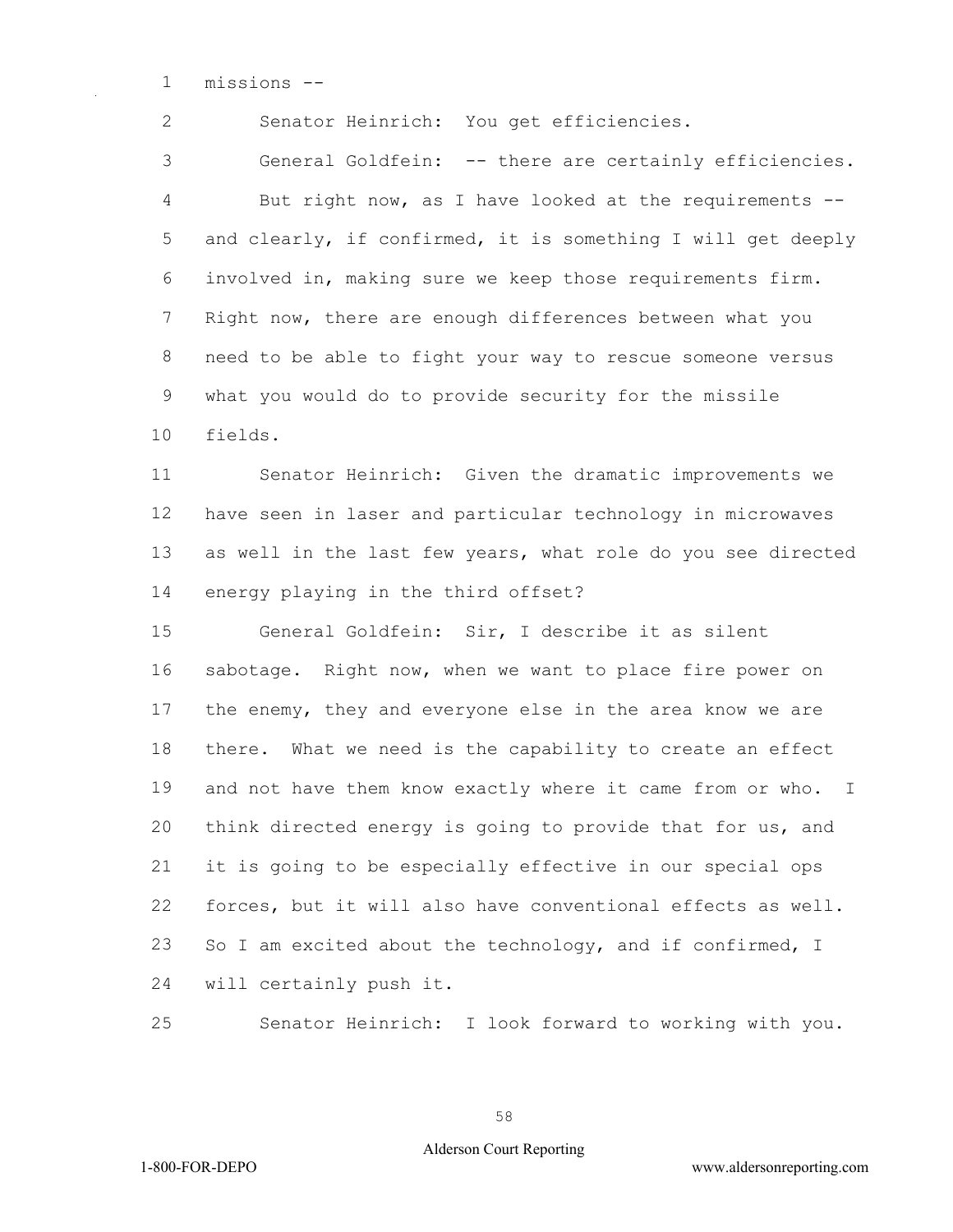Thanks for your service.

Chairman McCain: Senator Inhofe?

Senator Inhofe: Thank you, Mr. Chairman.

 First of all, I have always said that General Welsh's greatest asset was Betty, and I have observed over the last few weeks that in my opinion your greatest asset is sitting behind you in green. So I am observing that Dawn is going to be replacing Betty. Do you have a problem with that? General Goldfein: No, sir.

Senator Inhofe: No. Okay.

 The thing was brought up by one of the questioners here just a few minutes ago that back in April of 2013 we grounded some 17 combat-coded units -- squadrons. That lasted for about 4 months. I think we had some 25 percent of the pilots were uncertified during that time and had to be retrained. Of course, you know what happens with some sitting down there in terms of maintenance and all that. Have you ever calculated the cost, and have you come to the conclusion that we lost money on that deal?

 General Goldfein: Sir, I have not calculated the cost monetarily, but I will tell you that the cost personally for those individuals that were affected, because it was not only the pilots that stopped flying, it was the depot maintenance folks who stopped maintaining --

Senator Inhofe: Oh, I know that.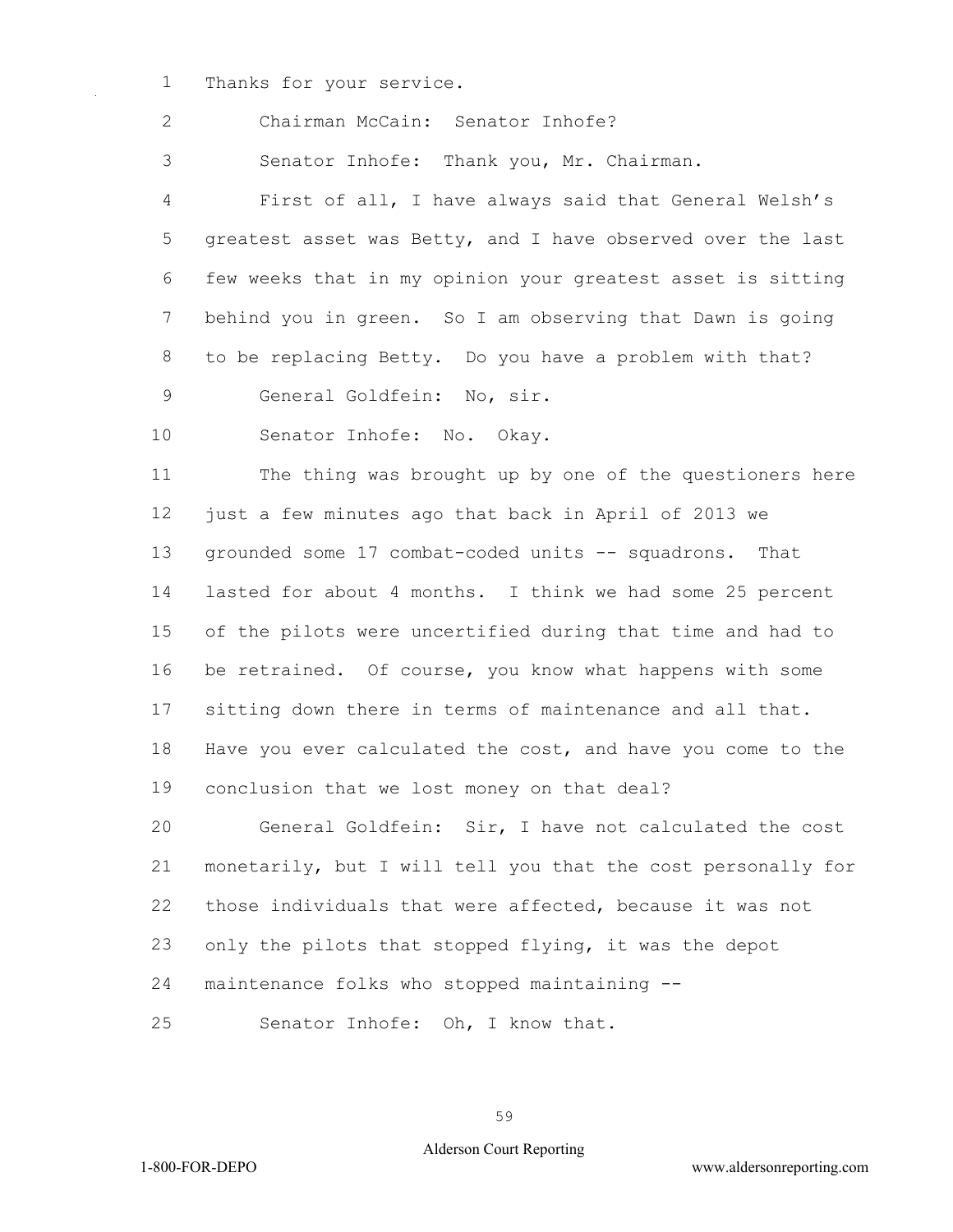General Goldfein: Air traffic controllers. It was the impact across the force. And what we cannot calculate is the number of folks who decided that you know what, if this is how I am going to be treated, I am not going to stay with the company.

 Senator Inhofe: I actually talked to some of those at the time, and of course, we had the first effect of that from Tinker Air Force Base.

 In terms of the refueler, the KC-46, right now General McDew made the statement that our KC-135 and KC-10 refueling fleet is stressed at a point near bending, and I am concerned about our ability to flex that force to another region of the world if we need to.

Do you agree with his statement?

 General Goldfein: Sir, I do. And I would like to, if I can, highlight the magicians in our depots. Quite frankly, there is only one reason we have aircraft still flying after 50 years. It is because of the quality individuals we have there at our depots that keep them flying.

 Senator Inhofe: You know, the KC-135 is 50 years old now and the KC-10 30 years old.

 But now we shift to the fighters. We have the same problem there except it is a little bit different. We are actually training now with T-6's, T-1's, and T-38's. The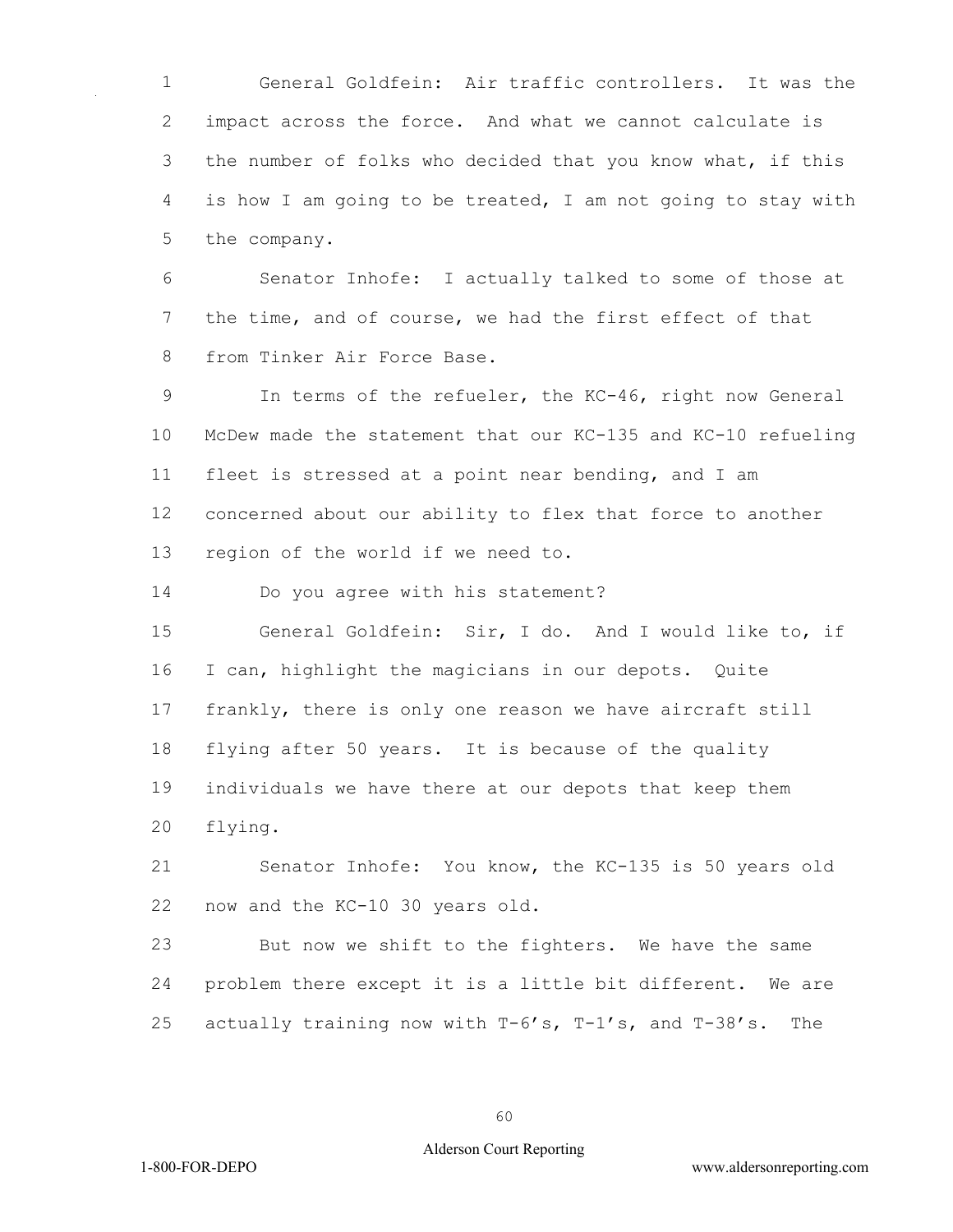T-38's again are 50 years old.

General Goldfein: Yes, sir.

 Senator Inhofe: Now, they are projecting that before we are able to start replacing that, it is going to be 2024. Is that correct?

General Goldfein: Yes, sir.

 Senator Inhofe: Now, I do not know how many years it will take to rotate those around till the T-38 is finally totally replaced because I have not calculated that. But can we hold on till then?

General Goldfein: Sir, we are going to have to.

 Senator Inhofe: I mean, here is the problem that we have and it is using your quotes when you said -- this is two revealing quotes. The most pressing challenge for the United States Air Force is the rise of peer competitors with 16 advanced military capabilities and rivaling our own. Now, we are talking about the third generation. And we have already acknowledged that the training in the T-38 is not adequate to train someone for fifth generation fighters. Is that not correct?

General Goldfein: Yes, sir.

 Senator Inhofe: So it is almost if we are sitting around saying everything is going to be happening in a vacuum when in fact it is not. If you look at even today if we are not getting adequate training for our new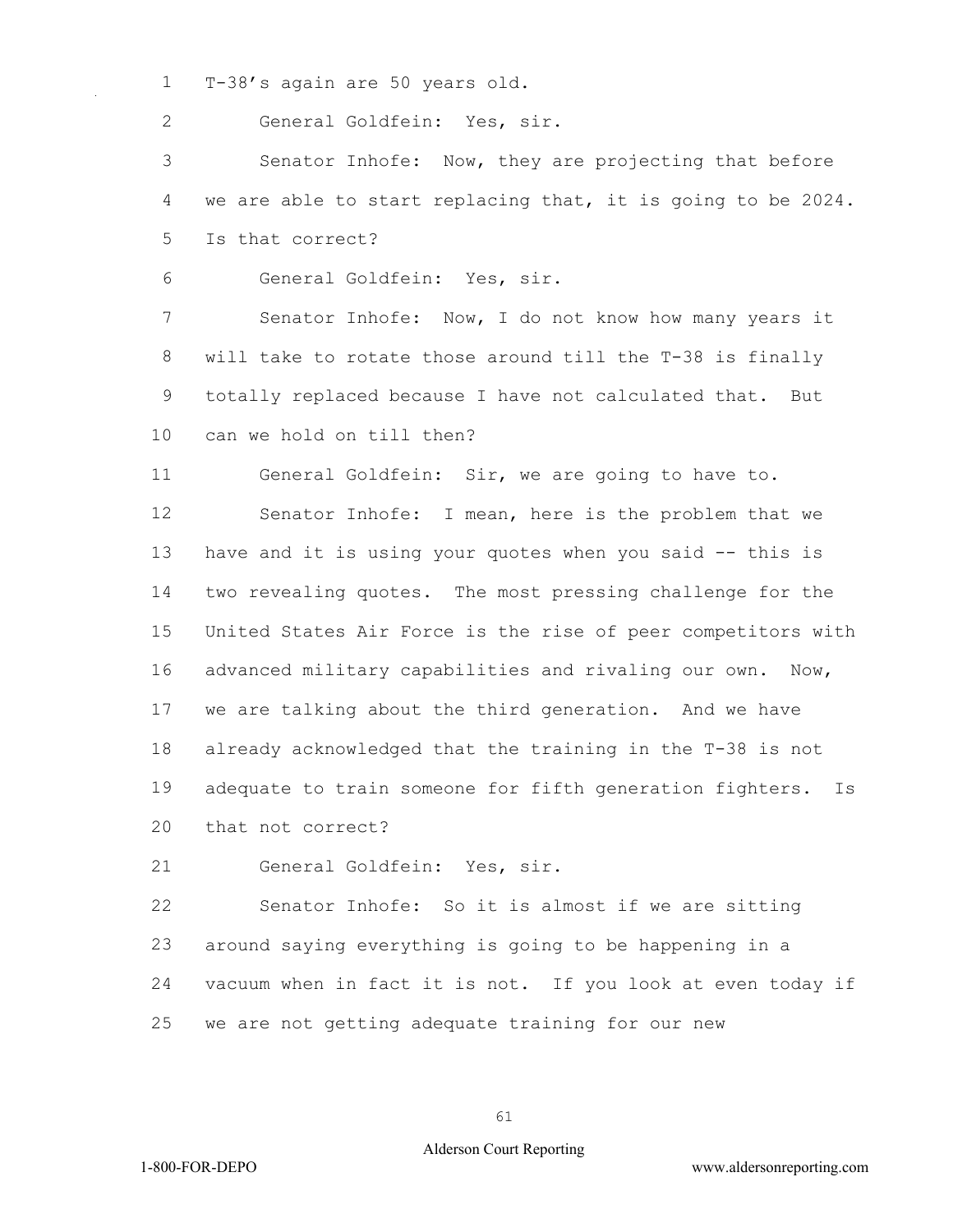competitors, what is it going to be like 10-15 years from now? Is that one of the things that bothers you? Is it one of your greater concerns?

 General Goldfein: Sir, it is. And this is a classic case of what a service chief is faced with, which is how do I with the resources given, if confirmed, get the right balance between capability, capacity, and readiness. And there are trades that we make. And so when we look at, for instance, bringing on the new trainer aircraft, that is one of the trades that we have to make to push that to the right till 2024, and so that is going to require us to keep the T-38 flying longer. And it is just one of the inevitable trades you have to make.

 Senator Inhofe: Because, you know, we got spoiled over the last few decades because we did not have competitors out there that were almost equal with us or even advancing from our current status. So that is one of the great concerns 18 that I have, and I know you and I have talked about that and you are going to be addressing that.

General Goldfein: Yes, sir, I will.

Senator Inhofe: I look forward to working with you.

Thank you, Mr. Chairman.

Chairman McCain: Senator Donnelly?

Senator Donnelly: Thank you, Mr. Chairman.

I want to thank your family for being here as well,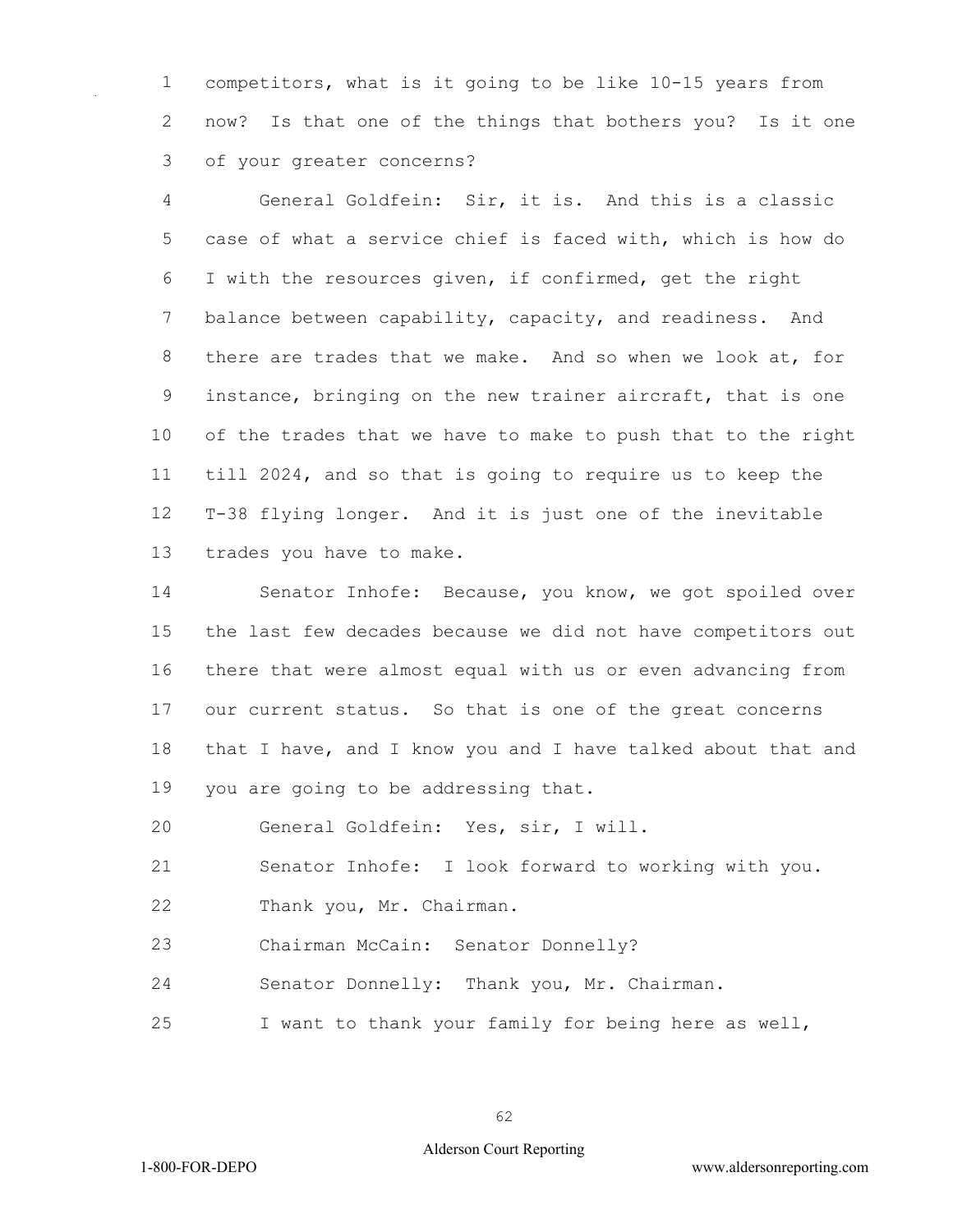1 General.

2 I would like to congratulate you on your nomination. 3 In our last meeting, you and I talked a bit about the 434th 4 air refueling wing at Grissom Air Reserve Base in Indiana 5 and the basing process for the next gen KC-46. When do you 6 anticipate we will see another KC-46 basing opportunity for 7 a Reserve-led unit?

8 General Goldfein: Yes, sir. The next ones up are in 9 what we call Mob-4, mobility base 4, which will be the next 10 one. And we expect the rollout with a candidate 11 announcement within the next 2 weeks.

12 Senator Donnelly: Thank you.

13 And in the last basing decision, the Air Force 14 emphasized the importance of Reserve-led associate units. 15 That aligns with the recommendation of the Air Force 16 Commission report in 2014. They recommended expanding the 17 number of associate units in the Air Force.

18 Do you anticipate that you will be creating more 19 Reserve-led associate wings in the future?

20 General Goldfein: I do, Senator. Right now, we 21 actually have got very successfully active duty officers 22 that are actually commanding Guard wings, Reserve officers 23 who are commanding active duty wings. So we have already 24 done this kind of a mix, and we look at every organization, 25 then look at the mission and the deploy-to-dwell and the

63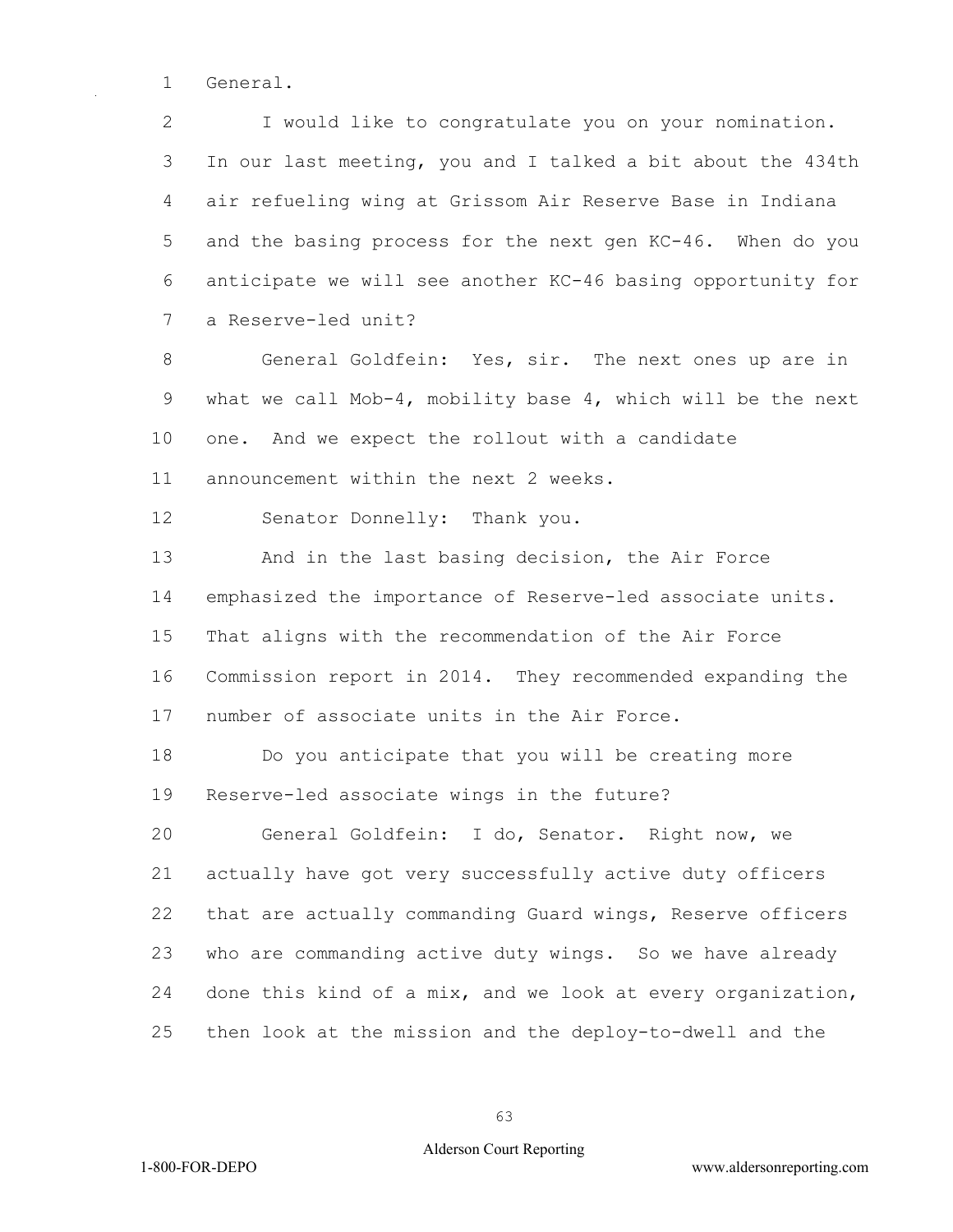OPTEMPO that we can sustain there and how do we optimize all three components to best accomplish the mission. And so as we do this, I expect, if confirmed, that we will see more associations of the future.

 Senator Donnelly: The ground-based strategic deterrent provides, I think, an important opportunity for cross- service collaboration between the Air Force and the Navy on strategic missiles. I think it is an historic opportunity to leverage research and development, common parts, lessons learned from the Navy's recent Trident modernization program, which can reduce risk, enhance savings, which are critical, and field an extremely capable follow-on to Minuteman III.

 So is the Air Force committed to commonality as a means to modernize and maintain the triad?

General Goldfein: Yes, sir, we are.

 Senator Donnelly: And what elements do you see as most applicable for commonality with the ICBM program?

 General Goldfein: Sir, as you know, in the ground- based strategic deterrent, the GBSD, one of the aspects of that is that is an enterprise approach. So as we field that weapon system, it is actually not just the missile. It is the missile. It is the launch. It is the command and control. It is the entire enterprise approach. The Navy does the same thing when they look at the submarine force.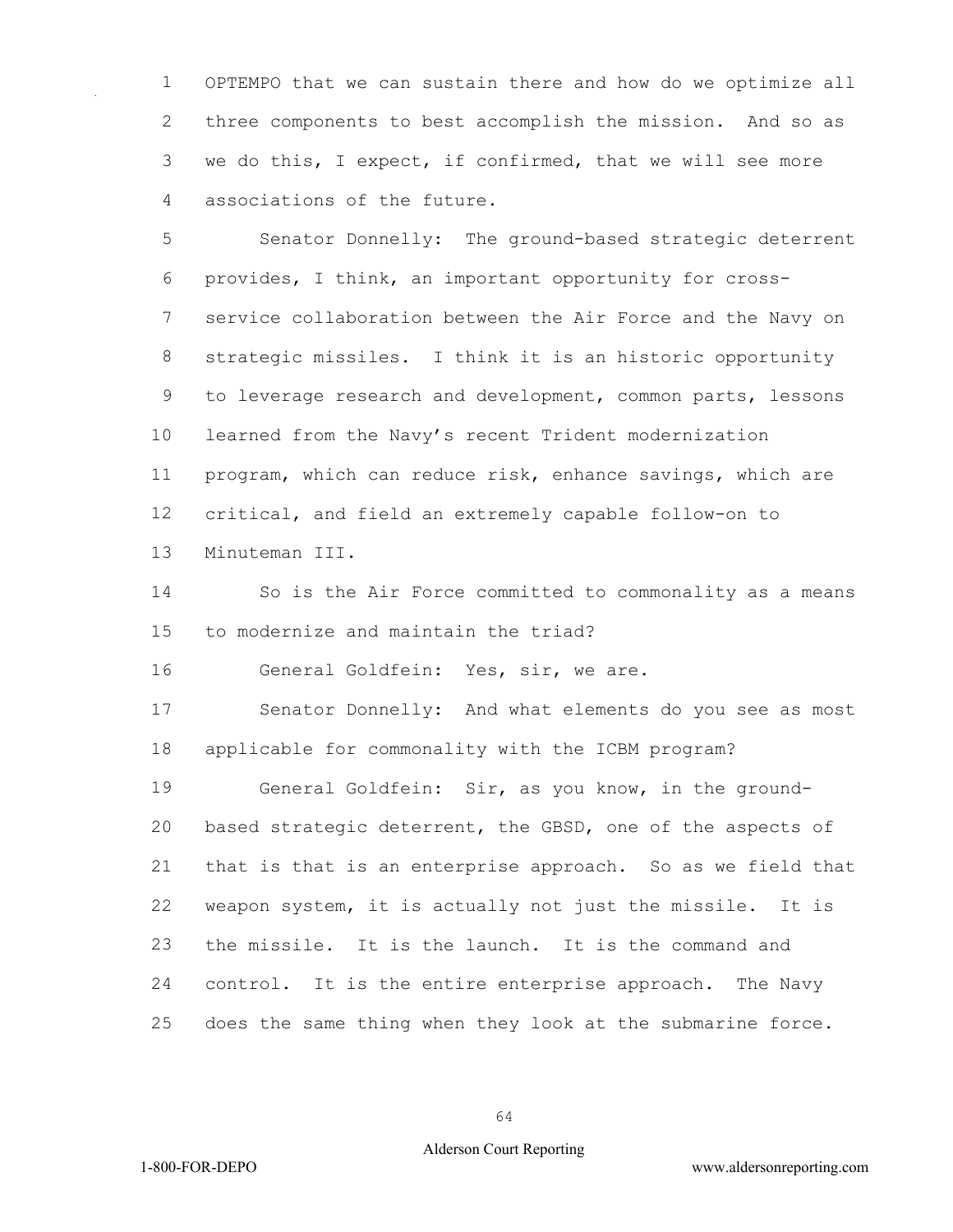So I think there is synergy there between how the Navy approaches it and how we approach the enterprise that is required to be able to support this mission. And so I think there are various elements, not the least of which is nuclear command and control.

 Senator Donnelly: Will you ensure that the GBSD acquisition program -- the process -- prioritizes commonality as an important strategy to increase capability while reducing risk and cost?

General Goldfein: Yes, sir, I will.

Senator Donnelly: Thank you.

12 I want to talk to you a little bit about the 122nd fighter wing in Fort Wayne who has conducted numerous missions in support with their A-10 aircraft. We were excited to see that the Air Force has charged the 122nd to continue to wage war in the war on terror with the F-16. The Air Force's fiscal year 2017 force structure actions announcement shows Fort Wayne transitioning to F-16's in fiscal year 2018. Due to concerns raised by this committee and others, these plans may shift a little bit. And I was wondering your assessment of how the Senate and House versions of NDAA impact your ability to carry out force structure changes involving the A-10.

 General Goldfein: Sir, anything that allows us more funding stability and flexibility to make the kind of key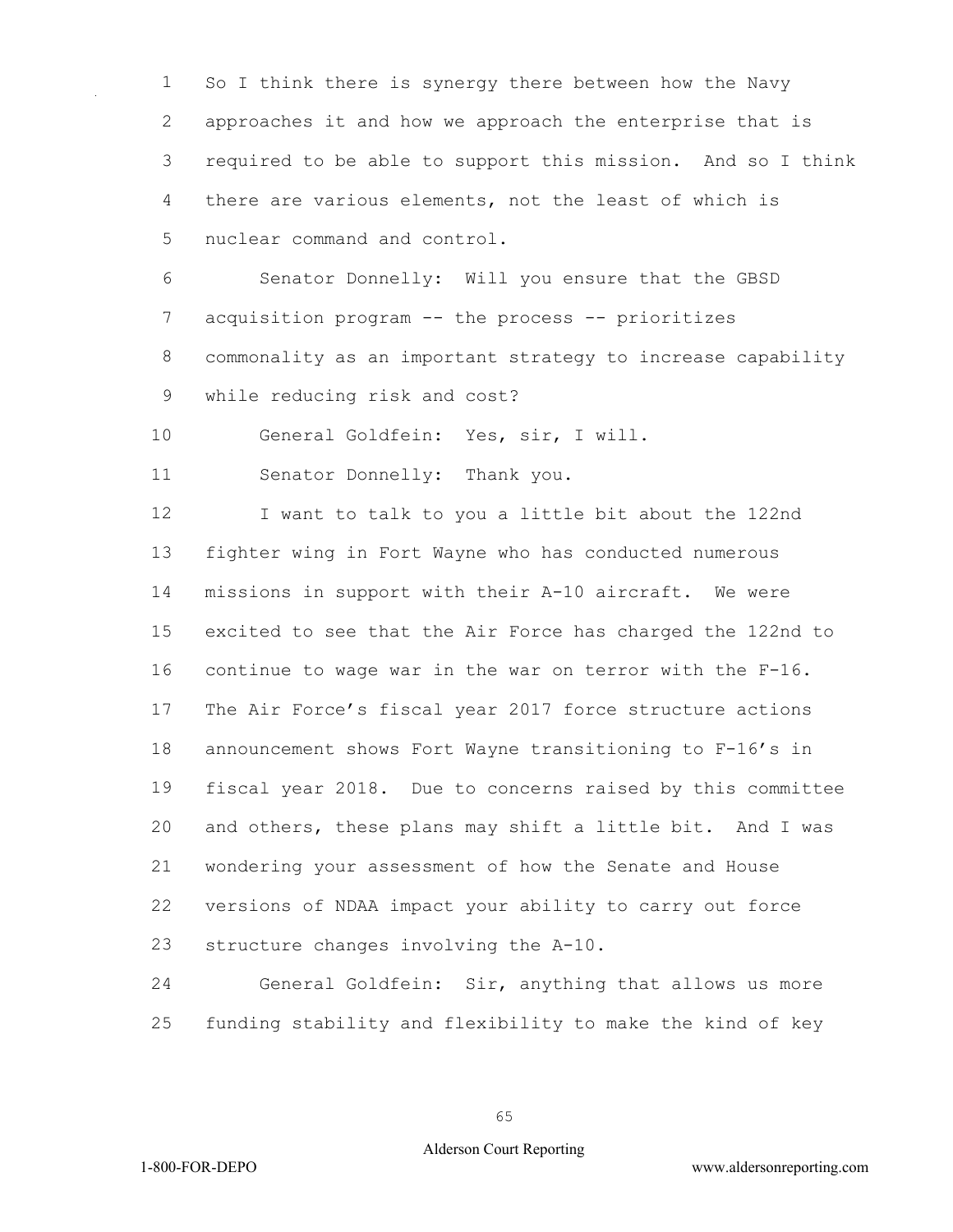decisions we need to make are helpful for a service chief. Any restrictions we have on being able to move forward obviously hurt us because as we look at balancing capability, capacity, and readiness, we need that kind of flexibility.

 When it comes to Fort Wayne, as we put forward our options for the Secretary of Defense in the 18 POM, as we have talked about, we may ask your support to delay that transition in order to make sure that we can continue to fight against ISIL.

 Senator Donnelly: How do you think it is going to impact your timing as things currently stand?

 General Goldfein: Sir, I think we are looking at probably 1 year.

Senator Donnelly: Thank you very much.

Thank you, Mr. Chairman.

Chairman McCain: Senator Sullivan?

Senator Sullivan: Thank you, Mr. Chairman.

 And, General, welcome. Congratulations to you and your family.

 I want to begin by paying a little compliment to Secretary Carter, President Obama. I think that they have been doing a very good job in terms of their selection of their top military generals. Whether it is General Milley or General Dunford or your nomination, it fits into a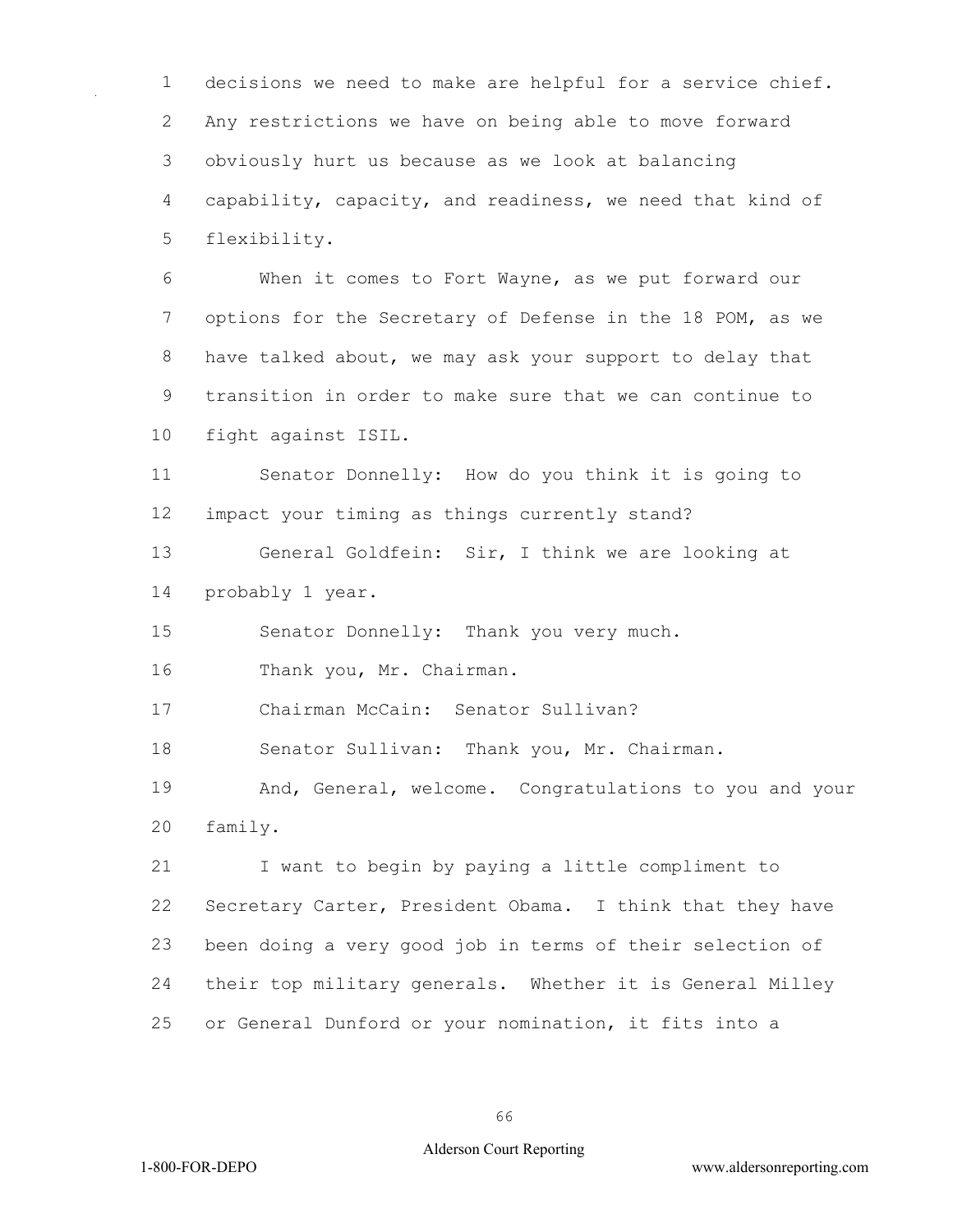category of incredible experience. But also what we have seen is frankness where they have come to the committee and they have been very upfront with the committee. I think it is well respected, well appreciated. So if you are confirmed, I certainly hope you will continue in that vein. Let me just mention, you know, General Milley was here a couple months ago, and he stated that given the current budget of the -- the President's budget, given the force levels of the Army would put the Army at, quote, high military risk. Unquote. Pretty dramatic. It did not get any news, but I thought it was pretty dramatic that the Chief of Staff of the Army was saying that to do their mission on the current budget.

 You have an incredible diverse mission set, which I think most people do not even recognize how broad it is, how important it is. Do you also see high military risk, given the current budget and Air Force numbers that are I think at all-time lows right now in terms of what you need to do in terms of your mission? High military risk. That would be pretty remarkable that two service chiefs -- one incoming, yourself, one current -- state that. We need to do something about it. I have no doubt.

 General Goldfein: Sir, I would characterize it as significant trending to high, which has been the previous assessment of --

## Alderson Court Reporting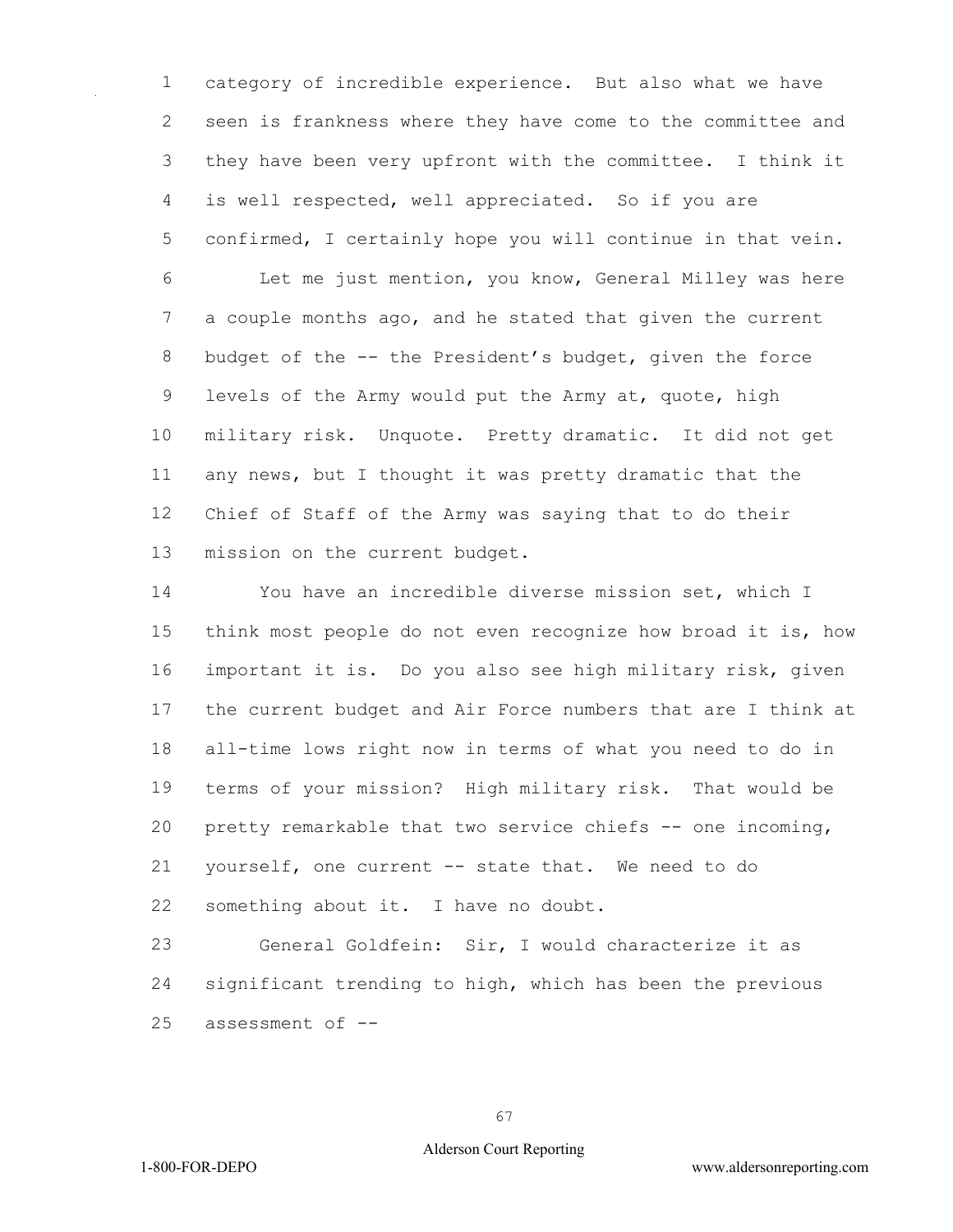Senator Sullivan: You do not think it is high right now? You are at the lowest levels. You have F-35 maintainers who are now being contractors. You do not think it is high risk?

 General Goldfein: Sir, the challenge in readiness really, when we have this discussion, I find is that you have got to start the discussion with ready for what because if you were to ask me what is the state of the readiness of the United States Air Force to fight violent extremism in the Middle East, I will tell you it is extremely high. Every airmen I send down range is ready to execute the fight. And if that was all we were asked to do for the next decade, I would tell you that we could sustain that.

 But if you tell me that I need to be simultaneously ready for the other global challenges that Secretary Carter has laid out, which I believe we need to be ready for, which is China, Russia, Iran, and North Korea, state-on-state actors, I believe that we are at high risk.

Senator Sullivan: Thank you.

 Let me turn to follow up on a topic that Senator Donnelly was talking about, and that is the bed-down of the KC-46. I know you are making decisions here. You are going to be making some OCONUS decisions relatively soon. When do you plan on making those decisions?

General Goldfein: Sir, on the KC-46, the next decision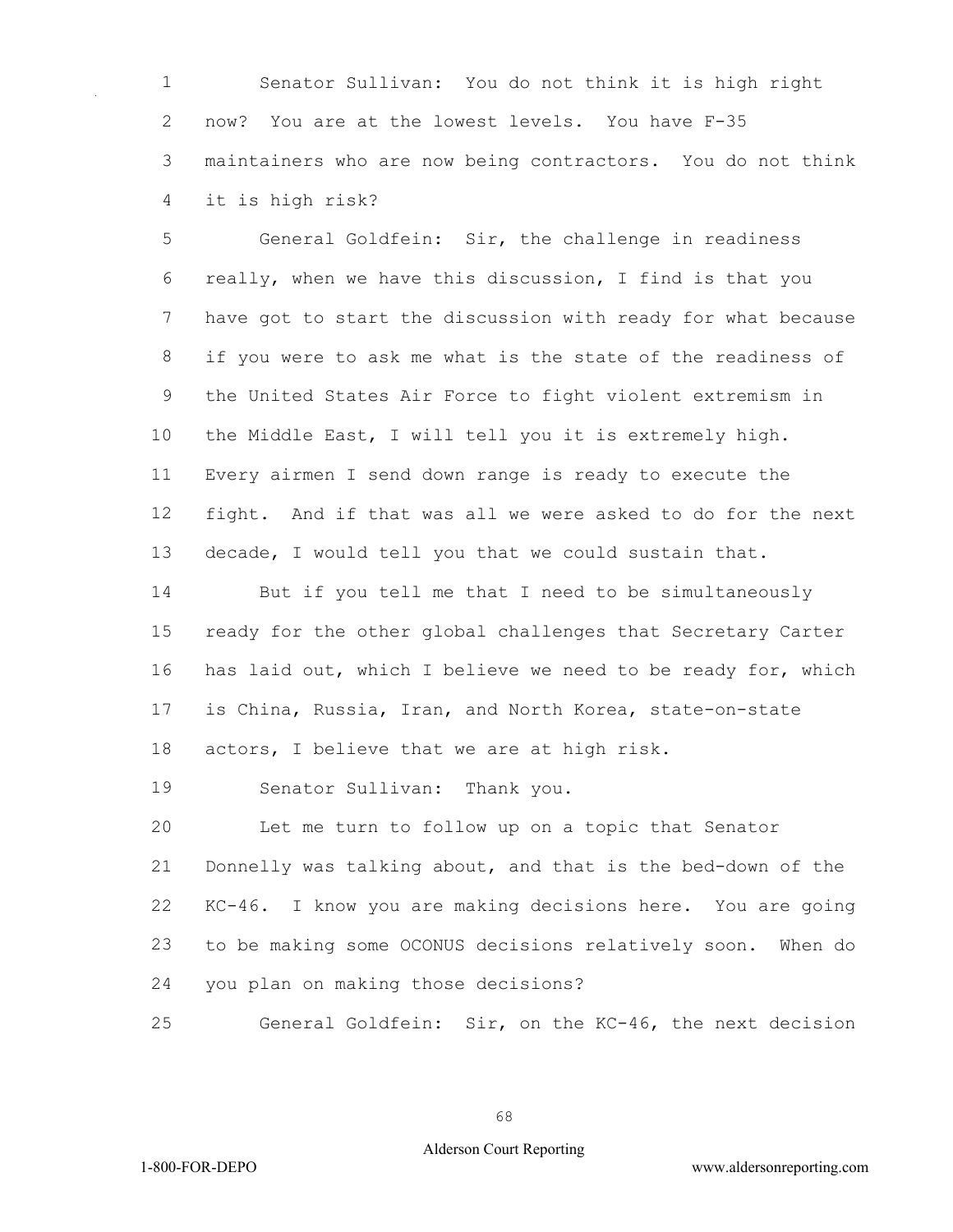will be Mob-4, and we will be doing that in the next several months.

 Senator Sullivan: And would that include OCONUS locations?

 General Goldfein: Yes, sir. As a matter of fact, we have 11 locations that we will be bedding down, two of those that we are planning for OCONUS. The next two I do not believe are OCONUS.

 Senator Sullivan: What do you look at in terms of characteristics for basing OCONUS KC-46's?

 General Goldfein: Sir, we have a set criteria and a basing process that first lays out that criteria. We share that criteria with the delegations, and then we score bases against that criteria that then produces a preferred candidate list. The preferred candidate list is where we actually then begin our site surveys and --

 Senator Sullivan: I will throw out a couple characteristics that I think are important: strategic location, hub or air combat power for the Asia-Pacific, world-class training areas, 24/7 NORAD mission that routinely intercepts Russian bombers, three Red Flag exercises a year over 100 fifth generation fighters located there, C-17, C-130's, F-16's. Do those sound like important characteristics?

General Goldfein: Yes, sir.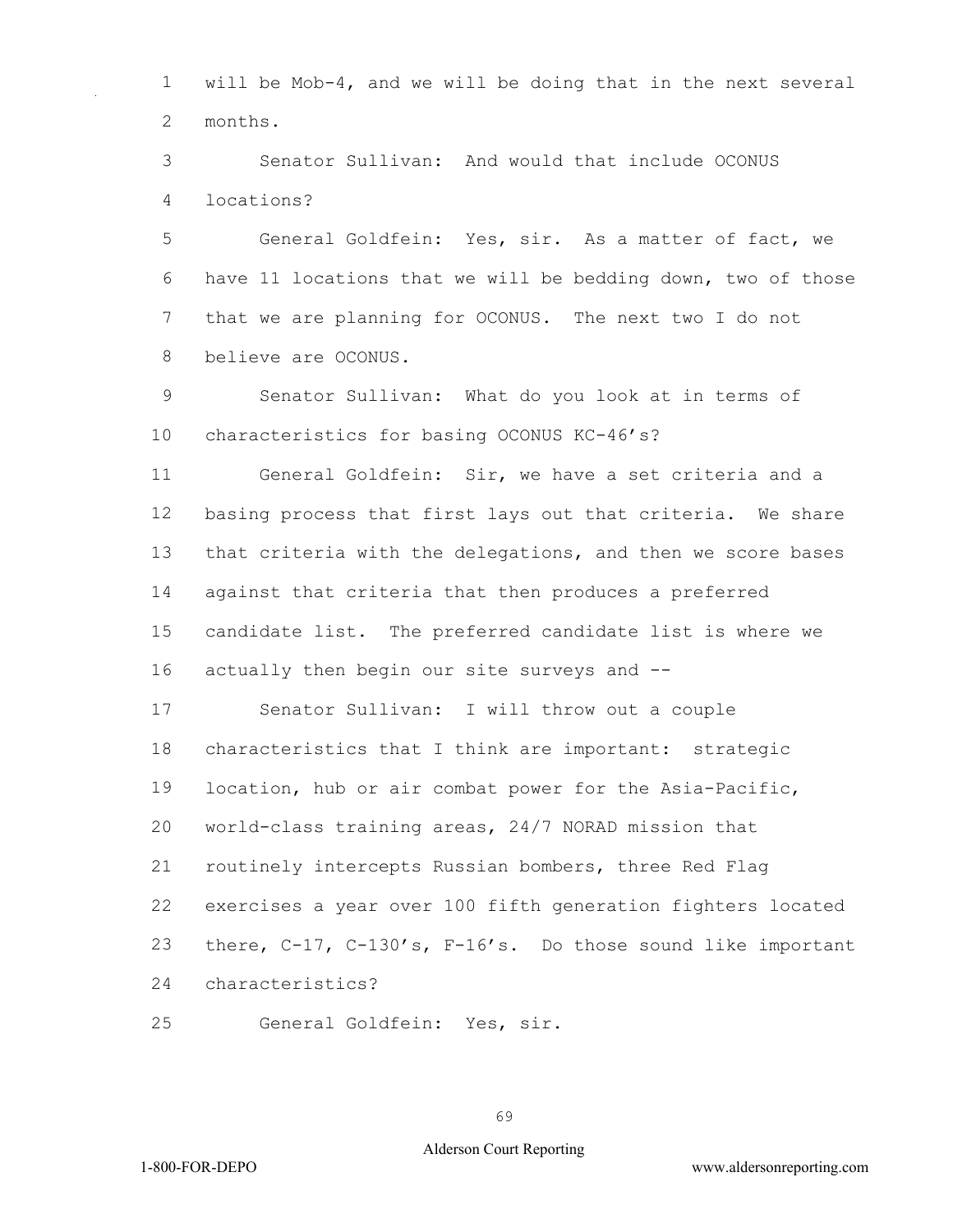Senator Sullivan: Do you know what place I am describing?

 General Goldfein: Yes, sir. And I think Billy Mitchell was right. It is strategic. Alaska is strategic. Senator Sullivan: So he called it the most strategic place in the world. Is that important in terms of KC-46 basing?

 General Goldfein: Sir, it is actually important across all the mission sets of the United States Air Force.

 Senator Sullivan: So can I get your commitment to take a very serious look -- when you are making the OCONUS decision, to take a look at Bill Mitchell's place that he called the most strategic place in the world as part of that?

General Goldfein: Yes, sir. You have it.

 Senator Sullivan: Can I ask one other question? Are you concerned about recent unprofessional behavior by both the Chinese and Russian aircrafts during intercepts in international airspace? And what should we be doing about it? Some of us think that maybe we need to draw a line and then just tell them not to cross the line, kind of like what Turkey did. What is your recommendation on that? And how dangerous are those? And how more frequent are those? General Goldfein: Sir, they are dangerous, and it has been more frequent.

## Alderson Court Reporting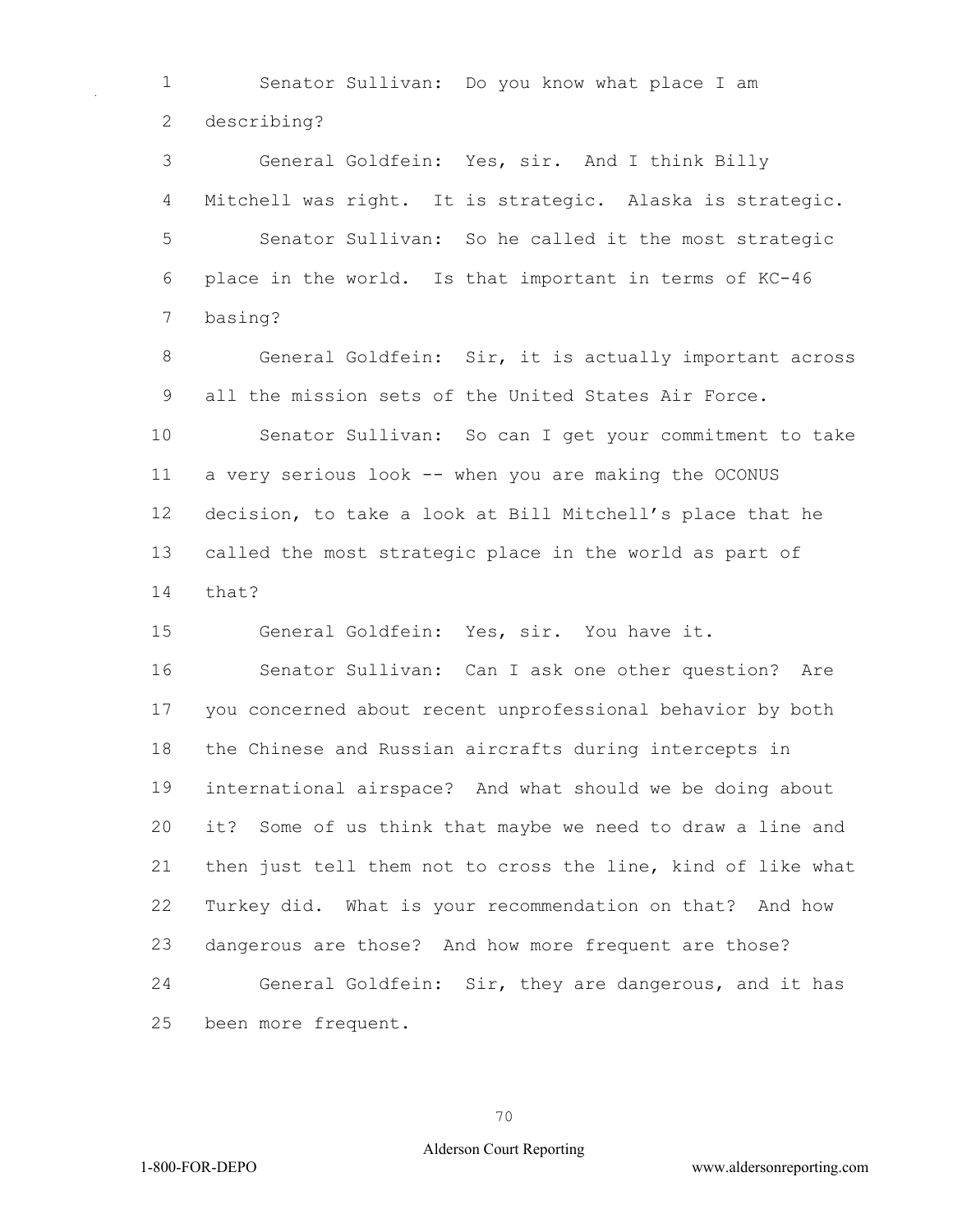And here is my concern. When we do an intercept, which is one I have been personally involved in, you close on an aircraft that cannot defend itself with lethal weapons well inside of a lethal range, and very often in the back end of that aircraft are people that cannot defend themselves. So one would ask why would we allow each other to be able to 7 close at that range. And the reason is that for 50 years, we have been doing this, three very professional air forces, the U.S., China, and Russia who have a fairly professional air force. And our pilots can do this with predictability and professionalism.

 And when that breaks down, two potential things can occur. One is a miscalculation by either side, and the second is that we find, as we did with the Chinese situation when that aircraft violated the number one rule of aviation, which is do not hit another aircraft with your aircraft, and when he actually hit the EP-3.

 The other concern I have is when you have an incompetent pilot that then takes that aggressive behavior and is not actually capable of being able to perform in that kind of an intercept. So that troubles me.

 And so, if confirmed, my message to my counterparts in both China and Russia is we have professional air forces. Let us hold our airmen accountable.

Senator Sullivan: What should we be doing?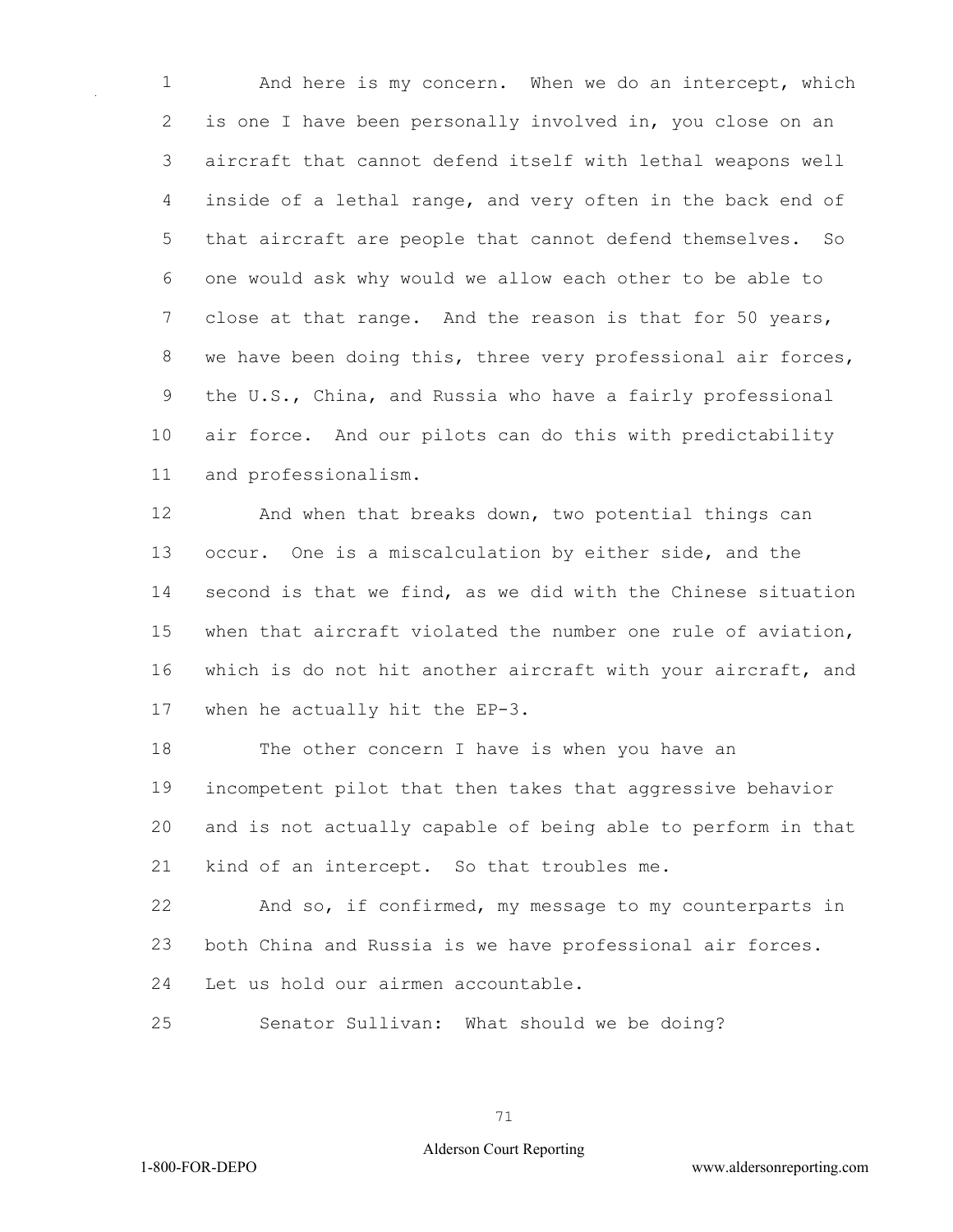Chairman McCain: The Senator's time has expired. Go ahead.

 General Goldfein: Sir, what we should be doing is messaging them through mil-to-mil channels, through State Department channels to ensure that they know this is unacceptable behavior.

Senator Sullivan: Thank you.

8 Thank you, Mr. Chairman.

 Chairman McCain: Some of us believe that Billy Mitchell was not always right, General.

 Senator Sullivan: His court martial was an injustice. Senator King: I was going to mention that there was a

court martial involved, as I recall.

Chairman McCain: It could happen to anybody.

 Senator King: I was waiting for the Senator to say north of the 54th parallel is also one of the criteria.

 Senator Sullivan: Well, the closest to Korea. But he was vindicated I think later -- Billy Mitchell.

 Senator King: General, thank you very much for being here.

 And you and I discussed this a week or so ago. We have recently had testimony a week or so ago. We have recently had testimony that over 80 percent of the current members of the military of the United States come from military bloodlines. You yourself, I believe your father, brother.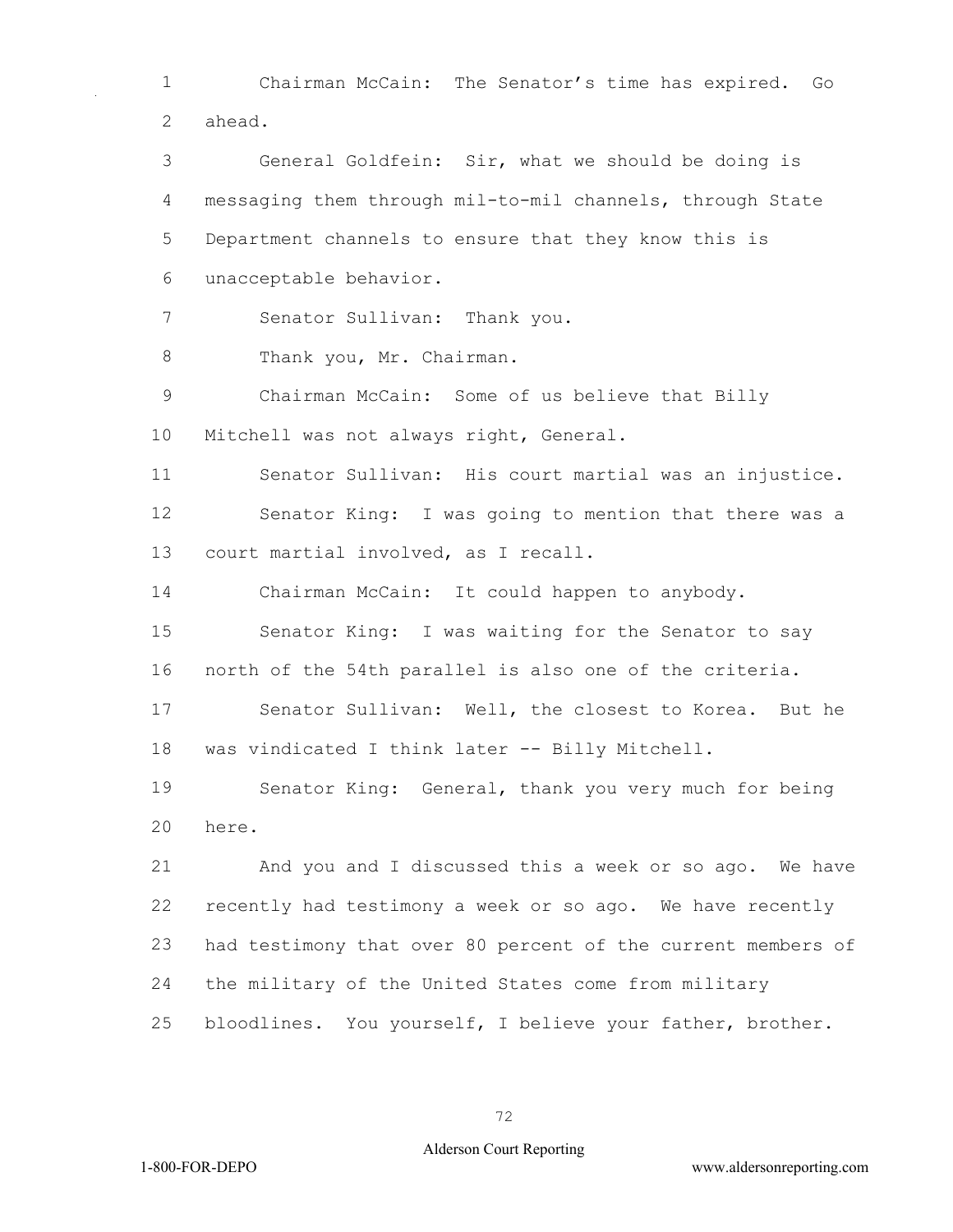Your daughter is a captain in the Air Force. That certainly is good in terms of esprit and commitment.

 But two problems suggest itself. One is a narrowing base of people to populate the military, as we go from the Vietnam generation down to a much smaller base and, secondly, the development of a separate sort of military caste in our country. Talk to me about these two issues. General Goldfein: Yes, sir. If you look at where the active duty Air Force is actually located, we tend to be on the eastern seaboard, somewhat along the south, certainly in the northern tier, and on the western seaboard. But we are not everywhere. So as we have gotten smaller and smaller, it is harder to connect the American people with their active duty Air Force.

 Senator King: Do you see this as a concern? General Goldfein: It is an absolute concern.

 But where we actually are in every State is in our Air National Guard. And I think the closer connections that we have as one Air Force between all three components -- it is our Air National guardsmen that actually are most connected to the citizens, the people, the political leadership in each State, which is where I think we need to leverage. But I am concerned about exactly what you are talking

 about, which is the lack of a connection, which is further concerning the more and more we have second, third, and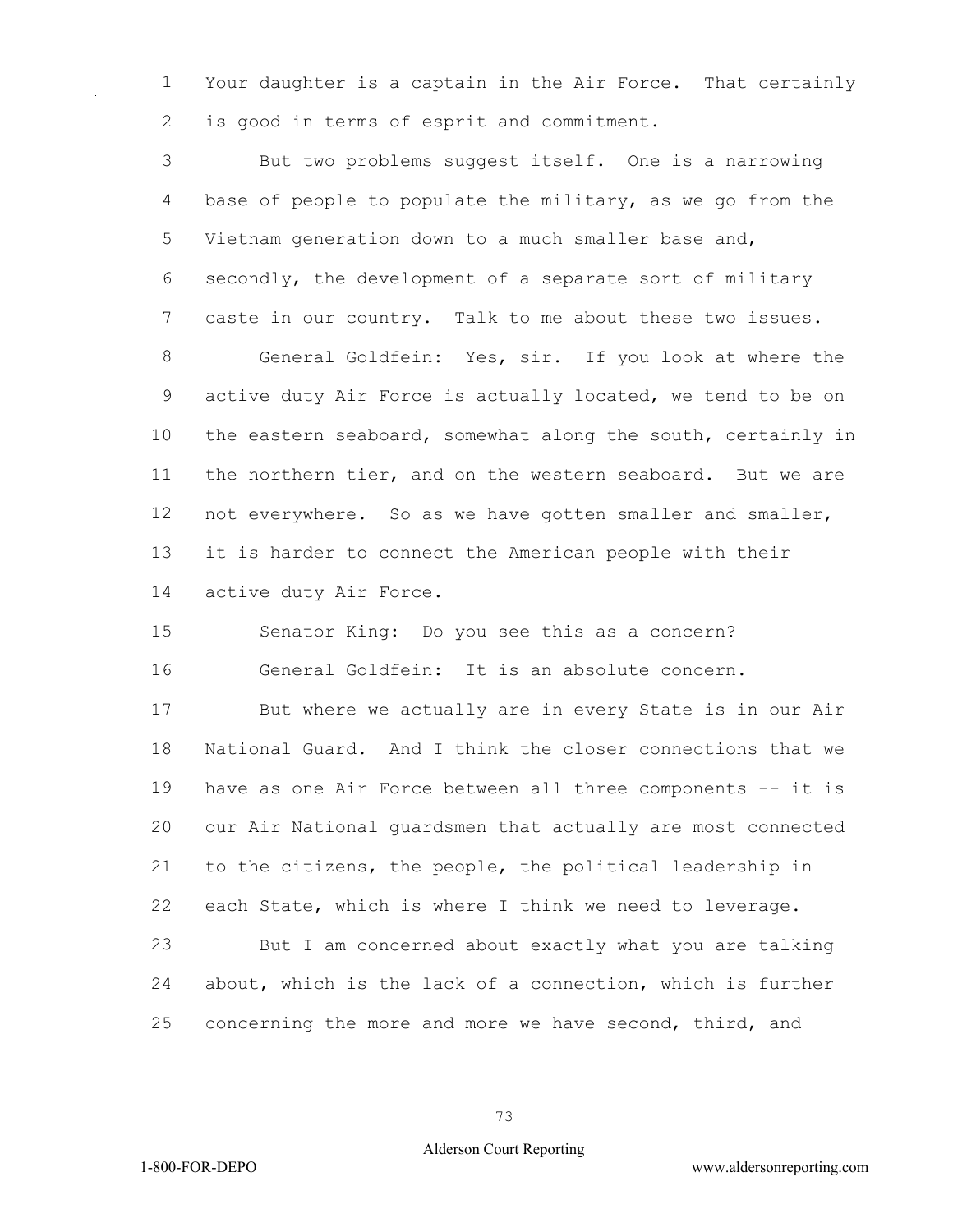fourth generation.

 Senator King: Let me talk about math for a minute. We are talking about maintaining operations, significant tempo. We do not see conflicts resolving, disappearing, going away. We do not see the world getting more calm and easy to deal with. And yet, we are talking about these significant upgrades. You are talking about the B-21, KC-46, deployment of the F-35, in the Navy the Ohio class replacement, ICBM. I mean, we are talking about major capital expenditures, and I do not know anybody that is talking about additional funds.

 One of the things that bothers me is that we are now operating under budgetary decisions made in 2011 before Syria, before Ukraine, before South China Sea, before ISIS, and yet we are trying to pack 10 pounds of capacity into an 8-pound sack. I just see this really as a looming huge problem for this country if we do not somehow account for increased threats and the necessity of the capital upgrades that we are facing.

General Goldfein: Yes, sir. I agree.

 Senator King: I mean, is there any way you could maintain your capabilities and meet your responsibilities in a world were the sequester to return next year?

- General Goldfein: No, sir.
- Senator King: It could not be done.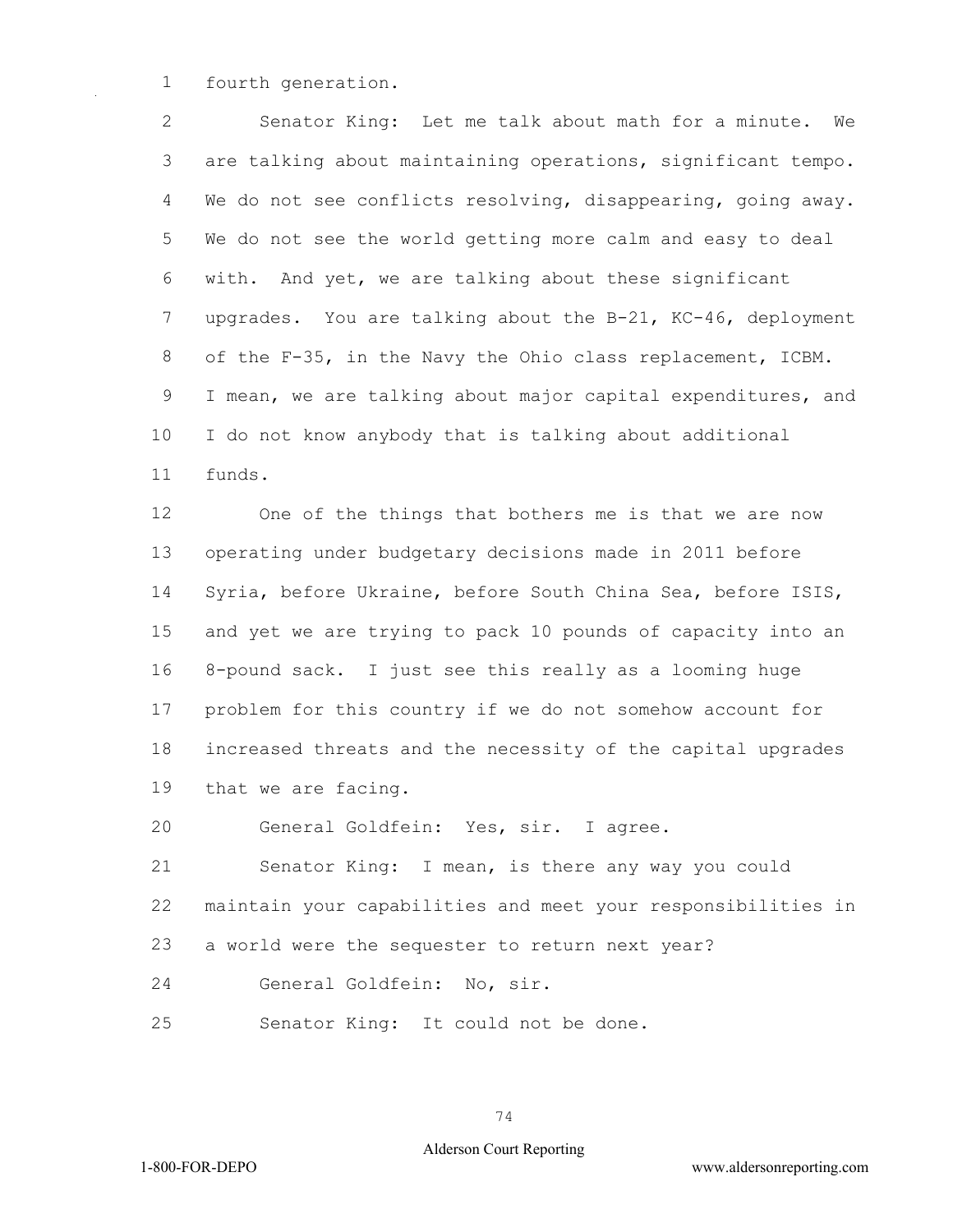General Goldfein: No, sir. If we are sequestered again, I cannot give you a better example of what sequester did to the United States Air Force than the A-10 discussion because in fact it was sequester that brought us the A-10 retirement. If we get sequestered again -- because we had an \$8 billion math problem to solve in a single year in 2015. If we are sequestered again, we will have a \$10 billion math problem to solve in 2018.

 Senator King: And will that have a direct measurable effect on the national security of this Nation?

 General Goldfein: Yes, sir. And others have testified and I will add to that. We will be unable to execute the Defense Strategic Guidance if we are sequestered again.

 Senator King: I just hope people in this building and across the way are also listening to your testimony because I think it is very important.

 You helped develop, as Vice Chief, the budgetary recommendations that turned into the authorizations that are in the bill that we just passed a few days ago. Are you comfortable with where the committee came out as far as the Air Force's budgetary needs are concerned?

 General Goldfein: Sir, I am generally comfortable. I know there are continued issues that we will have to work, and if confirmed, I will ensure that I work them with you. Senator King: KC-46. A missed deadline apparently for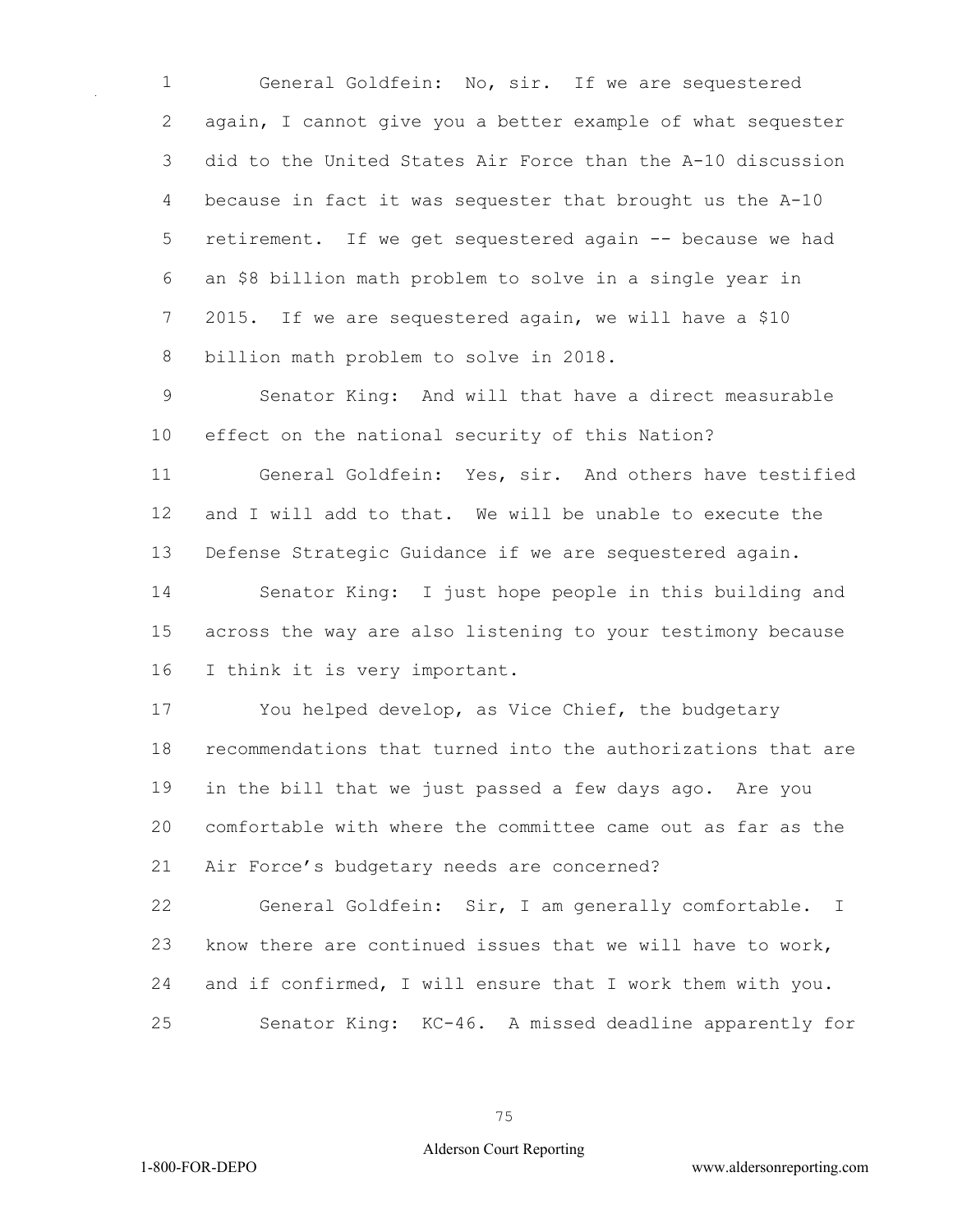delivery next year. It is unusual to have a deadline missed a year in advance. What is that going to do to the whole schedule for the deployment of the KC-46? And are you concerned about what is happening with that contract?

 General Goldfein: Sir, I am absolutely disappointed that we missed this milestone. What will happen now with the program and having been out there and walked the line and sat down and looked the company leadership in the eye in Seattle with Boeing, I am confident they have a good plan to be able to overcome the developmental challenges we are finding right now primarily in the refueling boom, and they are working those right now. But the unfortunate reality is that we are going to delay now up to a year receiving those airplanes.

 We still believe that we can absorb the impact of that 1-year delay in the first two bed-downs, which will be in Altus for the training unit and then McConnell, which will be the first option. And then after that, we think we will be back on track when we go to Pease and other bases after that.

 Senator King: I commend to you, as you make your future decisions, the 101st out of Bangor, known as the MAINEiacs. That is a very skilled and a very important facility. I joined my colleague from Alaska, but now I am talking about a base that is right around the 45th parallel.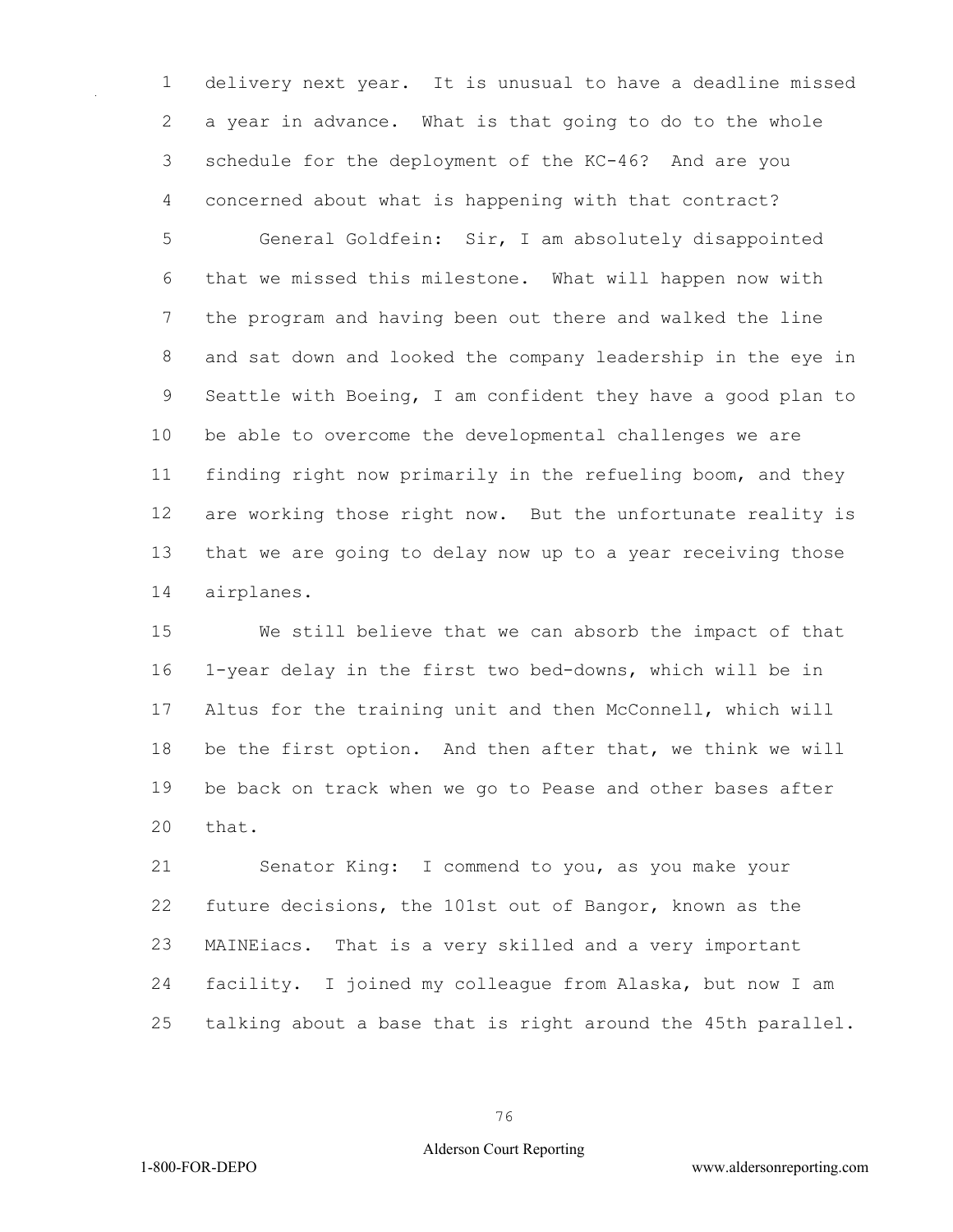Thank you very much, General, for your testimony.

General Goldfein: Yes, sir. Thank you.

 Senator Sullivan [presiding]: General, just a few more follow-ups. The committee had a lot of concern -- and there are provisions in the current bill of the NDAA that was just recently passed -- on the F-35 maintainer issue. Can you speak to that a little bit and what you see as the best path forward, how important it is to address that issue?

 General Goldfein: Yes, sir. And this is a challenge for all services who are trying to sustain and modernize at the same time because none of us have maintainers that we are currently operating in a weapon system that we can then shift because when you bring on a new weapon system, the first thing you do is train the maintenance force that is going to receive that aircraft.

 And so our challenge is the more we are told to keep the old aircraft, it is going to further delay bringing on the F-35. So those maintainers that we are counting on -- we are working through a lot of different options. We have already done a number of things. We have transitioned to contract logistics at all of our non-deploying locations. As you know, sir, we did this in the Aggressors up there in Alaska as well, and we appreciate your support for that. So we are doing everything we can right now to be able to bring the F-35 on, but the more we are delayed in terms

## Alderson Court Reporting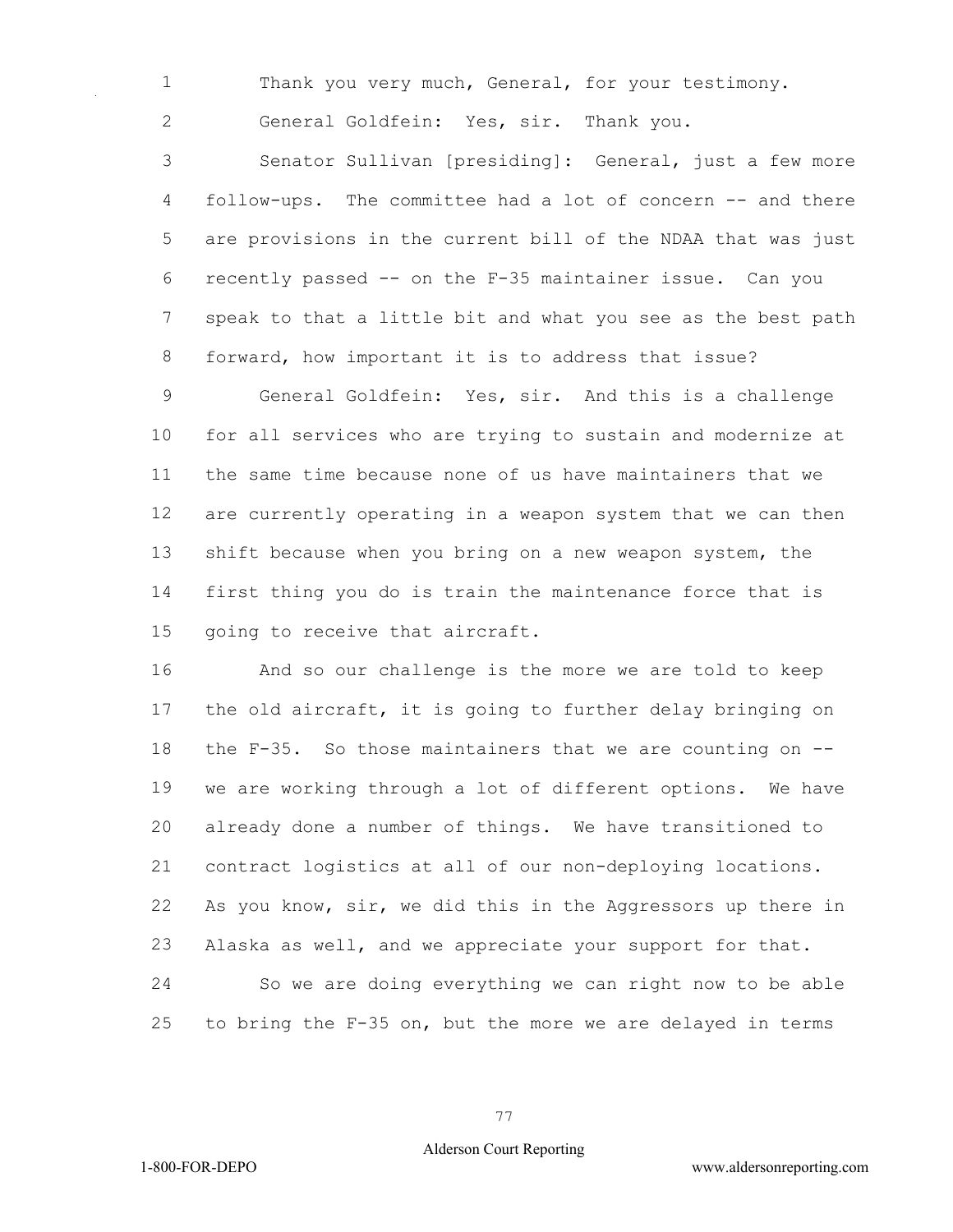of bringing on new manpower and holding manpower in existing weapon systems, it can have a significant impact on the F-35.

 Senator Sullivan: Is the best solution to increase the end strength of the Air Force to make sure we have airmen working those issues as opposed to contractors? General Goldfein: Yes, sir, absolutely. Senator Sullivan: Has that been mentioned in the budget discussions in terms of your future end strength? General Goldfein: Yes, sir. As a matter of fact, in the 2016 NDAA, we are actually authorized to 321,000, and so we have put all the resources in place both from a recruiting and from a pipeline training to be able to bring in the number of airmen. So if we are successful this year at getting to 317,000 and we see the kind of recruiting numbers we are looking for, we will likely come back to this committee and ask you to reprogram money to allow us to get to our authorization of 321,000. And the bulk of those airmen that we are going to bring on are going to be maintainers.

Senator Sullivan: Thank you.

 Just back to the C-46 issue, I mentioned a lot of the characteristics that I think are very powerful in terms of the strategic necessity of looking at Alaska. I would like to get your commitment during your first year, if you are

1-800-FOR-DEPO www.aldersonreporting.com